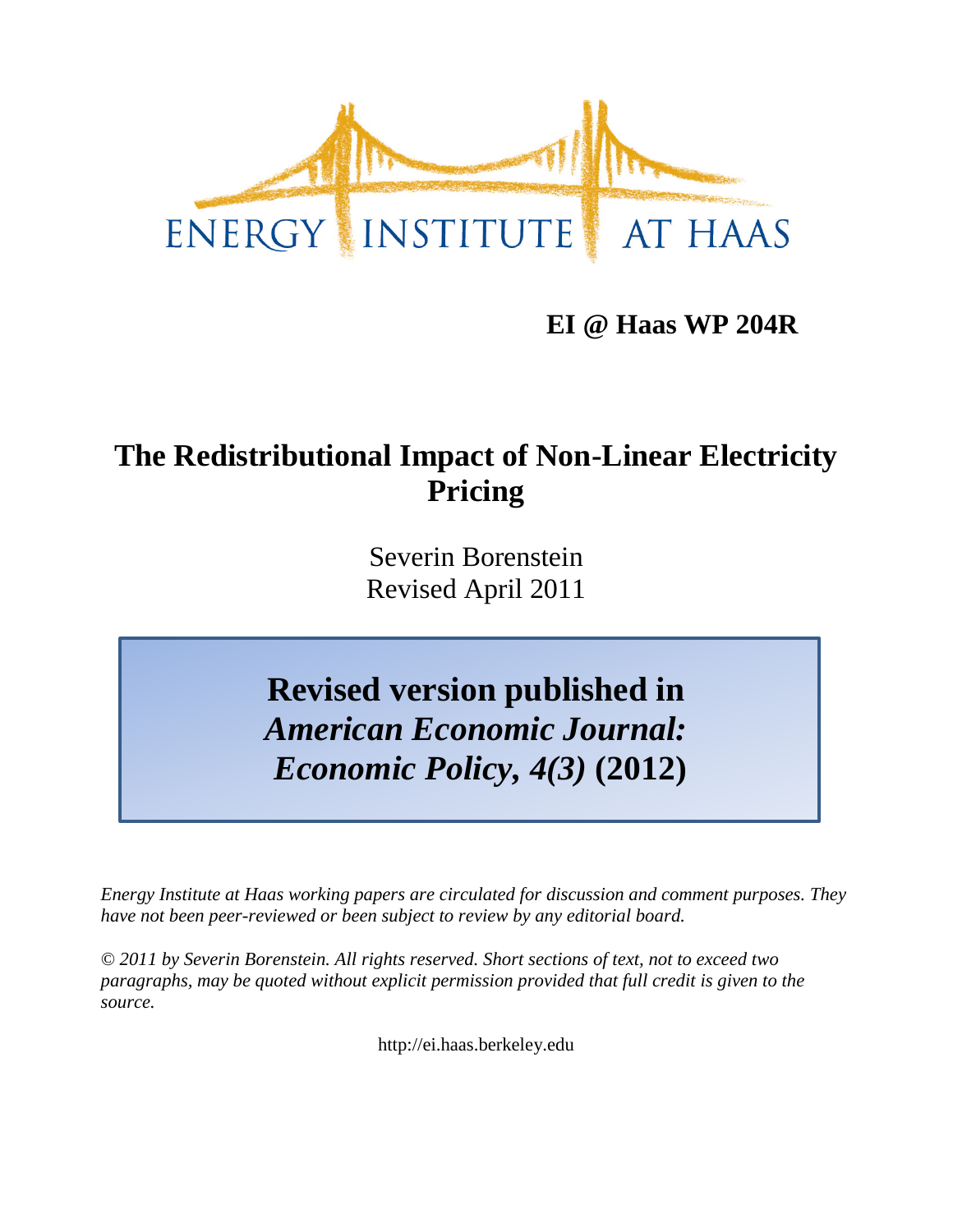# The Redistributional Impact of Non-Linear Electricity Pricing

# Severin Borenstein<sup>1</sup>

# April 5, 2011

Abstract: Concern for low-income consumers has led many electricity regulators to adopt increasing-block pricing (IBP), under which the marginal price increases as the customer's monthly usage rises. There is no cost basis for differentiating marginal price by consumption level, so IBP poses a classic conflict between efficiency and distributional goals. I derive estimates of the income redistribution effected by the country's steepest IBP tariffs, which are in California. These tariffs cut the bills of households in the lowest income bracket by about 10% (about \$5 per month). The effect would be about twice as large if not for the presence of a different tariff for low-income households that is means-tested. I find that the deadweight loss associated with IBP is likely to be large relative to the transfers, much larger than the means-tested program. I also show that a common approach to studying income distribution effects, using median household income within a census block group, may substantially understate the potential effects.

<sup>&</sup>lt;sup>1</sup> E.T. Grether Professor of Business Economics and Public Policy, Haas School of Business, University of California, Berkeley (faculty.haas.berkeley.edu/borenste); Co-Director of the Energy Institute at Haas (ei.haas.berkeley.edu); Director of the U.C. Energy Institute (www.ucei.berkeley.edu) and Research Associate of the National Bureau of Economic Research (www.nber.org). Email: borenste@haas.berkeley.edu. I am grateful to Koichiro Ito for excellent research assistance and very helpful comments, and to Andrew Bell, Jim Bushnell, David Card, Raj Chetty, Howard Chong, Lucas Davis, Stephen Holland, Hilary Hoynes (editor), Patrick Kline, Chris Knittel, Bill Marcus, Erich Muehlegger, Karen Notsund, Nancy Ryan, Emmanuel Saez, Glen Weyl, Frank Wolak, an anonymous referee, participants in the 2008 POWER Conference, the winter 2010 NBER Industrial Organization program meeting and seminar audiences at UC Berkeley, Columbia, MIT, NYU, and UC San Diego for very helpful comments and discussions.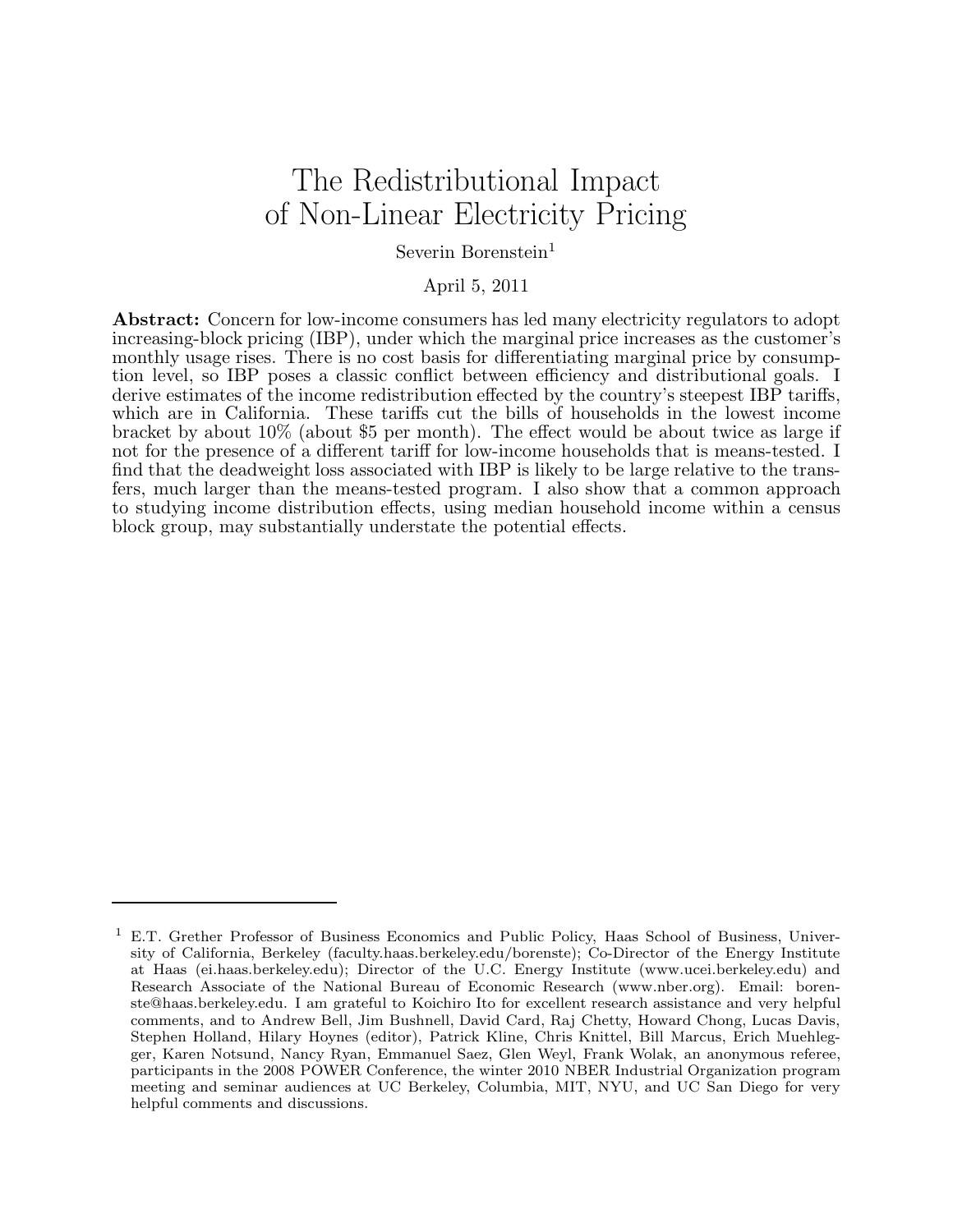# The Redistributional Impact of Non-Linear Electricity Pricing

# I. Introduction

With rising energy costs and growing awareness of the threat of climate change, policy makers are increasingly coming to the realization that retail energy prices are going to have to rise in order to reflect the full cost of consumption. At the same time, there is concern that higher energy prices — whether attributable to greenhouse gas policies, resource scarcity, or market power of sellers — will disproportionately impact the poor. In the electric utility sector, this tension between income distribution concerns and high energy prices has been recognized for decades. In the 1970s and 1980s these concerns led to widespread adoption of increasing-block pricing (IBP) of electricity — also commonly called inverted-block pricing, increasing-tier pricing, or lifeline rates (though some lifeline rates are means tested). IBP increases the marginal price charged per unit of consumption as the customer consumes more units during a billing period. Supporters of IBP argue that these tariffs promote conservation by setting high marginal prices for many consumers while protecting small energy consumers  $-$  who are presumed to be poorer on average  $$ by keeping the price for a baseline level of consumption relatively low.<sup>2</sup>

California's regulated utilities adopted increasing-block residential electricity tariffs in the 1980s. Prior to the California electricity crisis in 2000-01, all three of the large regulated electric utilities in California–Pacific Gas & Electric (PG&E), Southern California Edison  $(SCE)$ , and San Diego Gas & Electric  $(SDG\&E)$ —had two-tiered residential rate structures where the marginal price in the second tier was 15%-18% higher than in the first tier. That was in line with the structure in many other states. One recent survey of 61 U.S. utilities (BC Hydro, 2008), found that about one-third of them use IBP for residential customers. Many more utilities and regulators are currently considering adopting IBP tariffs.

After the California electricity crisis, these three investor-owned utilities (IOUs) needed to raise substantial revenues, but regulators and state legislators were concerned about the impact on lower-income households. Regulators adopted a five-tier increasing-block retail pricing structure where the prices on the first two tiers were virtually frozen at pre-crisis

 $2$  Declining-block pricing – under which the marginal price of electricity to the customer is lower for units of consumption beyond a certain baseline level — had been common in the 1960s and 70s. In the following decades, with increasing focus on conservation, it became seen as promoting wasteful consumption of power, despite the fact that a two-part tariff almost surely is a closer reflection than IBP of the true cost of serving a residential customer.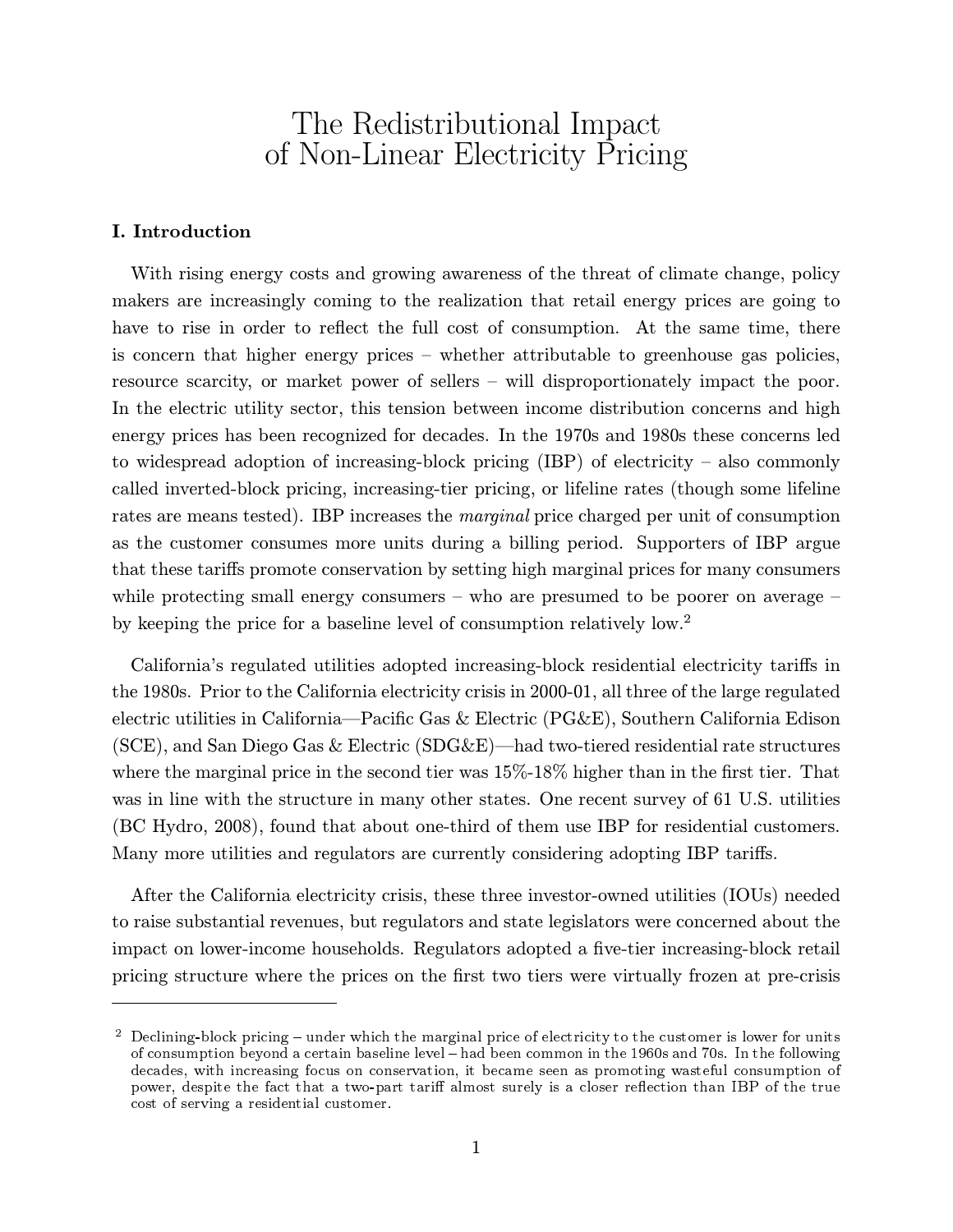levels and incremental revenue needs were to be collected by raising prices on tiers 3, 4 and 5. The result has been a much more extreme increasing-block tariff structure. By 2008, the price on the highest block–which is the marginal price for about 6%-9% of all residential customers–ranged from about 80% higher to more than triple the price on the lowest block, depending on the utility.

Regardless of one's views of the externality costs of electricity consumption and the need for conservation, it is clear that increasing-block electricity pricing distorts the relative marginal prices that different customers face.<sup>3</sup> Thus, the use of increasing-block pricing presents a classic tradeoff between efficiency and distributional effects in regulated tariff design. There is, however, very little firm evidence on the magnitude of this tradeoff, and none that is based on a large-scale systematic empirical study.

Combining residential bill data with income data at the census block group level, I first develop an approach that yields bounds on the income redistribution effects of these IBP tariffs. This approach and the resulting bounds are related to the literature on ecological regression.<sup>4</sup> I then develop an estimate of redistribution based on those bounds that uses additional information to more accurately estimate the income status of individual customers. I find that low-income customers benefit from California's current steeplytiered rate structure compared to the bills they would have paid under a flat rate tariff. If this were the only electricity program aimed at helping the poor, I find that IBP would lower the bills of SCE customers in the lowest income bracket (approximately a quintile) by about \$11 per month, with somewhat smaller changes for the other two utilities.

Such analysis of transfers raises the question of the cost in terms of inefficient pricing. Under a wide range of demand elasticity assumptions, I calculate the deadweight loss that would result from IBP. For all of the plausible long-run elasticity scenarios, it seems very likely that the efficiency costs of IBP would be substantial compared to the redistributional impact. An interesting exception arises if the marginal cost of electricity were quite high (on the order of three times higher than wholesale electricity prices during the sample period), in which case the IBP tariffs that I study for California could actually reduce

<sup>&</sup>lt;sup>3</sup> Some have argued that heavy residential users impose higher costs per unit consumption. Such suggestions are based on the correlation between the timing of consumption patterns and overall use, but the increasing-block tariff takes no account of the timing of use so the connection is quite indirect. See Marcus and Ruszovan (2007). Borenstein (2011) presents data analysis for PG&E customers that suggests high-use customers are on average slightly more costly to serve due to the timing of their demand, but the differential is a tiny fraction of the price spread between lower and higher blocks of the IBP tariffs that I analyze.

<sup>4</sup> See Goodman (1953), Freedman (2004), and Wakefield (2004).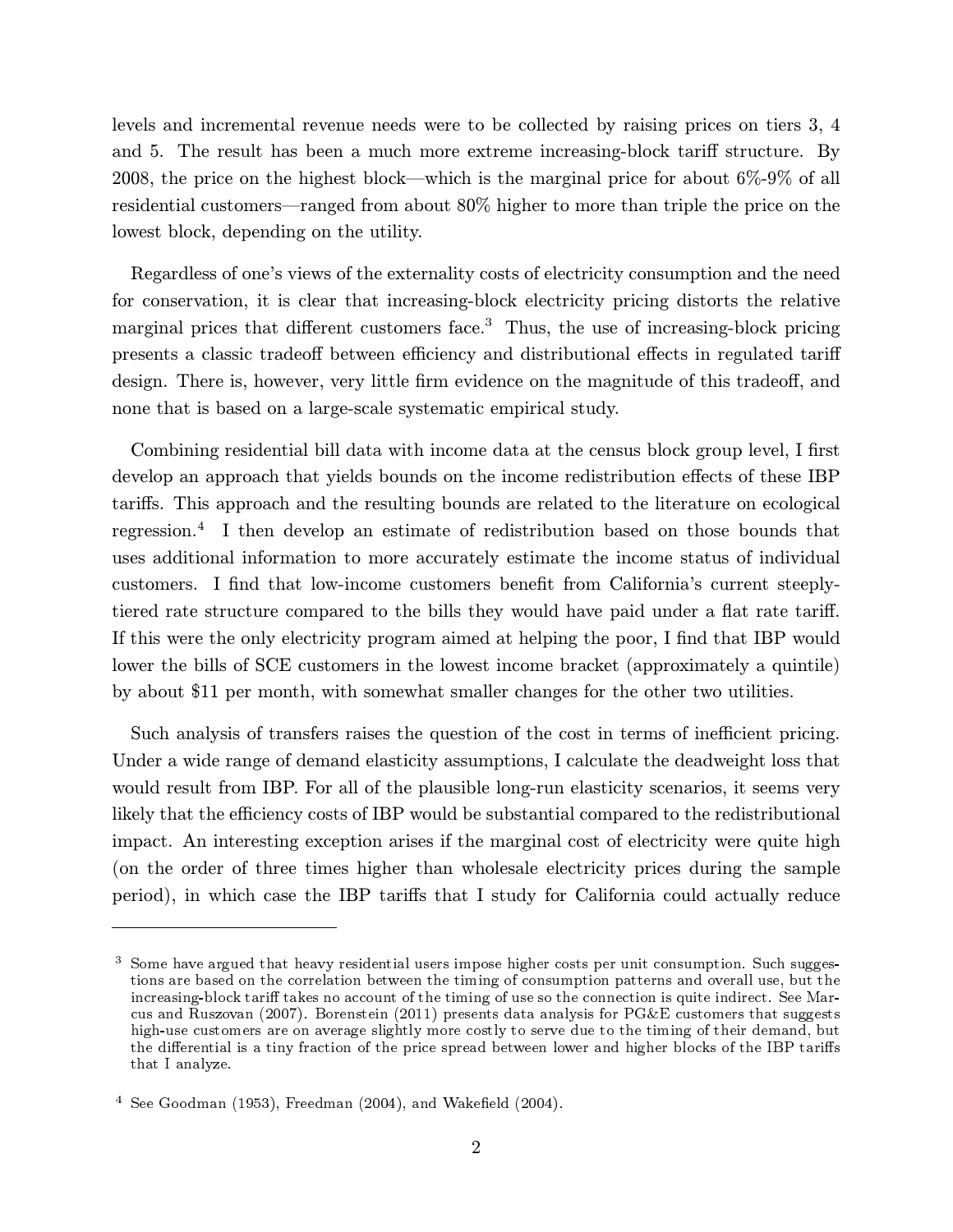deadweight loss compared to a break-even flat-rate tariff.

Increasing-block rates are not, however, the only program targeted at helping low-income customers with electricity costs. Electric utilities in California, as in many other states, have a low-income energy assistance program that offers lower rates to customers who meet some means test. I examine that program as well, called the CARE program in California. I find that a means-tested program that gives a lower flat rate to low-income households than to others is likely to create less deadweight loss per dollar transfered to the poor. I also find that the presence of the CARE program reduces the redistributional effect of IBP by more than half.

Separate from the analysis of electricity rates, the approach I propose for analyzing redistributional effects has implications for a wide variety of studies that use census block group level data to look at the effect of business or public policies on income distribution or vice versa. Many studies use the median household income for a census block group to represent the income of all households in that area. I show, however, that there is very large heterogeneity of household incomes within census block groups and that the use of median household income greatly truncates the income distribution. Thus, studying publicly available data on income distribution both across and within census block groups could be very informative, particularly for analyzing impacts on low-income households.

#### II. Previous Studies of Distributional Impacts of Non-Linear Electricity Pricing

An active literature on IBP in the U.S. existed in the late 1970s and 1980s. A pre-cursor is Feldstein (1972), who develops a model of the optimal tradeoff between a fixed and volumetric charge to recover utility costs when the regulator cares about both efficiency and equity. He then applies the model to Massachusetts using estimates of price and income elasticity of demand from another study. A number of later papers attempt to infer income transfers from simulations using their own or others' estimates of the income elasticity of demand. A few others combine billing data with household surveys of relatively small populations to infer the impact of IBP. Hennessy (1984) surveys this literature. Faruqui (2008) presents a recent analysis using the simulation approach, as well as a discussion of IBP policies among US utilities.<sup>5</sup>

 $5$  Numerous studies outside the U.S. are concerned with the impact of non-linear electricity prices on the poor. Wodon, Ajwad, and Siaens (2003) and Al-Qudsi and Shatti (1987) present policy analyses of IBP in Honduras and Kuwait, respectively. Gibson and Price (1986) examine the distributional impact of two-part tariffs in the U.K. natural gas and electricity markets. Hancock and Price (1996) and Price and Hancock (1998) consider the distributional effects of market liberalization in the UK gas, telecom and electricity markets, including changes in the fixed and variable-rate components of the tariffs.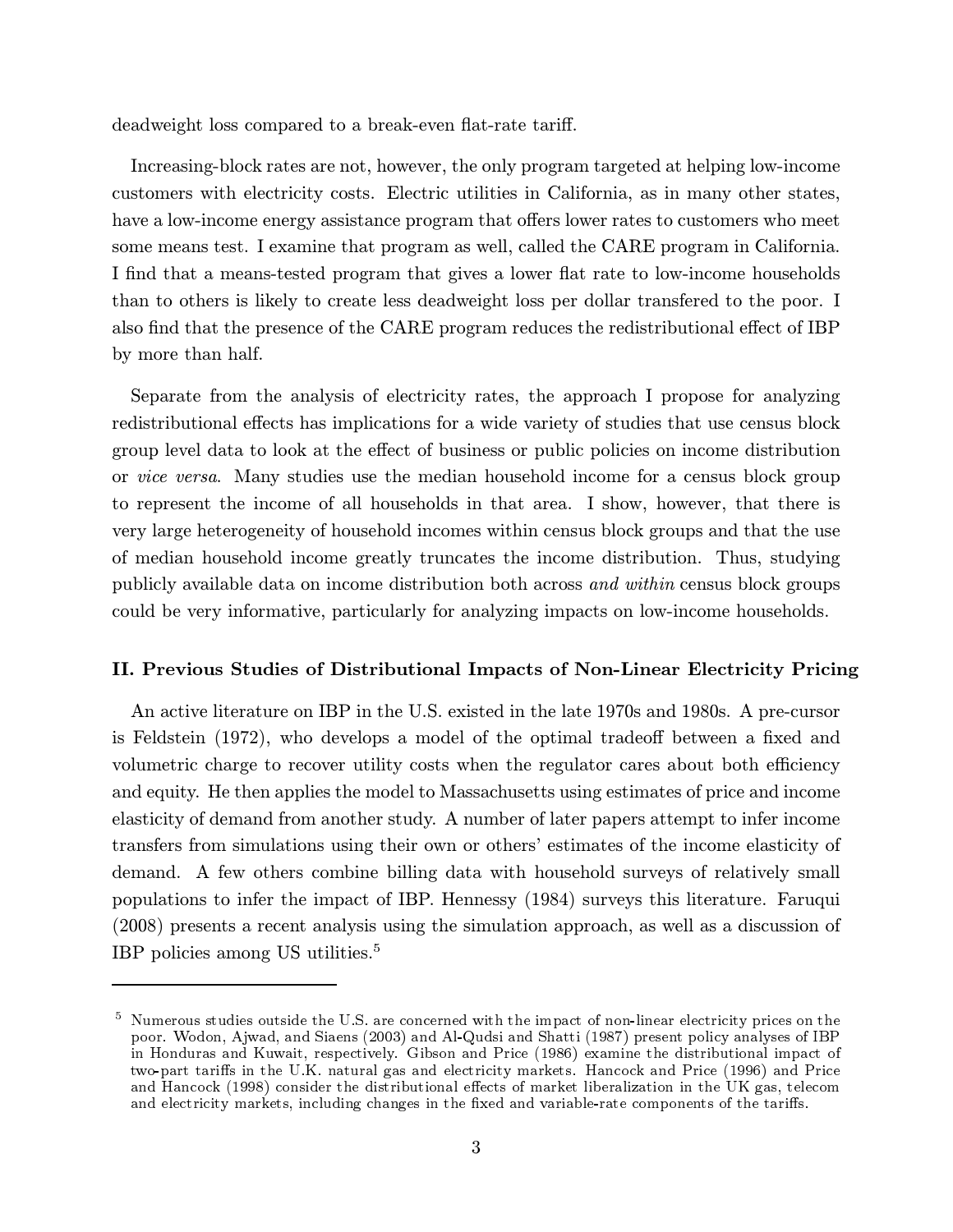Inferring redistribution from estimates of income elasticity presents two problems. The first is that those estimates vary widely (with large standard errors) among refereed publications, implying huge variations in the redistribution effect of IBP. The income elasticities of residential demand reported in Taylor's (1975) survey of electricity demand estimation vary by nearly an order of magnitude, and other studies come to even more divergent estimates. The second problem is interpretation of the income elasticity estimates. The standard income elasticity estimate is an attempt to capture the causal partial derivative of electricity consumption with respect to income. To the extent that the regression controls for other factors, the parameter estimated on income does not capture indirect income effects that come about from house size, number of people living in the dwelling, propensity to heat with electricity, and other factors. Nor does it capture factors that may have no causal link with low income, but are highly correlated with income and influence electricity use, such as weather. If the goal is to redistribute income to the poor through IBP, then the cross-sectional co-variation of income and usage is of interest, not the causal impact of income (directly or indirectly) on usage.

The survey-based studies tend to capture this relationship more effectively than the regression/simulation studies, but the survey studies are based on much smaller samples than I am able to use in this case. In addition, while the surveys have individual household demographics, they suffer from lower response rates and greater selection issues than data from the census. The cost of using the census data is that questions are not as targeted and the data are not available at the household level for matching to electricity billing data.

### III. Increasing-Block Residential Electricity Rates in California

The analysis in this study has been carried out for all three of the large regulated public utilities in California — Pacific Gas & Electric (PG&E), Southern California Edison (SCE), and San Diego Gas & Electric( $SDG\&E$ ) – with fairly similar results. I focus in the body of the paper on SCE, but present the results for the other two utilities in the appendix. The conclusions are consistent across the three utilities.

The standard residential tariff for SCE during 2006 is illustrated in figure 1. The increasing-block tariff structure implies an increasing marginal price for electricity. A SCE customer whose consumption level puts him or her on the highest tier, for instance, still pays the lower-tier rates for consumption up to  $200\%$  of baseline.<sup>6</sup>

 $6\,$  For example, under the standard residential rate illustrated in figure 1, a SCE customer with a baseline consumption allocation of 300 kWh during a given billing period who actually consumes 1100 kWh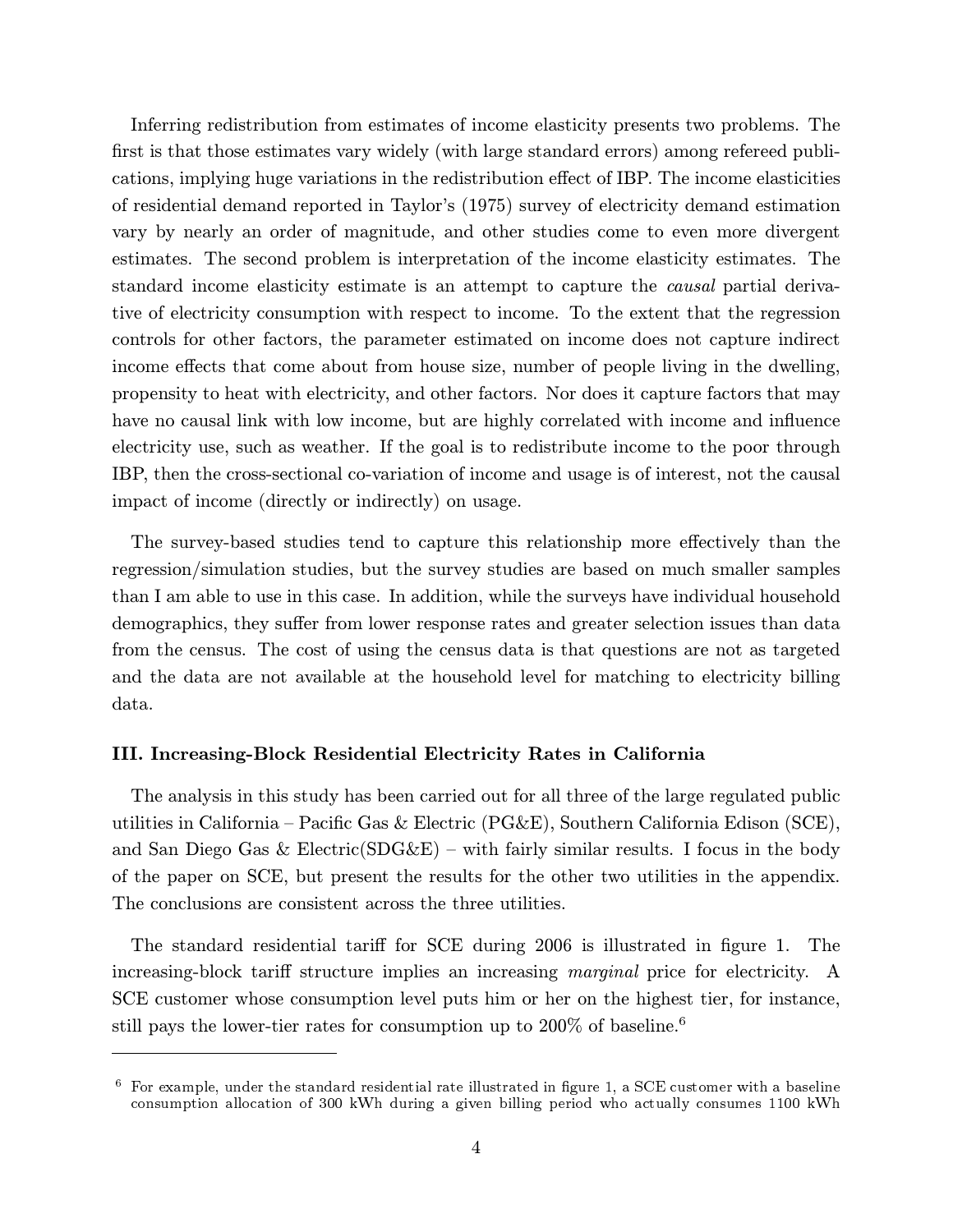

Figure 1: SCE's Standard Retail Electricity Tariff in 2006

The marginal rate that a residential customer pays increases as consumption increases relative to a "baseline" consumption level, as shown on the horizontal axis of figure 1. A household's baseline allocation is supposed to correspond to a minimal basic electricity usage. The baseline, however, is the same for all residential customers in a region regardless of the size of the residence or the number of people who live there. Within the region, a studio apartment receives the same baseline allocation as a four-bedroom house.<sup>7</sup>

Baseline allocations do differ by geographic regions within the utility area: SCE's service territory is divided into 6 different baseline regions. This is argued to reflect variation in basic electricity need due to climate differences, but in practice baselines are set based on different average usage across regions. As a result, variation is driven not only by climate differences, but also by wealth levels, average residence size, and choices to install air-conditioning. Within each climate region, the household baselines also differ between winter and summer periods, generally much higher during the summer in areas that use a lot of air conditioning. This effectively lowers the marginal price to many customers at the times when the wholesale cost of power is highest. In my analysis, I take the baseline allocations as fixed for IBP. Adjustments to baselines, given the existence of IBP, would obviously has redistributional impact as well. In this study I focus on comparing the

would pay 11.62 cents for each of the first 300 kWh, 13.61 cents for each of the next 90 kWh, 22.01 cents for each of the next 210 kWh, 30.49 cents for each of the next 300 kWh, and 30.49 cents for each of the last 200 kWh. During 2006, the regulated prices on the fourth and fifth tier were equal, though that has not always been the case in earlier or succeeding years.

 $7$  The baseline allocation is higher for approximately 10% of customers who have electric heating systems and some other electrical appliances.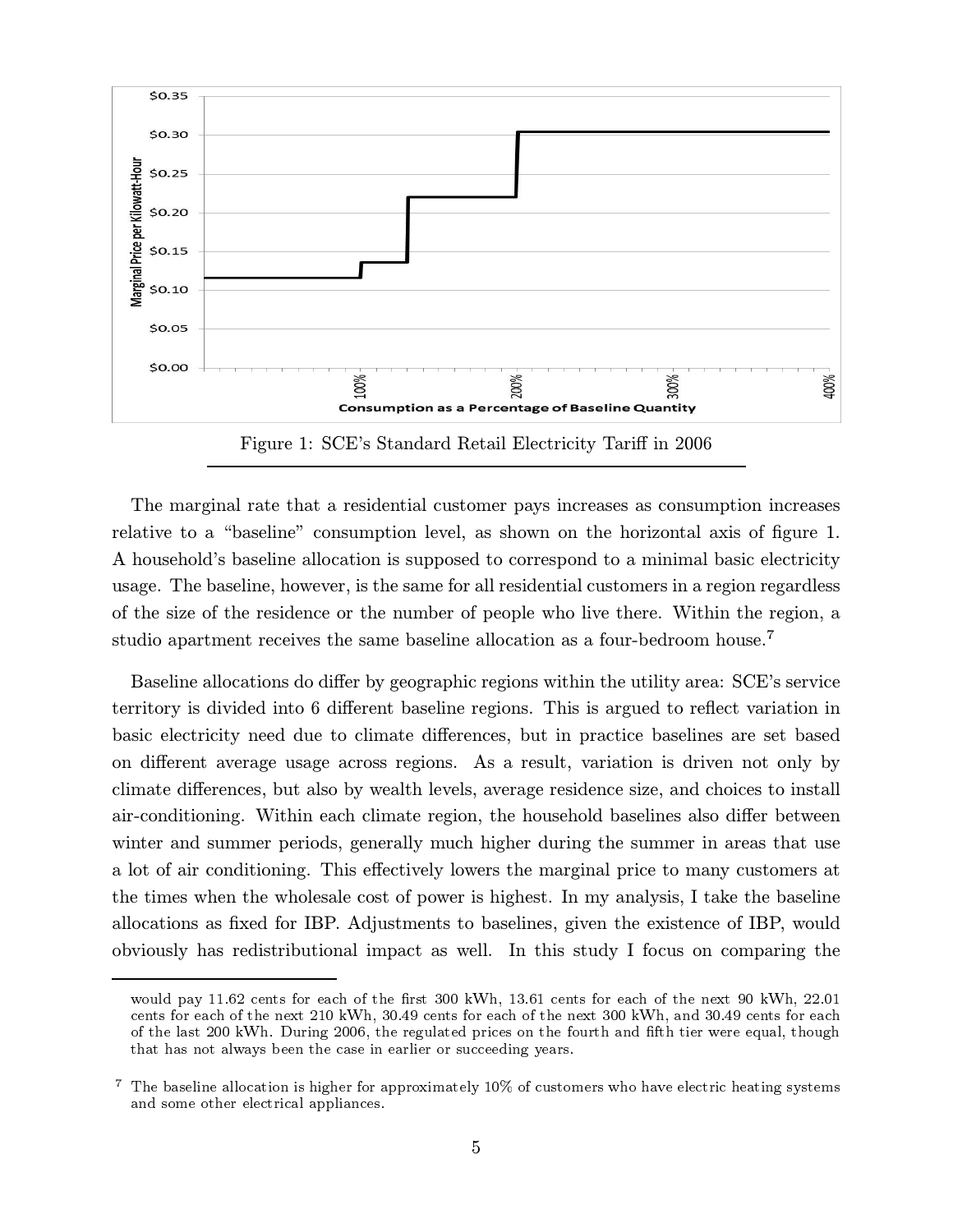existing IBP rates and baselines with a flat-rate pricing schedule.<sup>8</sup>

Prior to the California electricity crisis in 2000-01, SCE had a two-tier rate structure with prices near those on the first two tiers of the structure shown in figure 1. All consumption above the baseline level was charged at the second-tier rate. After the extreme financial losses associated with the electricity crisis, the structure was changed to five tiers and rates were raised substantially for the third, fourth and fifth tiers. As a result, in 2006 the marginal price on the fourth and fifth tier was nearly three times higher than on the first tier. The same qualitative changes occurred at the other two regulated utilities in California, but the resulting rates are noticably different — more steeply tiered at PG&E, less so at SDG&E — owing in part to the differences in economic losses they incurred during the California electricity crisis.

Not all residential customers of the IOUs are on the standard tariff. The largest exception from the standard tariff is customers who are on the CARE (California Alternate Rates for Energy) program, which is an income-based program that offers lower rates to low-income customers.<sup>9</sup> At SCE, 25.2% of residential customers were on the CARE program in 2006. The CARE program is advertised as offering "a 20% discount" off the standard residential rates, but not all components of the bill are included in the discount, some components are not charged to CARE customers, and the exact implementation is quite complex. In practice, the discount is at least 20% and was up to 44% on marginal consumption at higher tiers during 2006. Overall, because of the discount on each tier and the fact that CARE customers consumed a higher proportion of their power on lower tiers, the average price paid per kilowatt-hour was 39% lower for CARE customers than for customers on the standard residential rate.

A small number of customers are on special tariffs that incorporate time-of-use electricity pricing, interruptible air-conditioning use, mobilehome/RV/marina accounts, or other idiosyncratic rate structures. In aggregate, these nonstandard tariffs covered 1.4% of SCE's residential customers in 2006, who consumed 2.1% of residential power. Most of these customers still face a five-tier tariff, but with different baseline allocations and in some cases somewhat different rates on the tiers.

 $8$  The higher baselines in the summer approximately offset the higher summer consumption (by design), so the average rate is about the same in winter and summer. Thus, designing a separate flat rate for winter and summer that is revenue-neutral within each time period would change the results very little.

<sup>9</sup> For 2006, a residence with one or two occupants had to have a household income no higher than \$28,600 in order to qualify for CARE, with the threshold increasing by \$5,000 for a third occupant, and by \$6,900 for each additional occupant.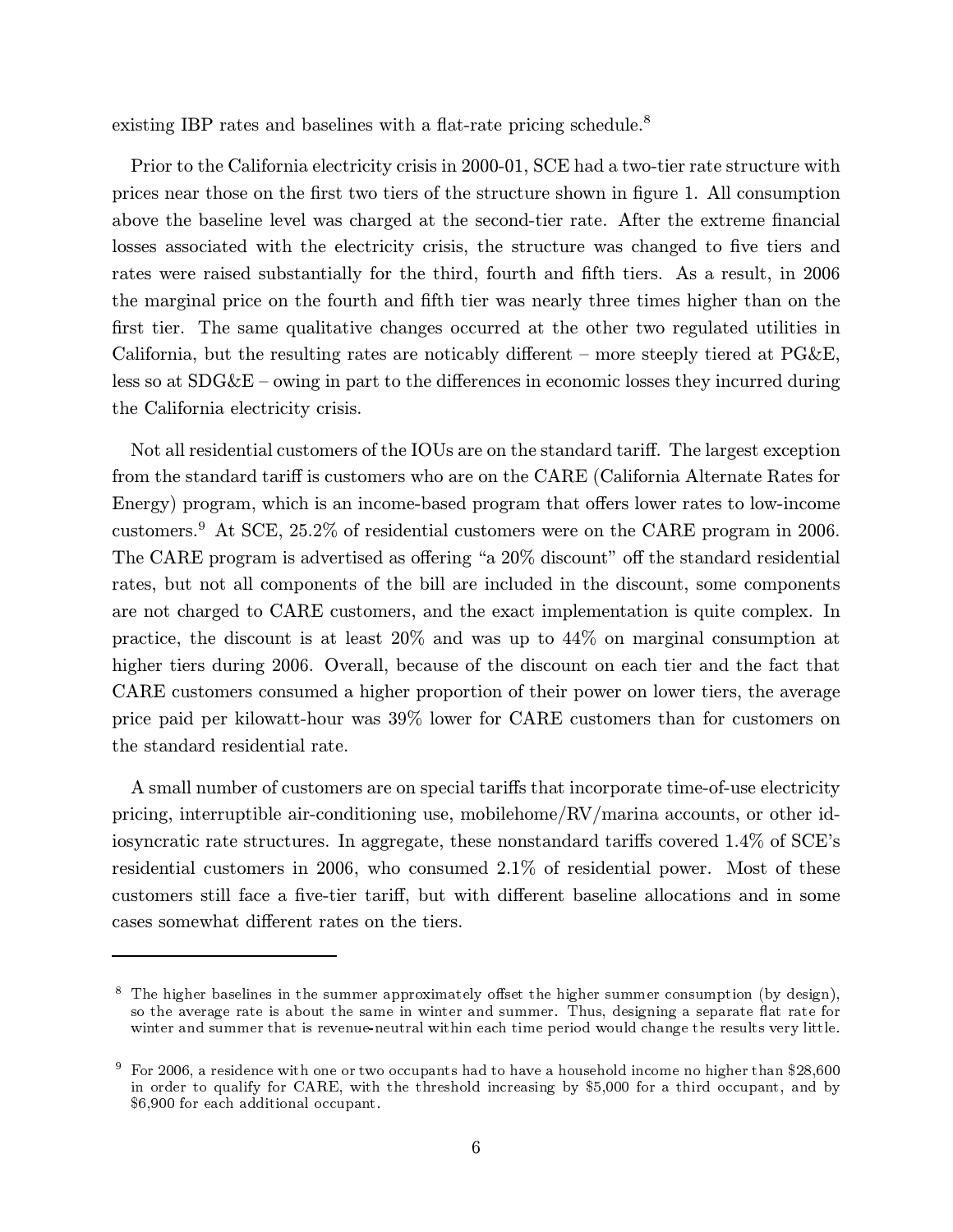|          | Residential   |                                                               |        |                                 |         |         |                             |                     |  |
|----------|---------------|---------------------------------------------------------------|--------|---------------------------------|---------|---------|-----------------------------|---------------------|--|
|          | Usage         |                                                               |        | Percentage of Residential Usage |         |         | <b>CARE/Non-CARE Shares</b> |                     |  |
|          | (million-kWh) | tier 1                                                        | tier 2 | tier 3                          | tier 4  | tier 5  |                             | % Usage % customers |  |
| Non-CARE | 23,046        | 52.9%                                                         |        | 10.7% 16.5%                     | 10.9%   | $9.0\%$ | 79.3%                       | 74.8%               |  |
| CARE     | 6,016         | 66.0%                                                         |        | 10.7% 13.5%                     | $6.7\%$ | 3.1%    | 20.7%                       | 25.2%               |  |
|          |               | Percentage of Customers on Each Tier for Marginal Consumption |        |                                 |         |         |                             |                     |  |
|          |               | tier 1                                                        | tier 2 | tier 3                          | tier 4  | tier 5  |                             |                     |  |
| Non-CARE |               | $32.4\%$                                                      |        | 14.2% 25.0%                     | 17.2%   | 11.3%   |                             |                     |  |
| CARE     |               |                                                               |        | 45.4% 16.7% 22.7% 10.9%         |         | 4.3%    |                             |                     |  |

NOTE: reported results drop household accounts with consumption of less than 1 kWh/day

Table 1: Distribution of SCE Residential Customer Consumption Across Tariff Tiers in 2006

Regardless of the tariff that a customer is on, the customer has a baseline allocation and his or her monthly consumption can be allocated across the five tiers of the tariff. The top panel of Table 1 shows the total quantity of residential consumption that was billed on each of the tiers during 2006. The lower-income customers who are on the CARE program consume less on average than other residential customers, but there is substantial overlap in the distributions with many low-consuming customers who are not on CARE, and some CARE customers with consumption levels even out to the fifth tier. The bottom panel of Table 1 shows the proportion of households whose average daily consumption puts them on each of the five tiers in the rate structure.<sup>10</sup> Among SCE's non-CARE customers, for instance, 32.4% consume less than the baseline and therefore face the tier 1 price for their marginal consumption, while 11.3% consume more than 300% of baseline so face the tier 5 price for their marginal consumption.

With billing data alone, comparison of CARE to non-CARE customers is about all one can do to analyze the consumption patterns of richer versus poorer customers. This is, however, not the most useful comparison for analysis of the five-tier tariff system. At least four questions arise in examining the distributional impact of increasing-block pricing in electricity pricing: (1) how effectively does IBP redistribute income to poorer households (in the absence of any means-tested program, such as  $CARE$ ?; (2) what is the efficiency effect of such an IBP? (3) what redistributional and efficiency impact does the CARE program have?; and (4) given the existence of the CARE program what is the incremental

 $10$  To be precise, the bottom panel of Table 1 shows the customer-days weighted-average proportion of bills during 2006 for which marginal consumption was billed at each tier.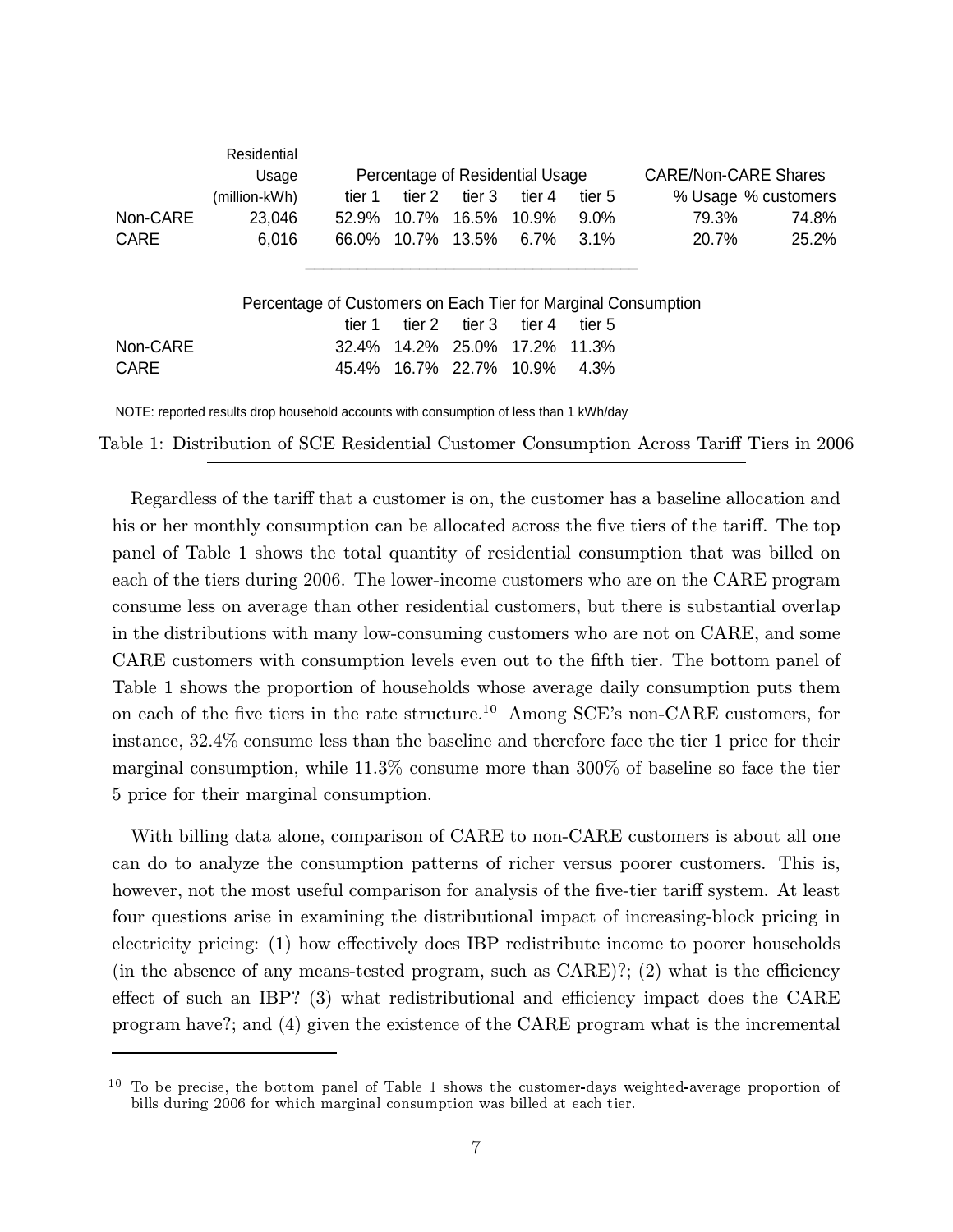effect of IBP? I attempt to answer these questions by merging utility billing data with census data on income levels by census block group.

#### IV. Data Sources

The data for this analysis come from utility residential billing records and the U.S. census. Utility residential billing records were made available to the U.C. Energy Institute by all three of the large California investor-owned electric utilities on a confidential basis. The data used in this analysis include virtually all residential bills for 2006. Customers who were not individually metered, but instead are part of a "master-metered" building or other location, were not included in the data. In aggregate, such accounts constitute less than 3% of residential consumption at each of the utilities.

The data do not include the address or the name of the customer. They do, however, include the nine-digit ZIP code, which allows a fairly precise neighborhood matching with census data. The utility data also include usage on each of the five tiers, days in the billing period, tariff (including whether or not the customer is on the CARE program), total amount billed, and assigned baseline quantity.

Actual billing periods do not begin and end exactly at the beginning and end of the calendar year, so annual bills were created by interpolating usage and charges for bills that overlapped the beginning and end of the year.<sup>11</sup> I also dropped bills with consumption of less than 1 kWh/day. A refrigerator typically uses  $1-2$  kWh/day,<sup>12</sup> so it is implausible that an occupied primary residence would fall below 1 kWh/day. Dropping these observations should permit a closer match to the census data. Including these observations does not change the qualitative results, but it increases the number of customer-days by about 1.4%.

Summary household income data are available from the U.S. Census at the level of census block group (CBG), a geographic designation that on average includes about 600 households in California.<sup>13</sup> Census block groups are considerably larger than the areas

<sup>&</sup>lt;sup>11</sup> For instance, a bill that included 13 days at the end of 2005 and 18 days at the beginning of 2006 was incorporated into the annual bill by adding 18/31 of the usage and 18/31 of the billed amount to the annual bill. Data for PG&E, unfortunately, did not extend beyond the end of 2006, so billing periods that ended after December 31, 2006 would be lost if I were to apply this procedure to PG&E. To greatly reduce this problem, the period of analysis for PG&E was shifted by one month and I instead studied December 2005-November 2006.

 $12$  See http://www.energystar.gov/index.cfm?fuseaction=refrig.display\_products\_html.

 $13$  These are public data from the Census Summary File 3. The U.S. Census does not suppress data when the counts in an income category are small, but they report that some random error is added to figures to prevent exact identification in cases of small numbers.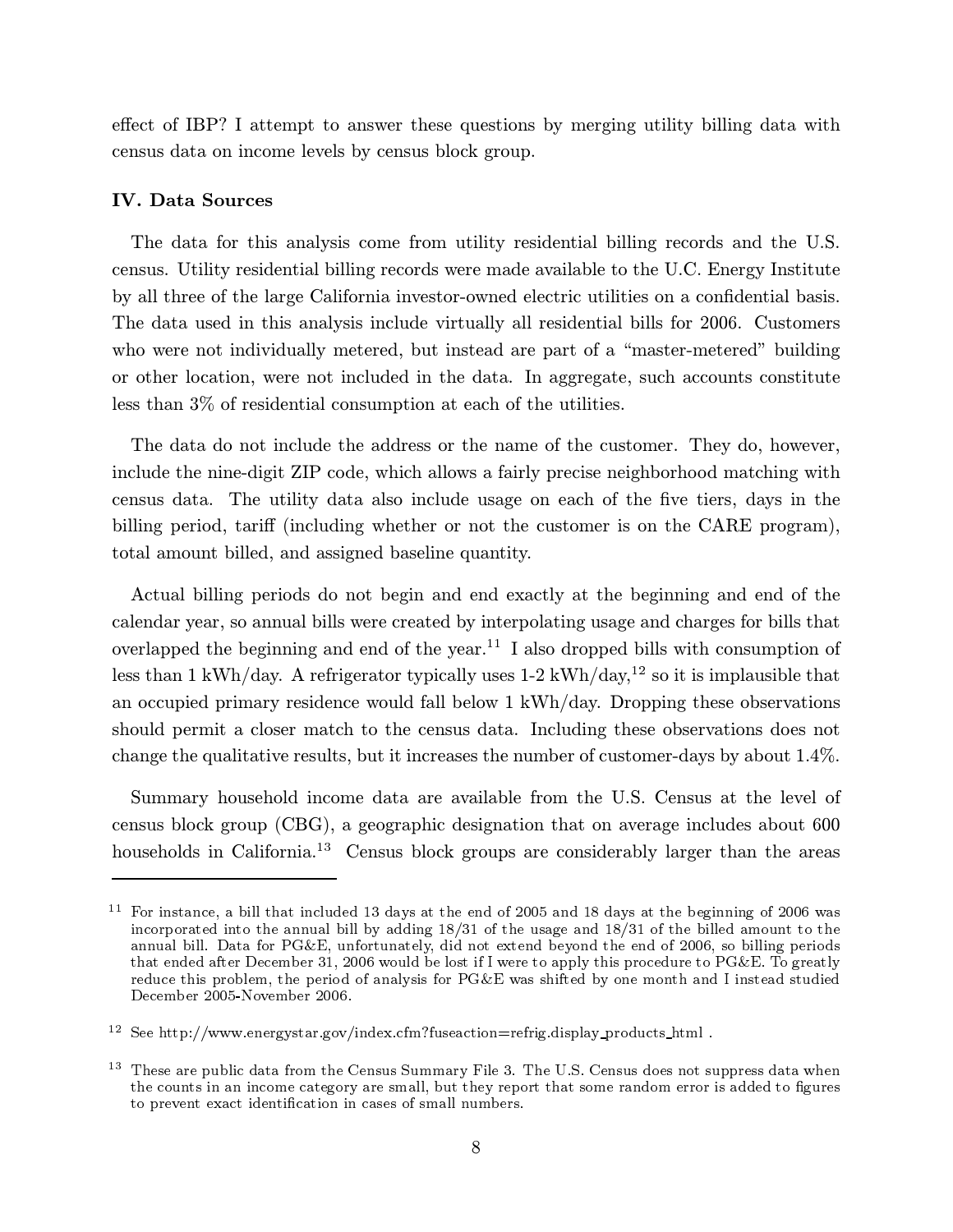associated with nine-digit ZIP codes. Each nine-digit ZIP code is assigned to the CBG in which it was located.<sup>14</sup> The analysis presented here was then carried out at the CBG level. Results presented here use 2000 census data updated to 2007 by Geolytics, but the results are very similar if the analysis is based on the original 2000 data.<sup>15</sup>

# Census Measures of Household Income

Household income data at the CBG level includes median household income and mean per capita income.<sup>16</sup> In economics, epidemiology, and other areas of research, these summary measures are frequently used by associating them with every household in the CBG.<sup>17</sup>

Unfortunately for such applications, there is considerable income heterogeneity within CBGs. This is evident from additional data released by the Census that break down households into very small income brackets for each CBG in the 2000 census. Because many brackets have zero households in many CBGs and because this is a 17% sample, not a census, I aggregate the data to 5 income brackets that are approximate quintile breaks: \$0-\$20,000, \$20,000-\$40,000, \$40,000-\$60,000, \$60,000-\$100,000, and over \$100,000. In the 17768 census block groups I consider in California – those served by the three investorowned utilities – the breakpoints between these categories correspond to the 18th, 41st, 59th and 82nd percentiles in the distribution of household income.

There would be little concern about within-CBG income heterogeneity if all of the population in a given CBG fell into one of these income brackets, but that is far from the case. Looking at the shares of households in each bracket, one can calculate a Herfindahl index to measure concentration of households within the income brackets for a given CBG. This index is the sum of the squared shares of population in each bracket. With five income

<sup>14</sup> About 2.8% of customer records did not include a nine-digit ZIP code, or did not match to a nine-digit ZIP code in the census data. In the case of nine-digit ZIP codes that did not match to the census data, I used the numerically closest nine-digit ZIP code. In the case of having only a five-digit ZIP code, those customers were allocated probabilistically among all of the nine-digit ZIP codes within the five-digit ZIP code based on the share of households that were in each of the nine-digit ZIP codes. These two approaches assigned nine-digit ZIP codes to all but 0.17% of the households. The remaining households were dropped.

<sup>&</sup>lt;sup>15</sup> For details of the updating see, http://www.geolytics.com.

 $16$  Household income data from the U.S. Census are based on the "long form" questionnaire that is distributed to about 1/6 of all households.

<sup>&</sup>lt;sup>17</sup> Examples in economics include hedonic real estate demand models, Bajari & Kahn (2008), auto demand, Busse, Silva-Risso and Zettelemeyer (2006), education valuation, Jacob & Lefgren (2007) and Hastings, Kane & Staiger (2005), local pollution impacts on housing, Gayer, Hamilton & Viscusi (2000), and effects of low income housing tax credits, Baum-Snow and Marion (2009). Of course, the importance of this simplification will differ depending on the empirical application.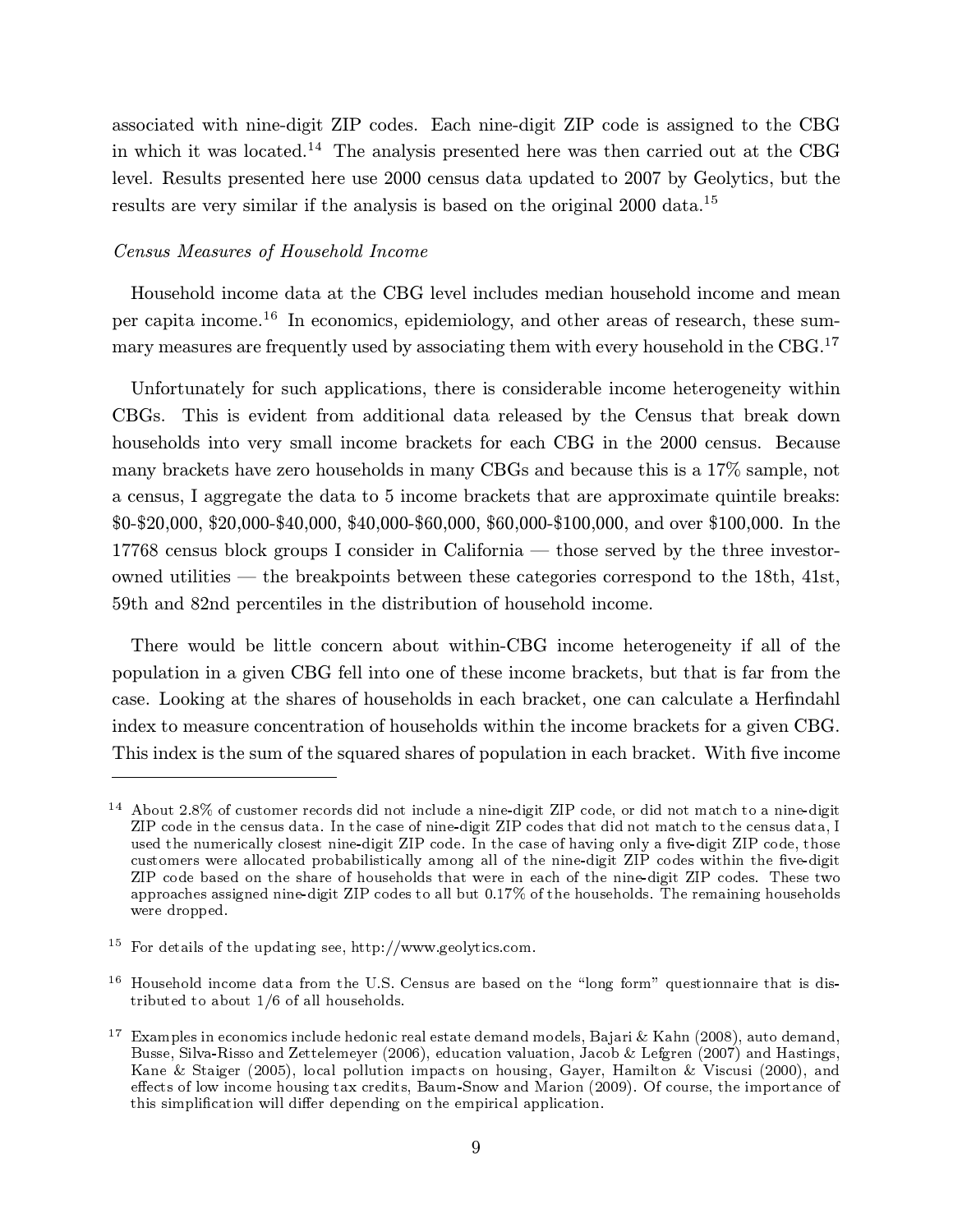

Figure 2: Distribution of Household Income and Median Household Income of Census Block Group (weighted by households)

groups, it has a minimum of 0.2 (if households within a CBG were evenly divided across the five brackets) and a maximum of 1 (if households were all in the same bracket). Calculating this index for the census block groups I examine in California, the average value is 0.29, indicating more dispersion than if the population within each CBG were evenly divided across any three income brackets (which would yield a value of 0.33).

Because of this within-CBG dispersion, assigning to every household within a CBG the median household income or mean per capita income for that CBG substantially understates the variance in the distribution at the household level. More extreme high and low income levels are underrepresented. Figure 2 illustrates this effect for CBGs I use in California by showing the distribution of median household incomes within CBGs and the assignment of individual households to each of the five income brackets. The median household income data are weighted by households across CBGs, so figure 2 shows that while about 18% of households report income below \$20,000, only about 2.5% of households live in CBGs with a median income below \$20,000.

Thus, it will be important for this analysis to account for income heterogeneity within the CBGs. I do that in a variety of ways, as explained in section VI.

It important to note that household income is probably not exactly the "need" measure on which policy makers would want to focus. First, it does not control for household composition, the number of occupants or their ages or other characteristics. Unfortunately, the data and analytic approach here do not provide a clear way to incorporate household composition in the analysis. Borenstein and Davis (2011) do so in examining the distributional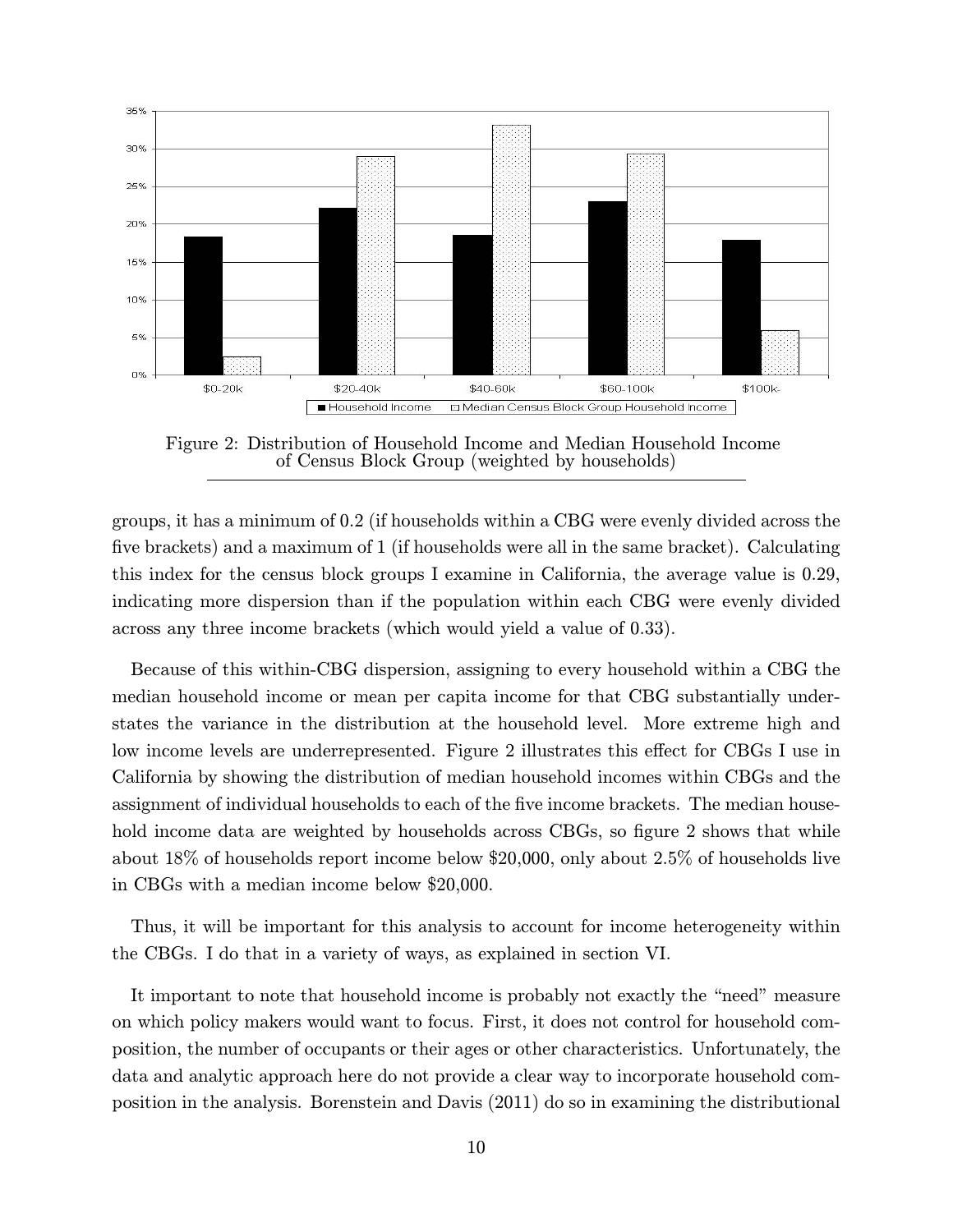|              | $%$ of<br><b>Baseline</b>                          | Standard<br>Residential | CARE<br>Low-income |                           | $%$ of<br><b>Baseline</b>                                         | Standard<br>Residential                           |
|--------------|----------------------------------------------------|-------------------------|--------------------|---------------------------|-------------------------------------------------------------------|---------------------------------------------------|
|              | <b>Tier Quantity</b>                               | Rate                    | Rate               | Tier                      | Quantity                                                          | Rate                                              |
|              | Actual 2006 tariff (time-weighted average in 2006) |                         |                    |                           |                                                                   | Benchmark Five-Tier Tariff with no CARE program   |
| $\mathbf{1}$ | $0 - 100%$                                         | \$0.1162                | \$0.0834           |                           | $0 - 100\%$                                                       | \$0.1069                                          |
| 2            | 100%-130%                                          | \$0.1361                | \$0.1053           | 2                         | 100%-130%                                                         | \$0.1268                                          |
| 3            | 130%-200%                                          | \$0.2201                | \$0.1691           | 3                         | 130%-200%                                                         | \$0.2108                                          |
| 4            | 200%-300%                                          | \$0.3049                | \$0.1717           | 4                         | 200%-300%                                                         | \$0.2956                                          |
| 5            | $300\%+$                                           | \$0.3049                | \$0.1717           | 5                         | $300\%+$                                                          | \$0.2956                                          |
|              | Alternative Flat-Rate Tariff with CARE program     |                         |                    |                           |                                                                   | Alternative Flat-Rate Tariff with no CARE program |
|              | $0%+$                                              | \$0.1731                | \$0.1060           |                           | $0%+$                                                             | \$0.1592                                          |
|              |                                                    |                         |                    | (cents per kilowatt-hour) | Table 2: 2006 Southern California Edison Retail Electricity Rates |                                                   |

impact of non-linear natural gas pricing. They find about one-third less redistribution to the poorest quintile when measured using the ratio of income to poverty threshold for the household rather than using just household income. Second, it does not control for wealth or permanent income. A household might have low current income currently, but could still have high wealth and not be particularly in need of financial assistance. Unfortunately, the data do not provide information on wealth or permanent income.<sup>18</sup>

### V. Creating Benchmark and Counterfactual Bills

I begin the analysis by constructing the bills that each customer would face under alternative tariff structures. Essentially, this amounts to calculating the alternative tariff structures under the constraint that they all generate the same total revenue. Implicit in this exercise is the assumption that demand is completely inelastic. Obviously, this is not realistic if customers exhibit some elasticity with respect to the marginal price variation after controlling for the system average price. I return to this issue in section VIII, reestimating the impact for a range of elasticities and explaining why the effect of this change is quite small.

The two major residential tariffs for SCE during 2006 are shown in the top left panel of Table 2.<sup>19</sup> I focus first on a relatively simple case in which there is no means-tested

<sup>&</sup>lt;sup>18</sup> One potential approach is to examine home ownership or living space, which are noisy measures of wealth. The census data do have such measures at the CBG level. These measures are likely to be highly correlated with electricity use, but it is unclear how well they capture permanent income variation across a large area with greatly varying land prices.

 $19$  The tariff changed very slightly during 2006. Table 2 presents the weighted average price for each tier, where the weights are the number of days each tariff was in effect. These are just the volumetric electricity rates. SCE also had a small daily fixed charge, \$0.03/day, which I assume is unchanged under the alternative tariffs that I consider. All three utilities also had minimum daily charges for electricity,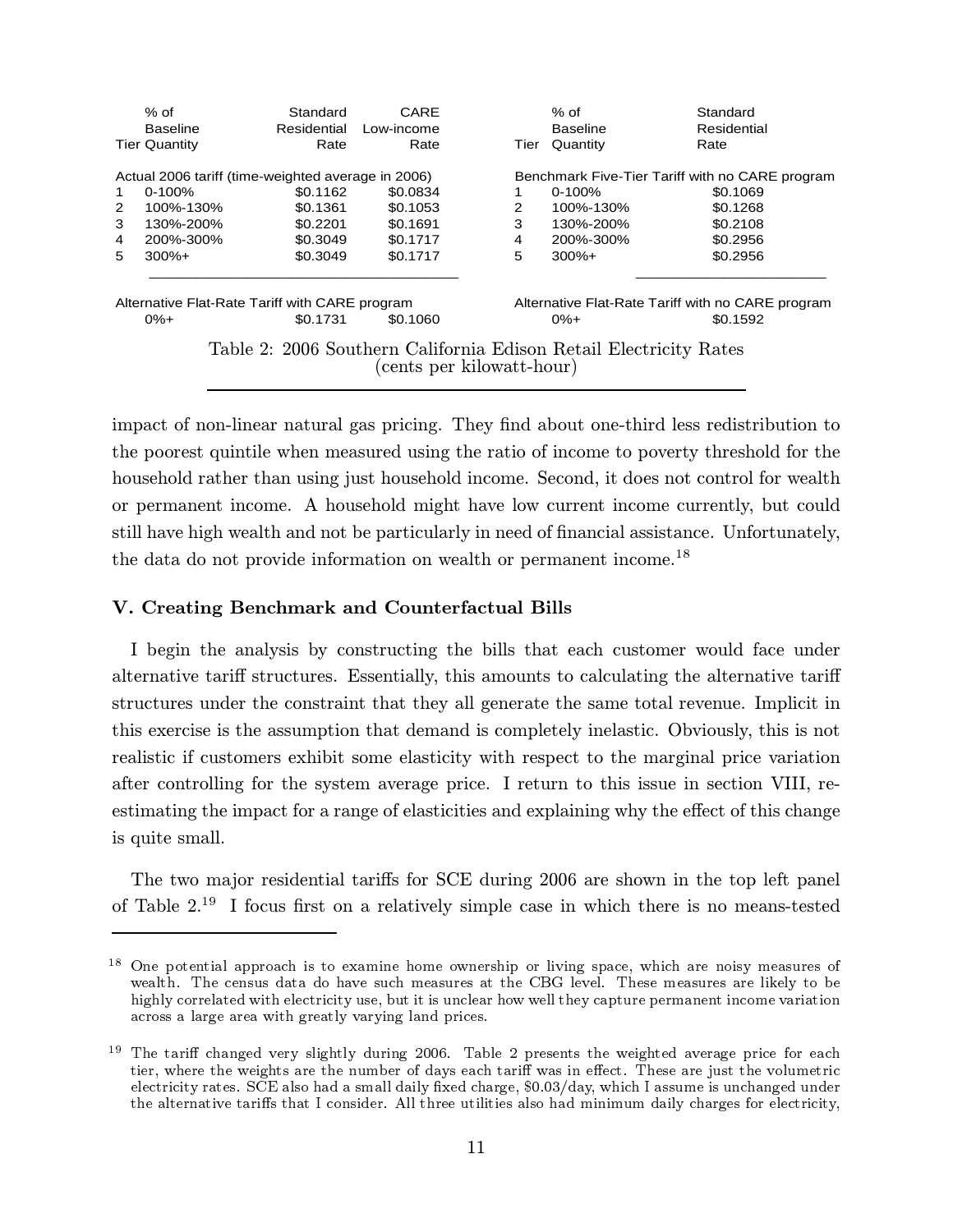(e.g., CARE) program. A hypothetical five-tier tariff structure is created by subtracting a constant from each tier of the non-CARE tariff resulting in a tariff structure that generates the same total revenue as under the actual tariffs under the current participation in the CARE program.<sup>20</sup> The resulting tariff "Benchmark Five-Tier Tariff with No CARE Program" is shown at the top of the right-hand panel of Table 2. From this alternative five-tier tariff, it is straightforward to generate a flat electricity rate for comparison.<sup>21</sup> Focusing on this case, without the complexity of an overlapping means-tested program, allows a clear analysis of the impact of a steeply increasing tiered rate structure alone. In section IX, I reintroduce the means-tested program.

With these tariffs, the quantities consumed by each customer, and the assumption of no demand elasticity, it is straightforward to generate the total amount each customer would be billed under each of these tariffs. The more challenging aspect of the analysis is to match customers with income brackets, as is discussed in the next section.

## VI. Matching Households to Income Brackets

As explained earlier, with very high accuracy each customer can be matched to a census block group and the census data include the distribution of household income across income brackets. The income brackets are helpful in capturing the tails of the distribution, but they are especially useful if one can use other information to allocate households within a CBG across the income brackets. Household electricity usage is potentially such complementary information. Though estimates of the income elasticity of demand for electricity vary widely, they are nearly all positive and significantly different from zero.<sup>22</sup>

The same positive relationship seems likely to hold within census block groups. Unfortunately, I could find no direct studies of the level of that correlation within a CBG or, more specifically for this analysis, how closely the ranking of households by usage would

but these were set at about the same level as the minimum daily usage cut off and that I impose below.

 $^{20}$  I construct the benchmark five-tier tariff by subtracting a constant from the actual tariff, because the CARE program is funded in part from non-CARE residential energy by a flat per-kWh charge. Over half of the CARE funding comes from commercial/industrial/agricultural customers. For the purpose of this study, I hold that transfer between customer classes constant and assume that all rate changes must be revenue-neutral among residential customers.

 $^{21}$  I also create a two-tiered tariff with an 18% step between the tiers, which more closely reflects the IBPs in use in many other states as well as the structure that existed in California prior to the 2000-01 electricity crisis. Results for this tariff are presented in the appendix.

 $22$  Every study I have found estimates a positive long-run income elasticity of demand for electricity, though the estimates range at least from 0.2 to 1.6. See Taylor (1975), Herriges & King (1994), and Kamerschen & Porter (2004).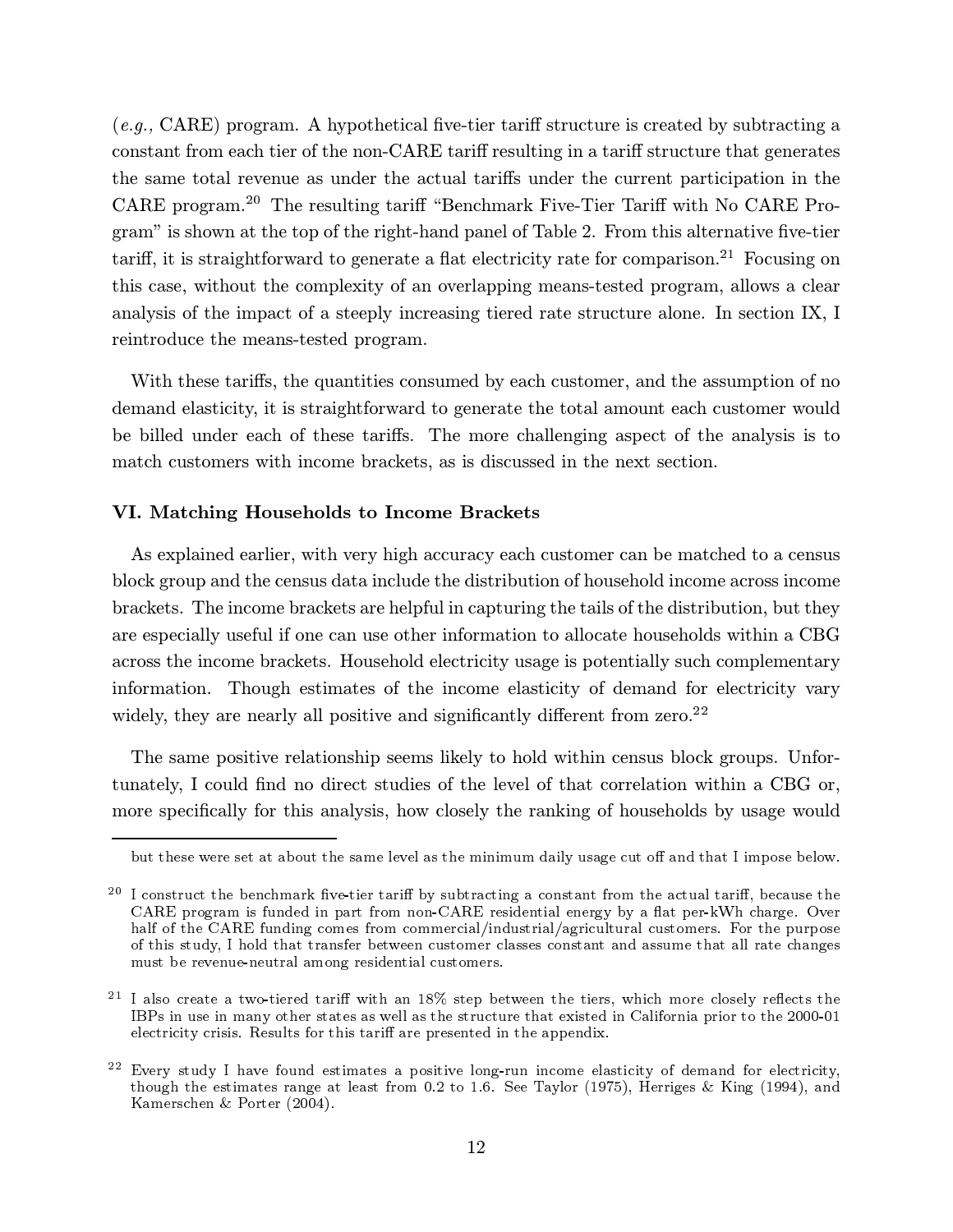correspond to the ranking by income. Nor do the data for this study allow such inference.

There are, however, two cases that can be easily studied and imply bounds (of a sort I describe below) on the degree of redistribution associated with the different tariffs. Variants of this approach may be usable in accounting for within-CBG income dispersion in studying the impact of many policy changes on people of different income.

First, one can assume that within a CBG, usage is completely uncorrelated with household income. It is possible that income and electricity usage could be negatively correlated within CBGs, but a negative correlation is not supported by any empirical studies of larger populations. Under the assumption of zero correlation, households could be randomly allocated across income brackets within the CBG in proportion to the census data share of households within each income bracket. This is similar to assigning the CBG median household income to all households in that it gives every household the same *expected* income. This approach, however, utilizes the full distribution of income in the CBG, so it still allocates many more households to very low-income and high-income categories than does the median household income. Thus, if the goal is to examine the change in electricity costs with particular focus on low-income households, this approach would be substantially more informative than assigning every household in the CBG the median CBG household income. Since there is almost certainly some positive correlation between income and electricity usage, this "random-rank method" will incorrectly associate too many poor households with high usage and too many wealthy households with low usage within each CBG.

At the opposite extreme, one can assume that usage is perfectly rank correlated with household income within a CBG. Households can then be ranked by usage and allocated across income brackets in proportion to the census data shares such that every member of a lower income bracket has lower household electricity usage than any member of a higher income bracket. In reality, the rank correlation between income and usage is certainly not perfect, so this "usage-rank method" will incorrectly associate too many poor households with low usage and too many wealthy households with high usage within each CBG. Note again that this allocation is only occurring within each CBG, so either approach will still capture the income redistribution across CBGs that results from different average income and usage levels.

This bounding approach is closely related to the techniques of ecological or aggregate regression.<sup>23</sup> In an ecological regression there are only categorical share data for the

<sup>&</sup>lt;sup>23</sup> Freedman (2004) gives a concise overview of ecological regression.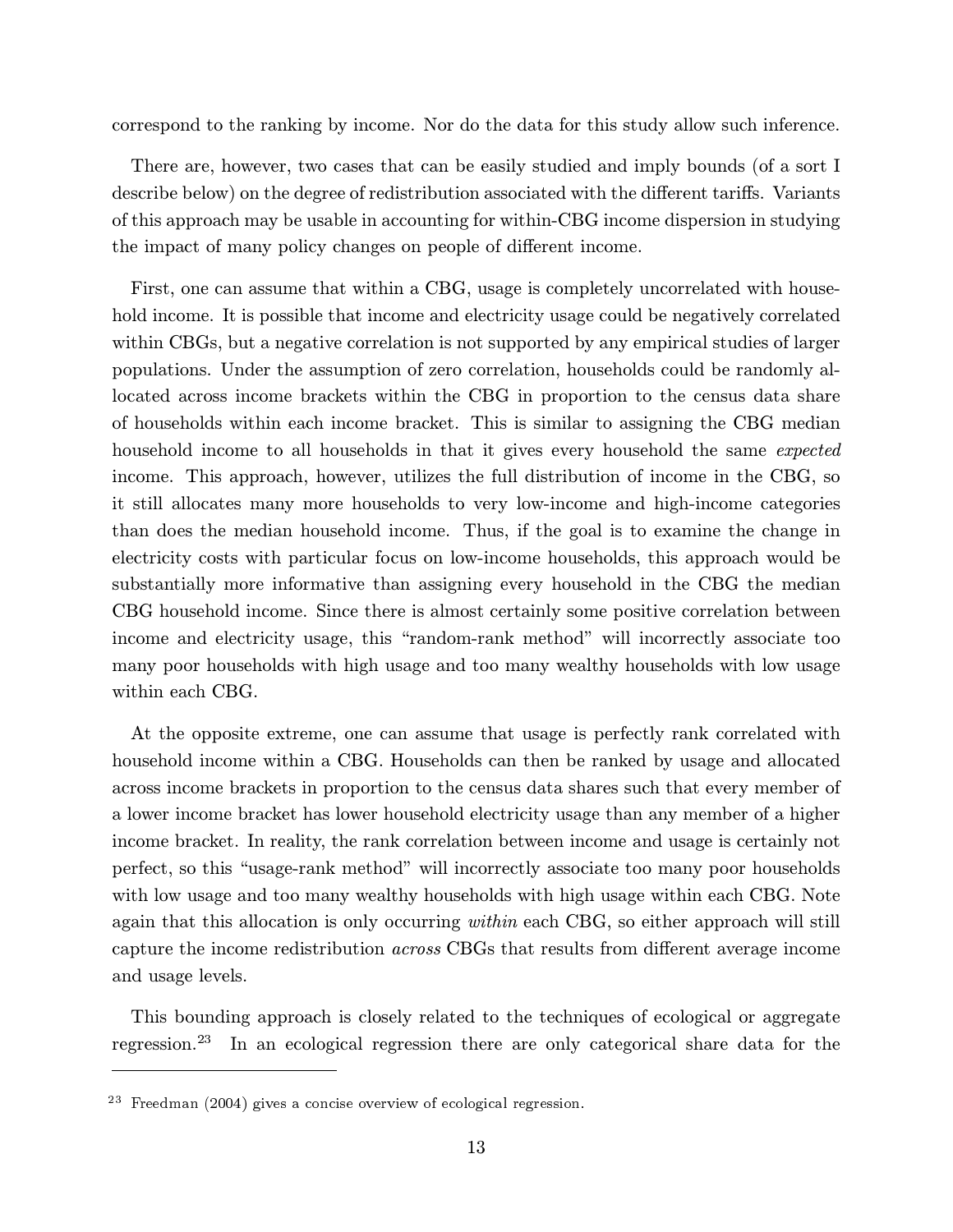two variables, usually by spatial areas of aggregation — such as a CBG or county. A representative topic in ecological regression would be to infer the overall share of blacks who are registered Republicans from data by voting precinct on the share of adults registered Republican and the share of adults who are black. In broad terms, the ecological regression literature is an investigation of what can be learned from a regression of share-Republican on share-black and how such a regression may produce biased estimates of the propensity of blacks to register Republican.

In this analysis, I have individual level data on the "predictor" variable, electricity consumption, though there is still no ability to directly match the individual consumption data to individual data on the "response variable," which is income.<sup>24</sup> Instead, I have only aggregate share data on the response variable, which is shares of the population that fall into each income bracket. The random-rank method described above corresponds closely to the "neighborhood model" regression approach described by Freedman (2004). The underlying assumption is that within-neighborhood variation is not helpful in identifying the relationship, i.e., that within-neighborhood variation in the electricity consumption is orthogonal to income. My approach differs somewhat, because the effect of interest in this  $case - the change in electricity bill - is a mechanical function of the variable for which$ individual data are available — electricity usage — so a regression to estimate an average relationship is not necessary. Instead, both the random-rank method and the usage-rank method are numerical calculations.

Both the random-rank and the usage rank methods are related to the "method of bounds" suggested by Duncan and Davis (1953). In the standard 2-groups/2-states model in ecological regression, the minimum and maximum possible propensity of one group to be in either state can be calculated from the aggregate shares of the groups and the states. For instance, if the share of registered Republicans in a precinct is 30% and the share of registered black voters is 80%, then the share of black voters who are registered Republicans must lie between  $12.5\%$  ( $\frac{10}{80}$ , if all non-black voters are Republican) and  $37.5\%$  ( $\frac{30}{80}$ , if all non-black voters are not Republican).

Similarly, given the aggregate income distribution in a CBG, one could construct the minimum and maximum consumption of the customers in any one income bracket by assigning the highest-usage or lowest-usage bills within the CBG to that income bracket. In practice, given that the income elasticity of demand is widely believed to be positive throughout the income distribution, it seems the most plausible bound is one in which

 $24$  The "predictor" and "response" terminology comes from Wakefield (2004). He is careful to point out that the relationship need not be causal.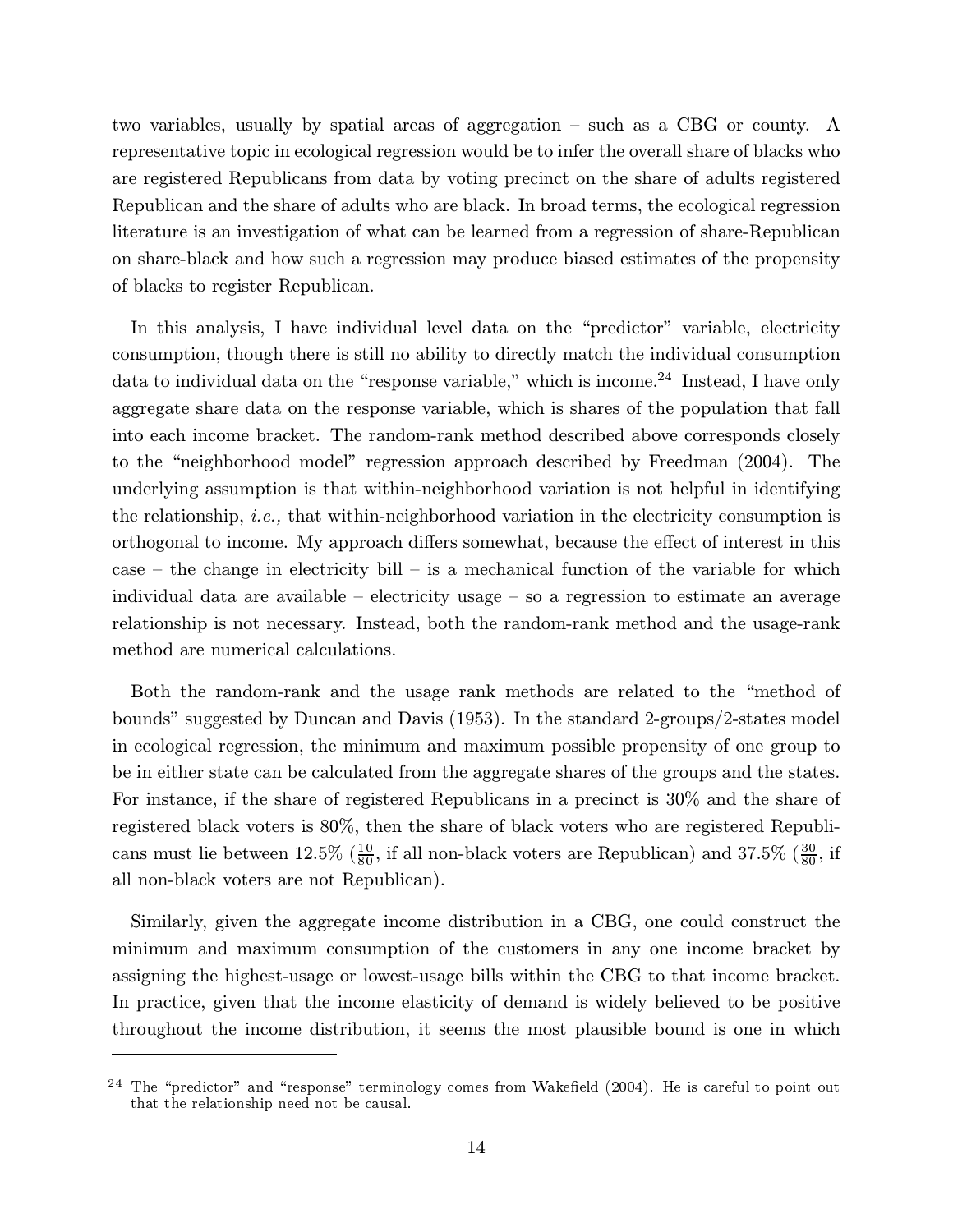customers are assigned monotonically by usage to the income brackets. The opposite bound would be a monotonic inverse assignment by usage, but that bound is obviously much less helpful than the random-rank approach if we are fairly certain that electricity usage is non-decreasing with income. So, the random-rank and usage-rank approaches are a practical adaptation of the method of bounds to this dataset and policy question. Both approaches are calculations based on the entire population of households so, taking the census figures on CBG income distribution as data *(i.e., ignoring the fact that they are* themselves estimates based on the 1/6 long-form sampling) there is no estimation error in the bounds.

The inference from this bounding method is limited, however, by two factors. First, in a 5-group application such as the present case, the switch from random ranking to usage ranking only has clear implications for the lowest and highest groups. The random-rank method understates the degree of usage differentiation across income groups within the CBG, so it would understate average usage of the highest-income group and overstate average usage of the lowest-income group.<sup>25</sup> The usage-rank method overstates average usage of the highest-income group and understates average usage of the lowest-income group. For the three "interior" income brackets, however, the change from applying these approaches will depend on the particular distributions of usage and income.

Second, the goal of this investigation is to analyze bill changes due to the tariff change (not usage or bill levels). Only if the impact of the policy change (in this case, the change in tariff structure) is weakly monotonic in the observed predictor variable (in this case, household electricity consumption) would these two approaches produce upper and lower bounds on the redistributional impact of the policy, at least for the lowest and highest income brackets where the approaches do place bounds on the usage of members of these groups. In this case, if the change to an IBP tariff had a monotonically increasing effect on bills as usage increased, then the "random-rank method" would provide a lower bound on the policy's impact (on the top and bottom income brackets) and the "usage rank method" would provide an upper bound.

That is in fact the case in studying the *proportional* change in bills. As shown in figure 3 for SCE, the percentage bill change is constant out to 100% of baseline, and then increases monotonically beyond 100% of baseline. As a result, the random-rank method will provide a lower bound on the percentage decrease that lowest income households will face and the percentage increase that the highest income households will face. The "usage rank

 $25$  This is the case assuming that the true within-CBG correlation between income and usage is positive.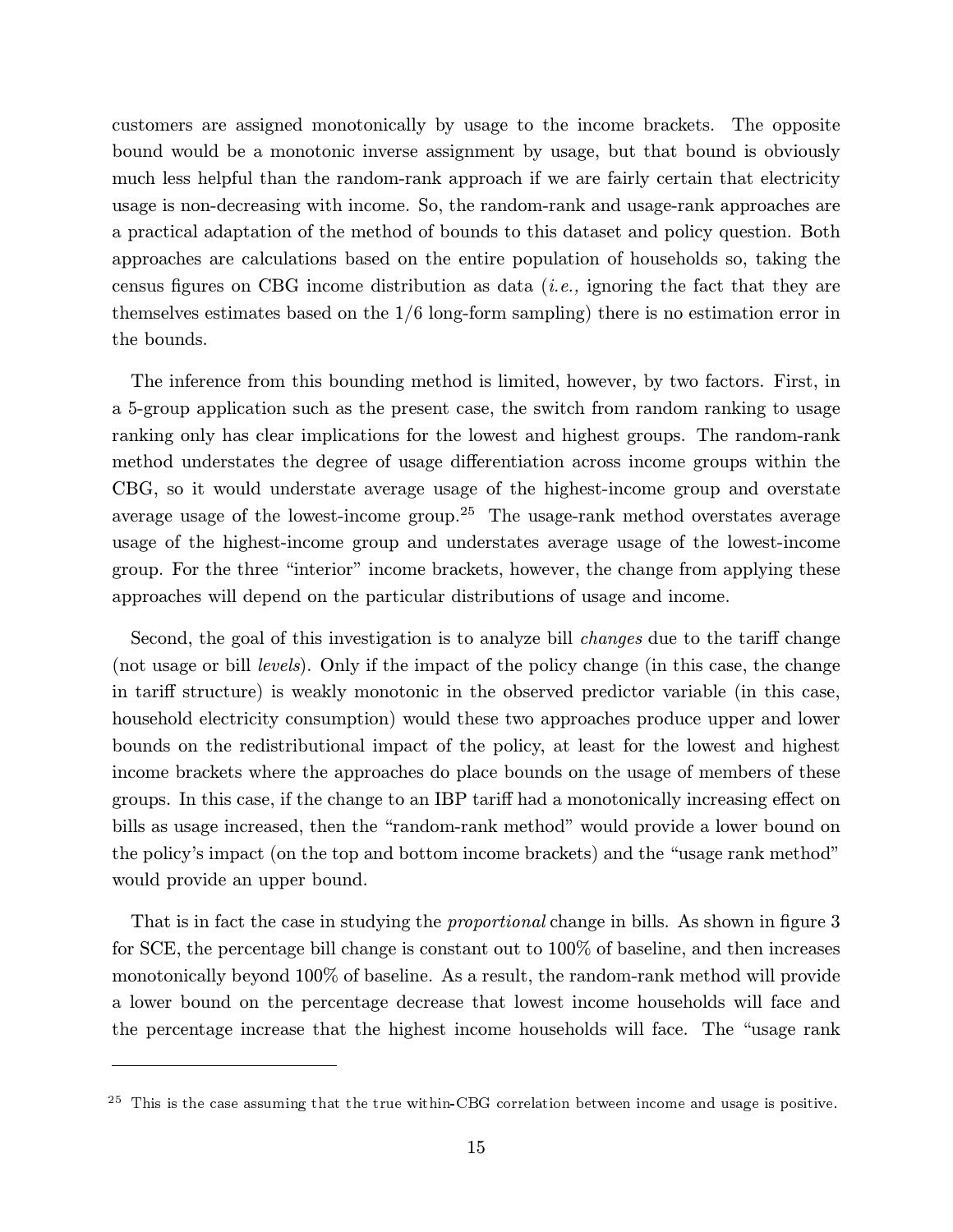

Figure 3: Monetary and Percentage Change in SCE Bill Due to Switch from Flat-Rate to 5-Tier Tariff as a Function of Consumption/Baseline Ratio

method" will provide upper bounds on each.

The analysis of the monetary (i.e., measured in dollars, not proportional) bill change by income bracket is less straightforward because the monetary bill change is not monotonic in usage, as is also shown in figure 3 for SCE. The change is necessarily zero for a zeroconsumption customer and decreases linearly over the 0-100% of baseline range, for which the per-kWh price change is constant. In fact, the bill change grows more negative out to a consumption level equal to 130% of baseline — nearly coincident with the median usage level — and rises after that. As a result, the change from random ranking to usage ranking does not necessarily increase the assumed within-CBG correlation between income and size of the bill change a customer would face from the new policy.

Nonetheless, these two approaches are valuable because they provide benchmarks for at least the lowest and highest income brackets and, more importantly, because they are the basis for a refinement I develop to improve on the bounding approach.

Before applying the random and usage ranking approaches, I make one further adjustment due to an additional piece of information that is available in this empirical applica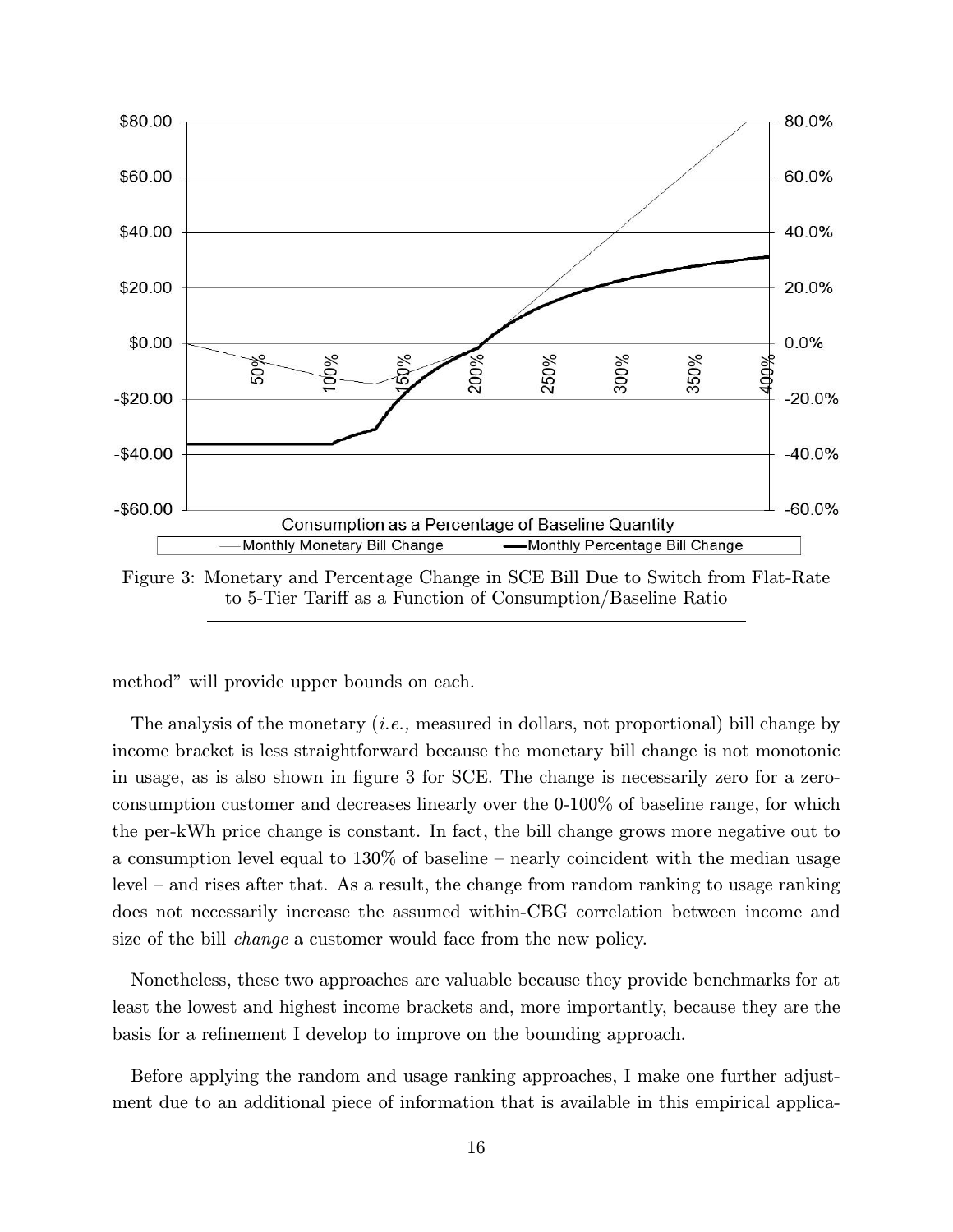tion: the billing data indicate whether or not each household is participating in the CARE program, which indicates a much higher probability of being poor. This adjustment is described in detail in the appendix. Essentially, for each CBG I allocate slots within each of the five income brakcets to CARE and non-CARE customers based on earlier studies of the rate of CARE penetration among eligible customers. Within each CBG, I then allocate "CARE slots" among CARE customers and "non-CARE slots" among non-CARE customers based on the random or usage ranking methods. This adjustment for CARE participation does not have a large impact in the random-rank and usage-rank boundary cases, but it does tend to reduce slightly the differences between the two ranking approaches. It will be more relevant in the subsequent analysis where I compare the redistributional impacts of IBP and a means-tested program like CARE.<sup>26</sup>

Finally, for comparison, I also calculate the bill changes and transfer estimates if one assigned the median household income in each CBG to every household in the CBG.

#### Results

Under each of the within-CBG ranking methods, Table 3 presents the average annual electricity bills in each of the income brackets under the benchmark five-tier tariff and the alternative revenue-neutral flat tariff, each applied to all residential customers. Unfortunately, the random-rank and usage-rank bounds do not narrow the range of the redistributional impact as much as one would like.<sup>27</sup> Changing from a flat rate tariff to the benchmark 5-tier tariff lowers the annual bills of households in the lowest income bracket by between  $8\%$  and  $29\%$  on average.<sup>28</sup> The \$78 to \$149 range of monetary bill decline are not strict bounds due to the non-monotonic relationship between consumption level and monetary bill change, but they reinforce the point that the bounds offer less guidance than one would hope for.<sup>29</sup> The right-hand column of table 3 shows the aggregate transfers to/from household in each income category. Transfers to the two lowest income brackets are more than twice as large with the usage-rank calculation as with the random-rank.

 $^{26}$  At this point, I am using the CARE participation information only to identify households that are more likely to be low income. For now, all customers are still assumed to be subject to the same tariff for the purpose of the redistribution calculations.

 $27$  This is consistent with the difficulty that Freedman (2004) reports with the method of bounds in ecological regression.

<sup>28</sup> Even these bounds assume that the correlation is positive.

 $^{29}$  The tables in the appendix also includes results for a two-tier tariff approach with an 18% differential between the baseline price and the second-tier price, which are quite close to the flat-rate results.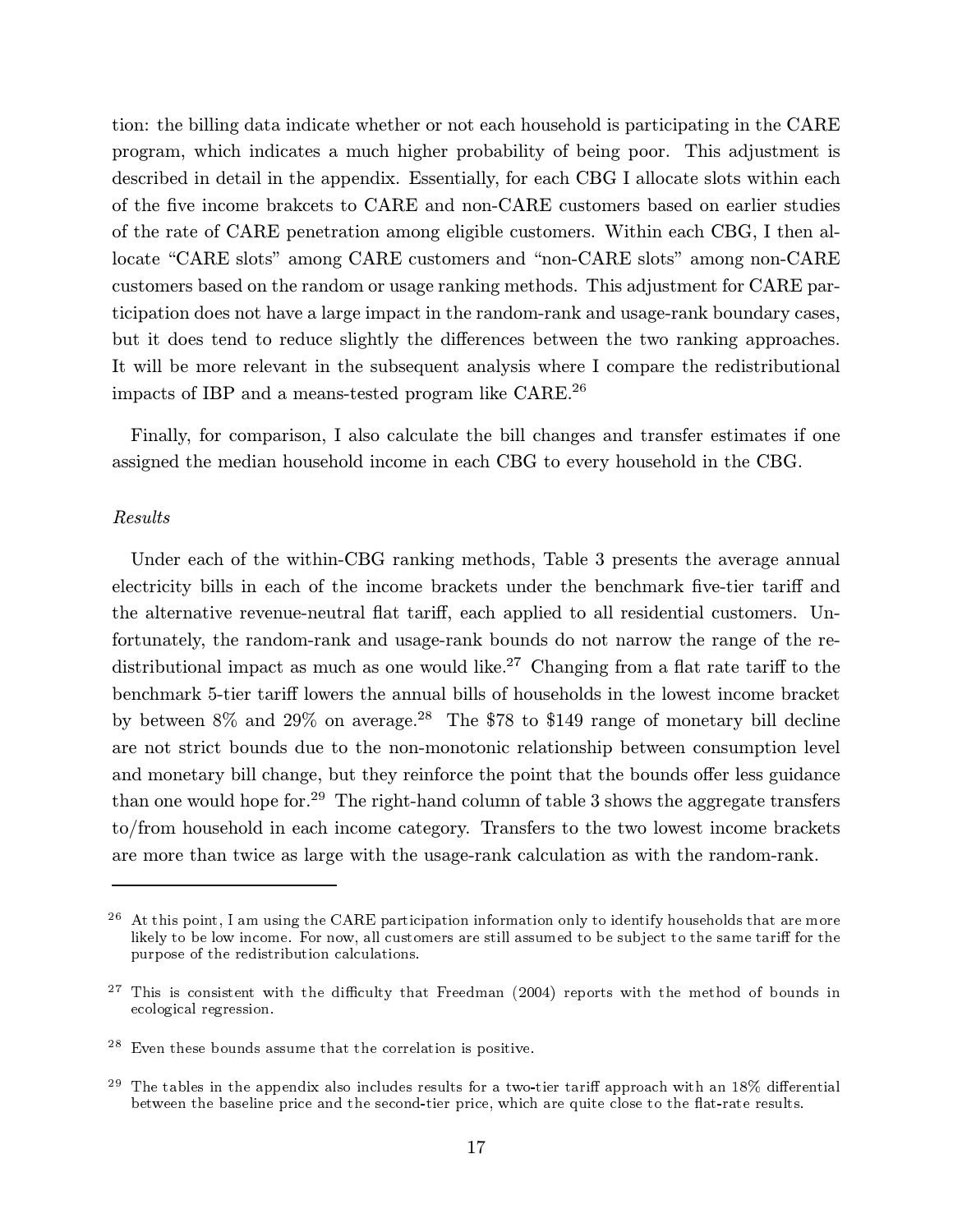|           |               |           | Average   |         |                 | Average Annualized Bill |          | Aggregate   |
|-----------|---------------|-----------|-----------|---------|-----------------|-------------------------|----------|-------------|
|           | <b>Income</b> | Share of  | Daily Use |         |                 | Dollar                  | Percent  | Annual      |
|           | Range         | Customers | (kWh)     | Flat    | 5-tier          | Chg                     | Change   | $Chg$ (\$M) |
| median    | \$0-\$20k     | 2.2%      | 13.51     | \$785   | \$656           | $-$ \$128               | $-16.4%$ | $-$ \$12    |
| household | \$20k-\$40k   | 29.0%     | 16.09     | \$935   | \$833           | $-$ \$101               | $-10.8%$ | $-$ \$119   |
| income    | \$40k-\$60k   | 35.0%     | 18.66     | \$1,084 | \$1,032         | $-$ \$52                | -4.8%    | $-$ \$74    |
| in CBG    | \$60k-\$100k  | 28.5%     | 23.05     | \$1.339 | \$1,426         | \$87                    | 6.5%     | \$100       |
|           | > \$100k      | 5.2%      | 32.12     |         | \$1,866 \$2,366 | \$500                   | 26.8%    | \$104       |
| random    | $$0-$20k$     | 17.9%     | 16.98     | \$986   | \$908           | -\$78                   | -8.0%    | $-$ \$57    |
| rank      | \$20k-\$40k   | 22.1%     | 17.93     | \$1,041 | \$985           | -\$57                   | $-5.5%$  | $-$ \$51    |
| method    | \$40k-\$60k   | 18.9%     | 19.34     | \$1,124 | \$1,104         | -\$19                   | $-1.7\%$ | $-$ \$15    |
|           | \$60k-\$100k  | 23.7%     | 20.86     | \$1.212 | \$1.237         | \$25                    | 2.0%     | \$24        |
|           | > \$100k      | 17.4%     | 23.85     |         | \$1,386 \$1,527 | \$141                   | 10.2%    | \$99        |
| usage     | \$0-\$20k     | 17.9%     | 8.85      | \$514   | \$365           | -\$149                  | $-28.9%$ | $-$108$     |
| rank      | \$20k-\$40k   | 22.1%     | 14.56     | \$846   | \$696           | -\$150                  | -17.7%   | -\$134      |
| method    | \$40k-\$60k   | 18.9%     | 16.61     | \$965   | \$834           | -\$131                  | $-13.6%$ | $-$100$     |
|           | \$60k-\$100k  | 23.7%     | 21.90     | \$1,272 | \$1,201         | $-572$                  | $-5.6%$  | -\$69       |
|           | >\$100k       | 17.4%     | 38.08     | \$2,212 | \$2,797         | \$585                   | 26.4%    | \$412       |

Excludes bills w ith daily consumption < 1kWh/day

Includes all CARE and non-CARE customers, all on no-CARE-program rates from table 2

Table 3: SCE Average Bill By Income Bracket Under Benchmark 5-Tier and Flat-Rate Tariffs Using Median-Income, Random-Rank and Usage-Rank Methods

The average bill change calculations using the median household income in this instance are between the random-rank and usage-rank for the lower three income categories and outside of that range for the two highest income categories. This results from the selection of households designated for each income category using median household income. Only 2.2% of households are allocated to the lowest income bracket and 5.2% are allocated to the highest household. As a result, this suggests that the aggregate transfers to the lowest bracket are quite small.

### VII. Refining the Redistribution Estimates

Besides suggesting very different redistributional impacts, the two usage-rank and randomrank approaches imply substantial differences in average consumption quantities. Under the usage-rank method, households in the highest bracket are estimated to consume on average over four times as much electricity as those in the lowest bracket. The random-rank method, however, implies that households in the highest bracket consume on average only 41% more electricity than those in the lowest bracket. These implied average differences in the ancillary attribute can be used to calibrate the within-CBG allocation of households to income brackets and potentially obtain a more accurate estimate of income redistribution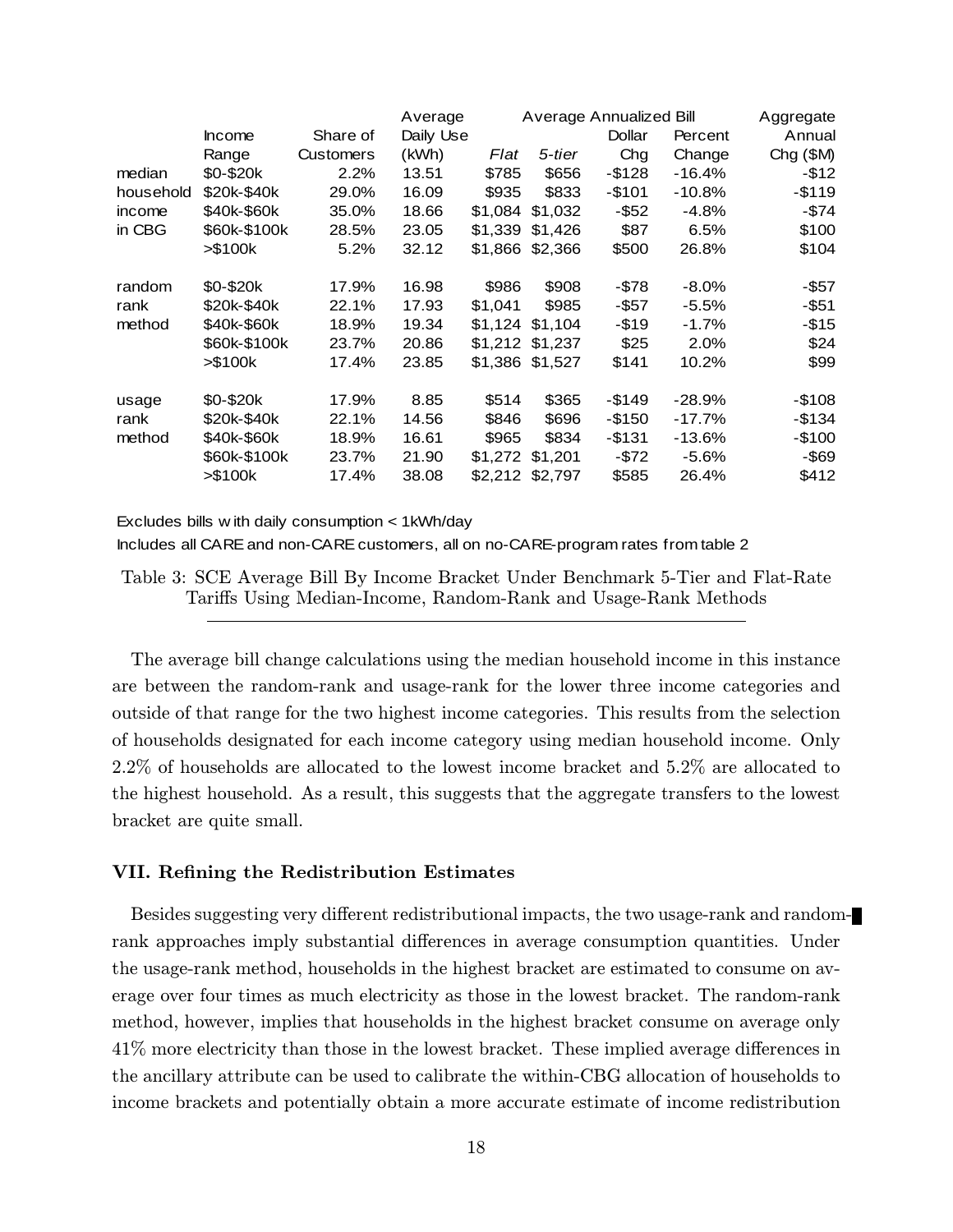than either approach affords in isolation. Conceptually, if one knew the actual average consumption by income bracket, one could use some weighting of the random ranking and usage ranking to develop redistribution estimates that matched the actual distribution of this attribute as closely as possible.

I return momentarily to the question of how to estimate averages of the ancillary attribute by income bracket. For now, assume that one knew the average of ancillary attribute  $\phi$  for each income bracket,  $\phi_b$ , within the population of households the utility serves and that the random-rank and usage-rank methods each produced an implied  $\tilde{\phi}_b$  for each income bracket. I develop a weighting of the random-rank and usage-rank methods in order to find the weight that minimizes a metric of the difference between the resulting  $\phi$ vector and the  $\bar{\phi}$  vector.

To be concrete, with N households in a CBG, they are assigned integer rankings from 1 to N, which are then used to assign them to the income bracket slots as was described earlier. In the case of random ranking, these integer ranks are assigned based on random number generation, while in the case of usage ranking, they are assigned in order of average daily usage. For any weighting factor w, where  $0 \leq w \leq 1$ , each household is assigned a weighted ranking value,  $v_h = (1-w) \cdot r_{rh} + w \cdot r_{uh}$ , where  $r_{rh}$  and  $r_{uh}$  are the integer rankings from the random-rank and usage-rank methods, respectively. They are then assigned to the income bracket slots based on the ranking of their  $v<sub>h</sub>$  values. Every w yields a vector of  $\tilde{\phi}_b(w)$  attributes across income brackets. Table 3 shows the attribute, average daily usage, for  $w = 0$  (random rank) and  $w = 1$  (usage rank). It is straightforward to calculate these average attribute values for any w, which I do for every  $-1 < w < 1$  at increments of  $0.01^{30}$ 

For each possible  $w$ , I then calculate the goodness-of-fit measure

$$
G(w) = \sum_{b=1}^{5} s_b \cdot [\tilde{\phi}_b(w) - \bar{\phi}_b]^2
$$
 [1]

where  $s_b$  is the share of the population in income bracket b. The value of w that minimizes G is then w∗, the weighting of the random-rank and usage-rank methods that best calibrates the ancillary attribute.

Unfortunately, no data are available for which I can generate exact calculations of average usage by income bracket. Luckily, however, a survey of energy use in California allows

<sup>&</sup>lt;sup>30</sup> The search includes negative values of w for completeness, but the bootstrap estimates of w\* include no negative values out of 1000 for each utility.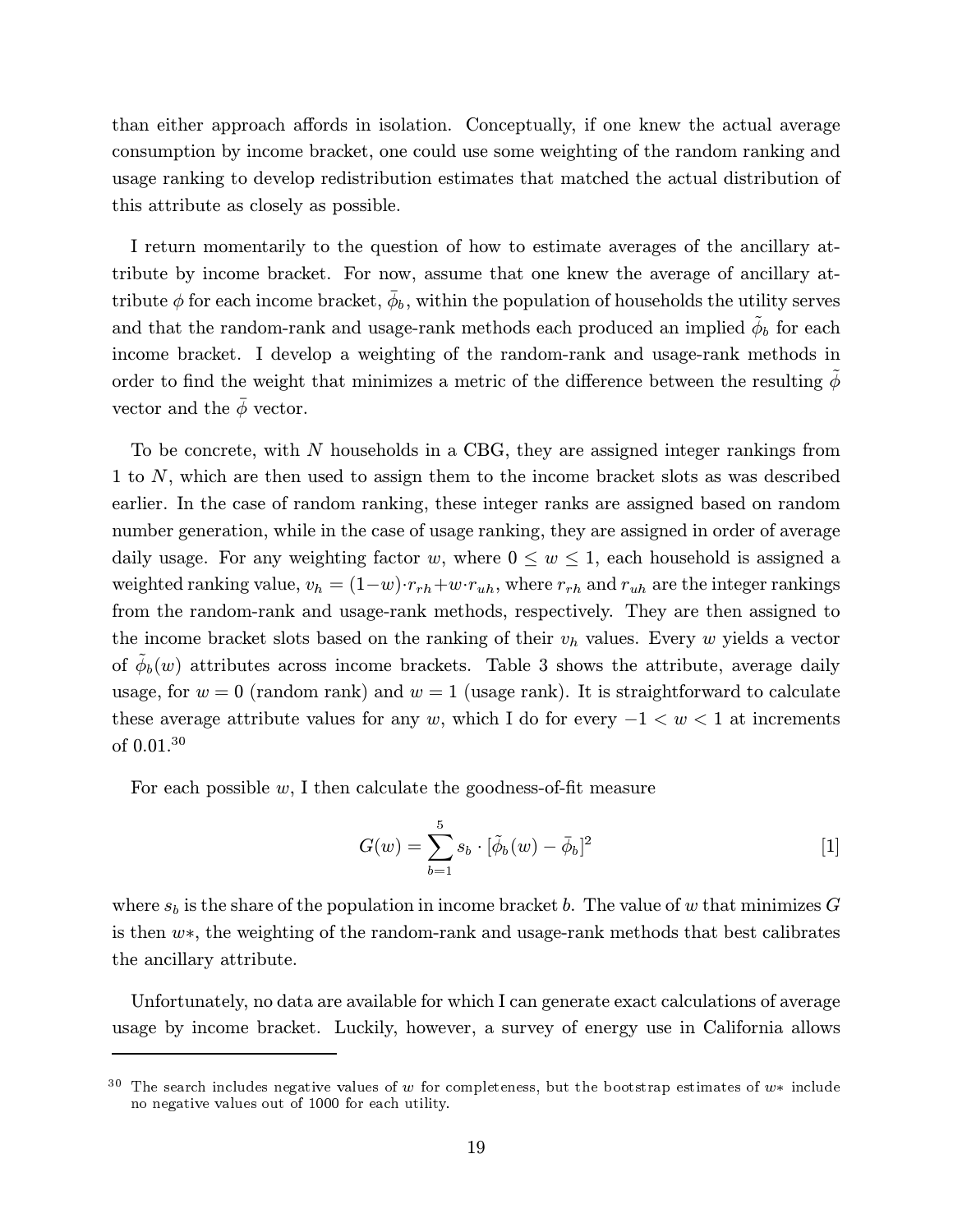|                      |             | Robust           |
|----------------------|-------------|------------------|
|                      | Coefficient | <b>Std Error</b> |
| \$0-\$20k bracket    | 14.729      | 0.506            |
| \$20k-\$40k bracket  | 17.011      | 0.554            |
| \$40k-\$60k bracket  | 18.793      | 0.619            |
| \$60k-\$100k bracket | 21.532      | 0.552            |
| >\$100k bracket      | 28.970      | 0.982            |
| R-squared            | 0.14        |                  |
| F(4,6565)            | 51.68       |                  |
| Observations         | 6570        |                  |

OLS Regression Dependent Variable: Household Daily Average Consumption (kWh/day)

(R-squared and F-test reported for regression with constant term)

Table 4: Estimation of Mean Consumption by Income Bracket from RASS dataset

estimation of these means. The Residential Appliance Saturation Survey (RASS) is a stratified random sample, conducted by the California Energy Commission, that asks about 20,000 California households a variety of appliance ownership and usage questions. They then get electricity and natural gas consumption data for these households directly from the utilities. The survey includes a question about income, which uses the same categories as the census data report in Summary File 3, and information about the utilities that serve the customer. The most recent RASS survey available, from 2003, includes 8240 customers served by SCE. I drop customers who are master metered, those for whom the house is not their full-year residence or consumption averages less than 1 kWh per day, and those who did not answer the income question on the survey.<sup>31</sup> For the remaining 6570 customers, a simple OLS regression determines the mean daily consumption within each income bracket.<sup>32</sup> The resulting  $\hat{q}_b$  are shown in Table 4.

Each possible weighting of the usage and random ranks,  $w$ , generates a within-CBG ranking of households by income and a resulting  $q_{bg}^r(w)$  for each income bracket in each CBG. From these, I calculate the population-weighted average systemwide  $\tilde{q}_b(w)$ , which

 $31$  Another survey was conducted in 2009, but the household-level data are not yet available and would not necessarily be a better match with the 2006 billing data. Ideally, the RASS itself could be used to estimate the redistributional impact of IBP, but the CEC does not release the billing information that indicates the customer's tariff or baseline quantity. If that information were available, estimation with RASS would allow exact matching of the bill change to household income, but would be based on a much smaller sample size.

 $32$  Despite the fact that about 14% of customers did not answer the income question, the 6570 customers in the analysis reflect the census shares across income categories farily closely. In the 2000 census, the share of households in SCE territory in the 5 income categories is shown in table 3. In the RASS, the shares are 19%, 26%, 18%, 21% and 16%. I make one further adjustment because the overall mean usage of the households in this 2003 sample I use is about 14% lower than in the 2006 dataset of all residential customers. I scale up all usage by a fixed factor so that overall mean usage is the same as in the 2006 data. All of this analysis is carried out using the stratification weights provided in RASS, but using the data unweighted makes almost no difference.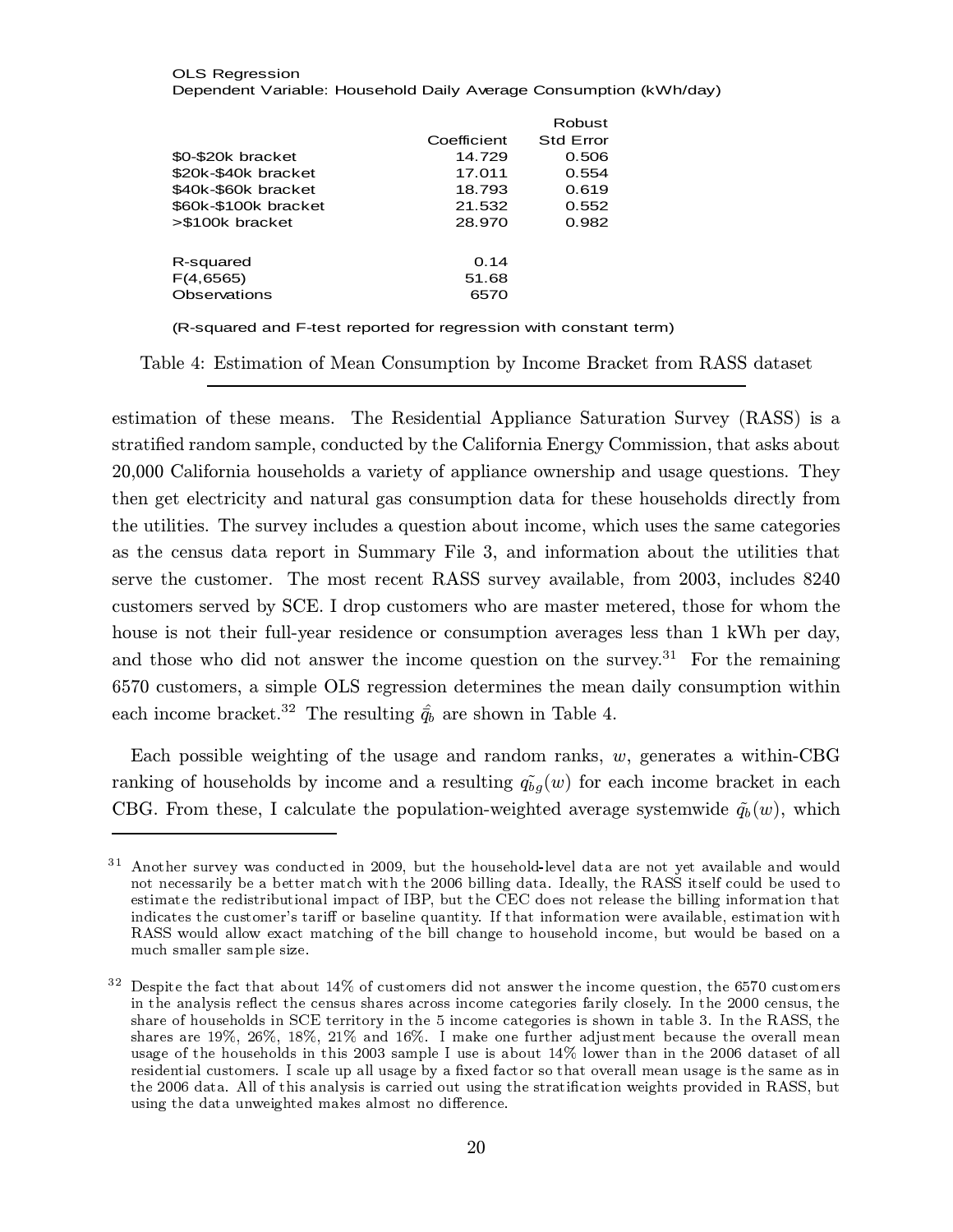are then used to calculate the goodness-of-fit measure

$$
G = \sum_{b=1}^{5} s_b \cdot [\tilde{q_b}(w) - \hat{\bar{q_b}}]^2
$$
 [2]

where  $s_b$  is the share of the population in income bracket b. The value of w that minimizes G is then  $w^*$ , the weighting of the random-rank and usage-rank methods that best calibrates the ancillary attribute.<sup>33</sup> For SCE, this procedure yields an estimated  $w^* = 0.29$ , meaning that the estimated average usage by income bracket is best matched with a weighting of random-rank (71% weight) and usage-rank (29% weight) allocations.

The estimate of interest, however, is not  $w^*$  itself, but average bill changes by income bracket, which are a highly nonlinear and possibly even non-monotonic function of  $w^*$ . Thus, bill changes implied by the point estimate of  $w^*$  might not be reliable estimates, and would almost certainly be improved upon by taking into account the entire distribution of the w<sup>∗</sup> estimate. Since  $w^*$  is the result of minimizing a function of estimated parameters, it is possible to generate a distribution of the estimated  $w^*$  with standard bootstrap methods. From 1000 bootstrap estimates of the regression, the resulting distribution of  $w^*$  implies a  $95\%$  confidence interval of  $[0.21, 0.37]$  – so both the random-rank results and the usage-rank results are rejected – a mean estimate of  $w^* = 0.29$ , and a median estimate of  $w^* = 0.28$ .

Each  $w$  value is uniquely associated with a ranking of customers for allocation across the income brackets and therefore generates a unique set of changes to the average bills of customers in each bracket. So, a distribution of the  $w^*$  estimates implies a distribution of the estimated bill changes. In Table 5, I report the mean and 95% confidence interval of those distributions. For the lowest income bracket, this approach results in an expected monetary bill change of −\$132 per year, a drop of about \$11 per month. This is only somewhat less than the usage-rank approach yields even though the distribution of w<sup>\*</sup> is far from  $w = 1$ , because the monetary change is not monotonic in usage, as discussed earlier. The distribution of monetary bill change is somewhat skewed, with a 95% confidence interval of  $[-\$139, -\$122]$ .<sup>34</sup> More of the weight of the w<sup>\*</sup> distribution is associated with bill declines that are slightly larger than the point estimate, but both tails of the w<sup>∗</sup> distribution have smaller (in absolute value) changes and one tail (towards random rank) has much smaller changes. The distribution of percentage bill changes does

 $33$  This approach does still constrain  $w^*$  to be the same for all CBGs, which is almost certainly not the case. Given that I do not have sufficient data to calculate average usage by income categories separately for each CBG, there isn't a clear way to improve on this approach with the available data.

 $34$  So the estimate is statistically distinguishable from the usage-rank estimate.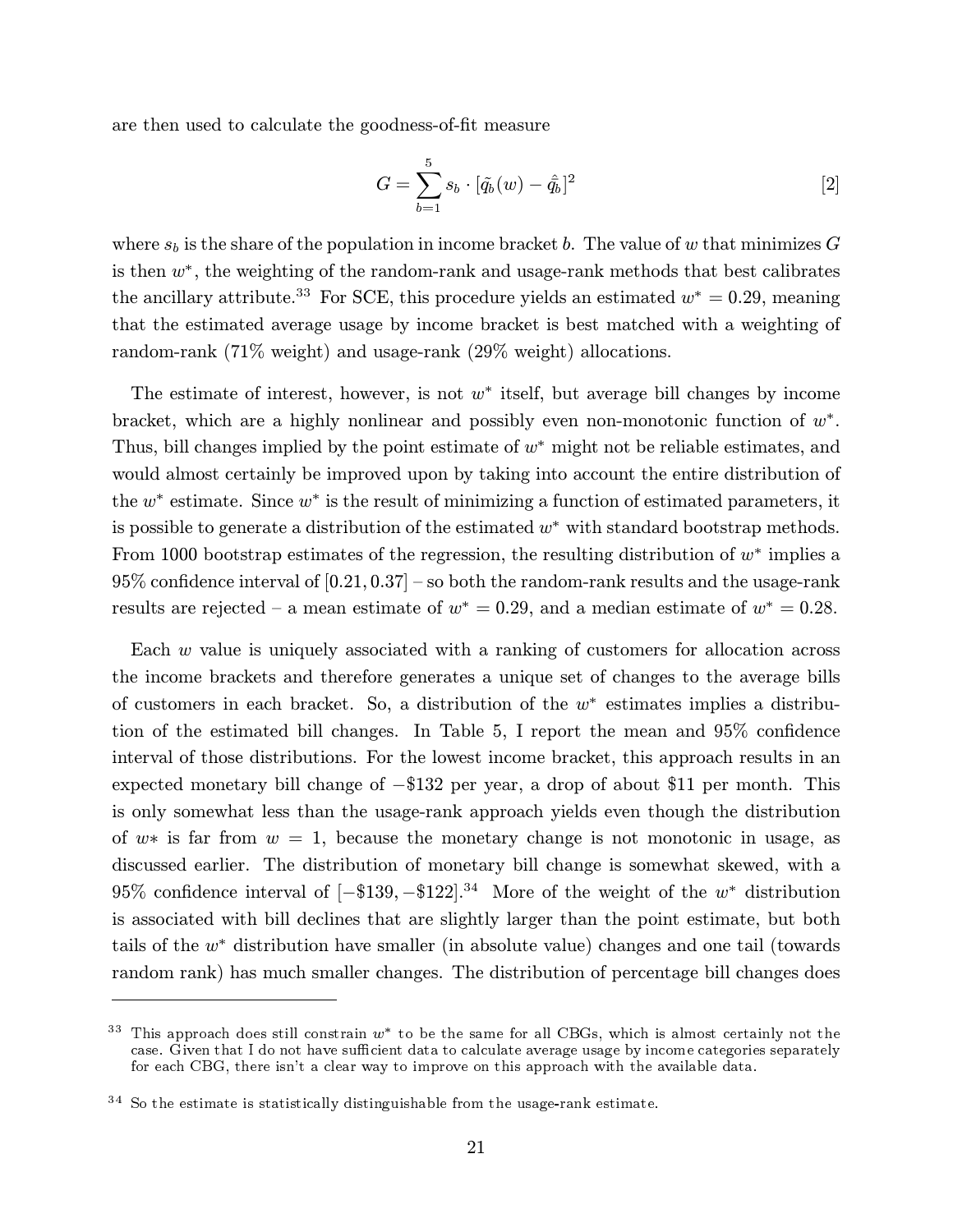|           |               |           | Average   |       |                 | Average Annualized Bill           |                                     | Aggregate   |
|-----------|---------------|-----------|-----------|-------|-----------------|-----------------------------------|-------------------------------------|-------------|
|           | <b>Income</b> | Share of  | Daily Use |       |                 | Dollar                            | Percent                             | Annual      |
|           | Range         | Customers | (kWh)     | Flat  | 5-tier          | Cha 95% conf intyl                | Change 95% conf intyl               | $Chg$ (\$M) |
| w eighted | \$0-\$20k     | 17.9%     | 13.51     | \$785 | \$653           | $-$ \$132 [ $-$ \$140, $-$ \$123] | $-16.9\%$ [ $-19.2\%$ , $-14.8\%$ ] | $-$ \$95    |
| rank      | \$20k-\$40k   | 22.1%     | 16.75     | \$973 | \$879           | $-$ \$94 $[-$ \$110, -\$80]       | $-9.7\%$ [ $-11.6\%$ , $-8.0\%$ ]   | -\$84       |
| method    | \$40k-\$60k   | 18.9%     | 19.41     |       | \$1.128 \$1.098 | $-$ \$29 [ $-$ \$45, $-$ \$21]    | $-2.6\%$ [ $-4.1\%$ , $-1.9\%$ ]    | $-$ \$22    |
|           | \$60k-\$100k  | 23.7%     | 21.24     |       | \$1,234 \$1,260 | \$26 [-\$24. \$26]                | 2.1% [1.9%, 2.2%]                   | \$25        |
|           | > \$100k      | 17.4%     | 28.33     |       | \$1,646 \$1,900 | \$253 [\$216, \$301]              | 15.4% [13.8%, 17.3%]                | \$178       |
|           |               |           |           |       |                 |                                   |                                     |             |

Excludes bills w ith daily consumption < 1kWh/day Includes all CARE and non-CARE customers, all on no-CARE-program rates from table 1

Table 5: SCE Average Bill By Income Bracket Under Benchmark and Alternative Flat-Rate Tariff Using Weighted-Rank Within-CBG Allocation Method

not exhibit nearly as much skewness, with a mean of  $-16.9\%$  and a 95% confidence interval of  $[-19.2\%, -14.8\%]$ . For the percentage bill changes for the lowest income bracket, both the random-rank and usage-rank results lie far outside the 95% confidence intervals. Comparable results for the other two utilities are shown in the appendix.<sup>35</sup>

Interestingly, the estimates of per-customer bill changes for the two lowest income brackets are quite similar between the weighted-rank approach and the calculations based on the median household income in the CBG, though only 2.2% of households are included in the lowest income bracket based on median household income. This is not entirely a coincidence. It suggests that for electricity consumption, the households that reside in those especially poor CBGs are fairly representative of the poor households that reside in wealthier CBGs. The aggregate transfer calculations are quite different, however, due to the compressed distribution of the median household income statistic: the weighted-rank approach suggests about an 8 times larger transfer to households below \$20,000 income and a 37% larger transfer to the two lowest income brackets.

The results for all three utilities confirm that moving from a flat rate tariff to IBP on average generates statistically significant transfers from the two wealthiest income brackets — mostly from the wealthiest bracket — to the three poorer income brackets — mostly to the two lowest. Among the slightly more than 4 million full-year-equivalent SCE customers in the dataset,  $36$  those monetary redistribution estimates represent aggregate annual transfers shown in the right-hand column of Table 5. Figure 4 presents the aggregate change in

<sup>&</sup>lt;sup>35</sup> The estimated bill changes are somewhat smaller for PG&E and SDG&E. SDG&E's smaller impact is probably explained in part by the fact that it has a less-steep IBP tariff, but PG&E's tariff is steeper than SCE's yet appears to effect less income redistribution.

 $36$  This is the total number of customer-days in the dataset divided by 365.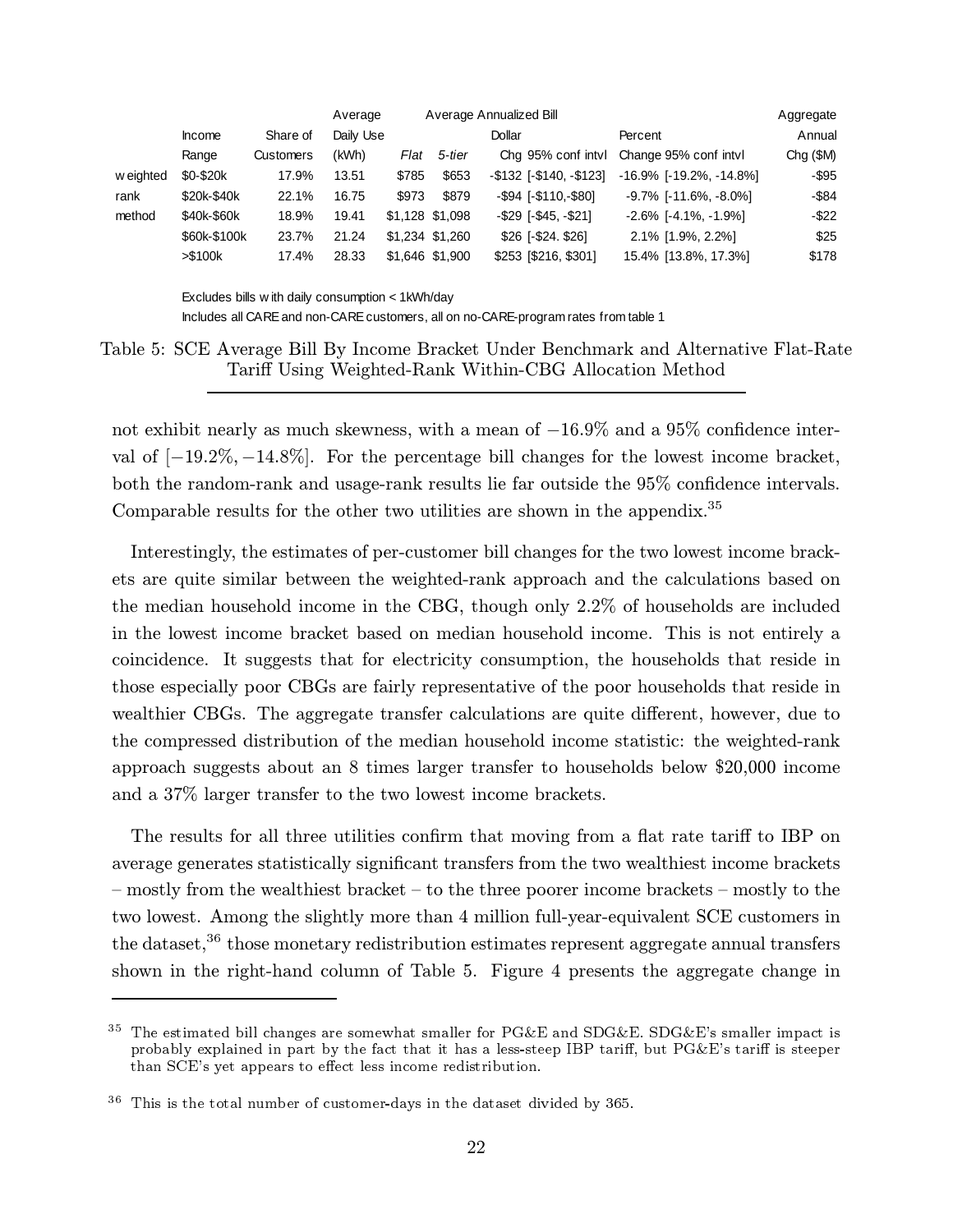

Using Alternative Within-CBG Allocation Methods

payments made by households in each income bracket under each of the methods. The weighted-ranking approach is much closer to the usage-rank method for the lowest income bracket, but closer to the random-rank approach for the highest bracket. The median household income approach attributes relatively little transfer to the highest and lowest income brackets, as expected.

It is important to note again two central assumptions on which these results are based, perfectly inelastic demand and no other program for low-income customers. In the next two sections, I address and relax these assumptions.

### VIII. Demand Elasticity and the Efficiency Costs of Income Redistribution

In this section, I show that incorporating reasonable elasticity estimates changes the income redistribution results fairly little, but does suggest that the efficiency costs of an IBP tariff may be substantial in comparison to the redistribution that is accomplished.

Incorporating demand elasticity requires two critical pieces of data: the elasticity of demand and the marginal cost for marginal changes in production. Unfortunately, reliable estimates of the relevant elasticity for this analysis are difficult to come by and the true long-run marginal cost of electricity production and delivery is the subject of quite a bit of disagreement. Therefore, I proceed by analyzing the results over a range of demand elasticity and marginal cost assumptions.

In this analysis, the assumption about price elasticity also requires an assumption about the price to which customers respond. Do consumers actually respond to the marginal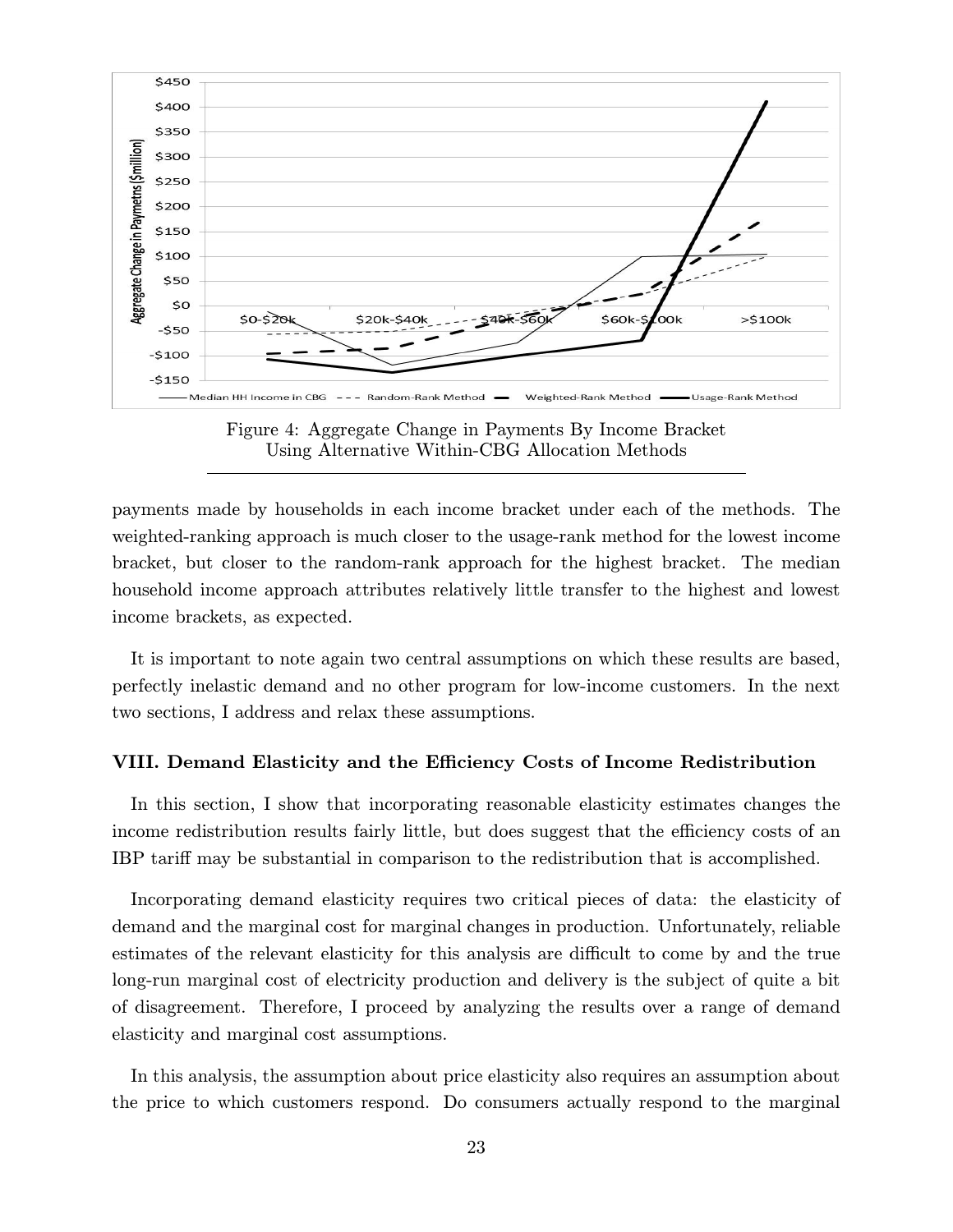price they end up facing at the end of the billing period? Or do they respond to average price, or to some weighted average of the marginal price in the neighborhood of their typical consumption? Ito (2010) suggests that customers responding to these complex price schedules are more accurately characterized as responding to average price. For the purpose of these calculations, I make the conventional assumption that consumers respond to actual ex post marginal price for the billing period. I return to this issue below.

I examine a range of demand elasticities from zero (the previous results) to -0.3, in all cases assuming a constant elasticity functional form of demand. Longer run estimates of electricity demand elasticity are generally at the more elastic end of this range (or even larger, in absolute value), but they have not explicitly examined how well customers understand the IBP tariff and whether they would demonstrate the same elasticity in response to large changes in marginal price that have fairly small effects on the average price that most customers face.<sup>37</sup>

In order to maintain the assumption that the tariff change is profit-neutral for the utility, analysis of the consumer surplus change with non-zero demand elasticity also requires an assumption about the marginal cost of quantity changes. For this analysis, I start out with the assumption that the long-run marginal cost of incremental quantity changes is equal to the average cost under the existing tariffs, which is equal to the average price under the assumption that the existing tariff is break-even. This is the flat-rate tariff in the previous section, in the case of SCE, \$0.1592/kWh. One could argue that this is too high — because this price included covering sunk losses from the 2000-01 California electricity crisis (and some long-term contracts signed shortly after) or because there are economies of scale in at least the electricity distribution activity — or too low — due to constraints on the expansion of cost-effective generation, for instance from regulatory constraints on building new fossil fuel power plants or new transmission lines.<sup>38</sup> I return below to the

 $37$  A further complication is that elasticities may differ in a way that is correlated with household consumption, though Ito (2010) finds no statistically significant difference in elasticity between smaller and larger consumers. It is also certainly possible that the constant elasticity functional form of demand is not the most accurate description, but unfortunately existing research does not provide very useful guidance on this subject either.

 $38$  One possible benchmark for the marginal cost of power is the regulator's analysis. The California Public Utilities Commission each year creates a "Market Price Referent" (MPR) that is used as an indicator price below which offers to the utilities from merchant generators will automatically be considered just and reasonable by the regulator. The Market Price Referent in 2006 for long-term power purchases was about \$0.085/kWh. This is a wholesale power price, however, and does not include transmission and distribution (T&D, including billing) costs. T&D costs average about \$0.04/kWh and the marginal cost is probably somewhat lower than that, though not all regulatory analysts would agree that marginal T&D costs are below average. Still, a long-run marginal cost of between \$0.11 and \$0.12 is fairly defensible if one excludes environmental externalities that are not priced in the MPR. If greenhouse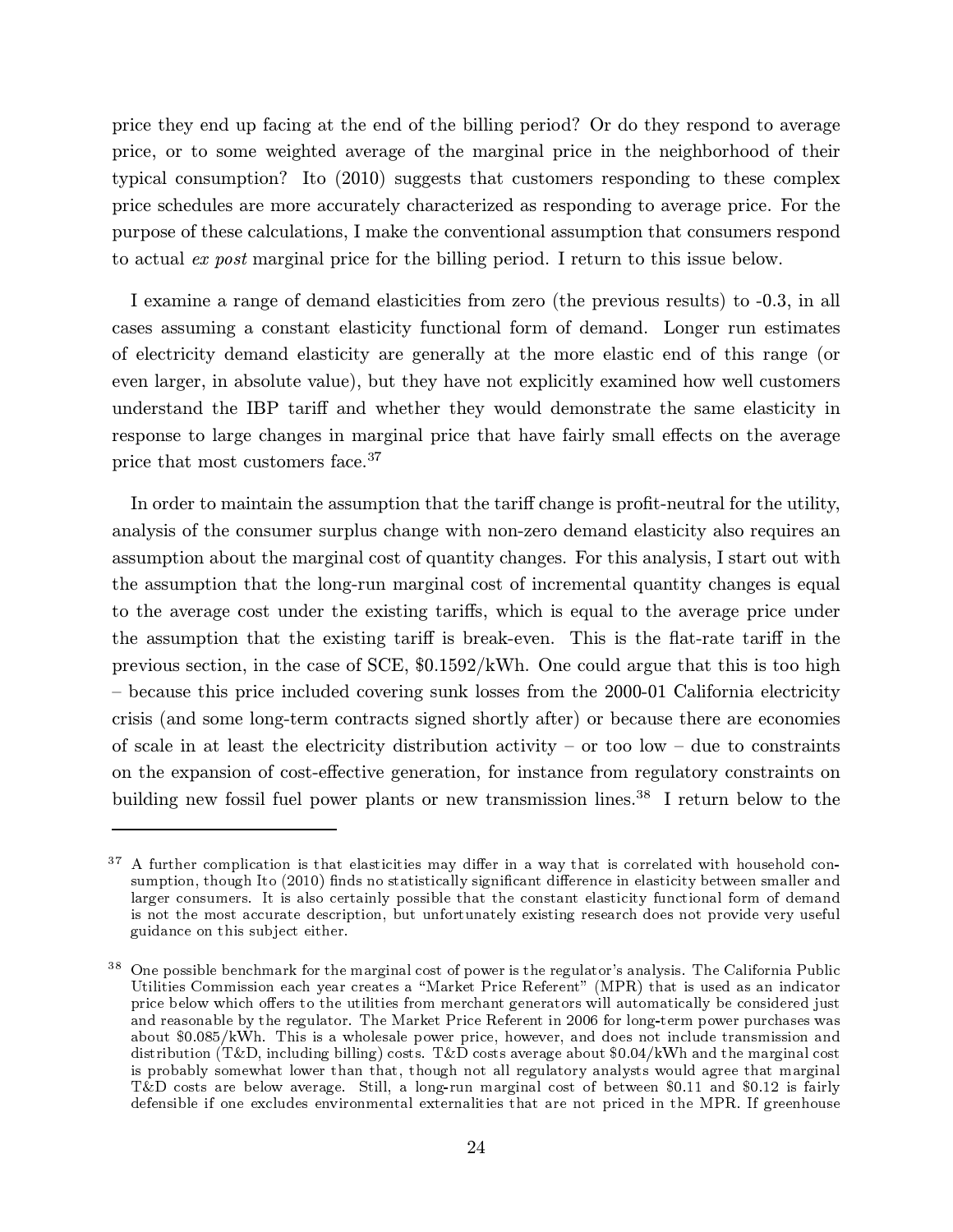robustness of the results to different marginal cost assumptions. I show that for small elasticities the income redistribution results are less sensitive than one might expect to the MC assumption, because it affects only the cost change that results from the *net* change in quantity as some consumers increase consumption when their marginal price falls and others decrease consumption as their marginal price rises. The analysis of the deadweight loss from IBP, however, is much more sensitive to marginal cost.

The approach I take is to calculate the change in consumption of each consumer in each billing period when the tariff changes from the flat-rate tariff to the benchmark 5-tier tariff that is shown in Table 1. Because the actual quantities observed were for customers facing the 5-tier tariff, however, the quantities consumed under the alternative flat rate tariff depend on the elasticity assumption. Total consumption tends to be larger under the flat rate tariff because about half of the customers are on blocks 3, 4, or 5, while the other half of customers are on blocks 1 or 2 for marginal consumption. The customers on blocks 3, 4, and 5 are large-demand customers and see a substantially lower marginal price with a flat rate tariff, while those on blocks 1 and 2 are small customers and see a somewhat higher marginal price under a flat rate tariff. Because output expands under the flat rate compared to the five-tier tariff, the break-even flat rate tariff must rise if marginal cost is above average cost or fall if marginal cost is below average cost.

The changes in annual average household consumer surplus by income bracket are shown in the middle columns of Table 6. Table 6 presents results under the assumption that marginal cost is \$0.1592/kWh, the actual average revenue per kWh that SCE collected. In the appendix, I also show results under the alternative assumptions:  $MC = 0.1092 / \text{kWh}$ , five cents lower and possibly a more accurate indication of marginal cost if no environmental costs are incurred;  $MC = 0.2092/kWh$ , five cents higher and potentially more accurate if expansion of generation, transmission, and distribution is severely constrained or environmental costs are very high; and  $MC = 0.2592/kWh$ , an extremely high figure even with environmental externalities included, but which illustrates the potential benefits of IBP, as I discuss below.<sup>39</sup>

Focusing first on the middle columns of the second panel, the  $\epsilon = 0$  column replicates the results from Table 5, though with the sign reversed because I am now considering change in consumer surplus rather than the change in the bill. The next three columns to the

gases were priced at  $\$30/t$ on – which is in the range contemplated in current proposed legislation – this would raise the cost of power by about 1.5 cents per kWh in California because that would be the emissions cost of a gas-fired power plant that is most often setting the market price.

 $39$  Raising the marginal cost of production by five cents due to greenhouse gas emissions alone, however, would require a price on GHGs of around \$100 per ton of  $CO<sub>2</sub>$  equivalent.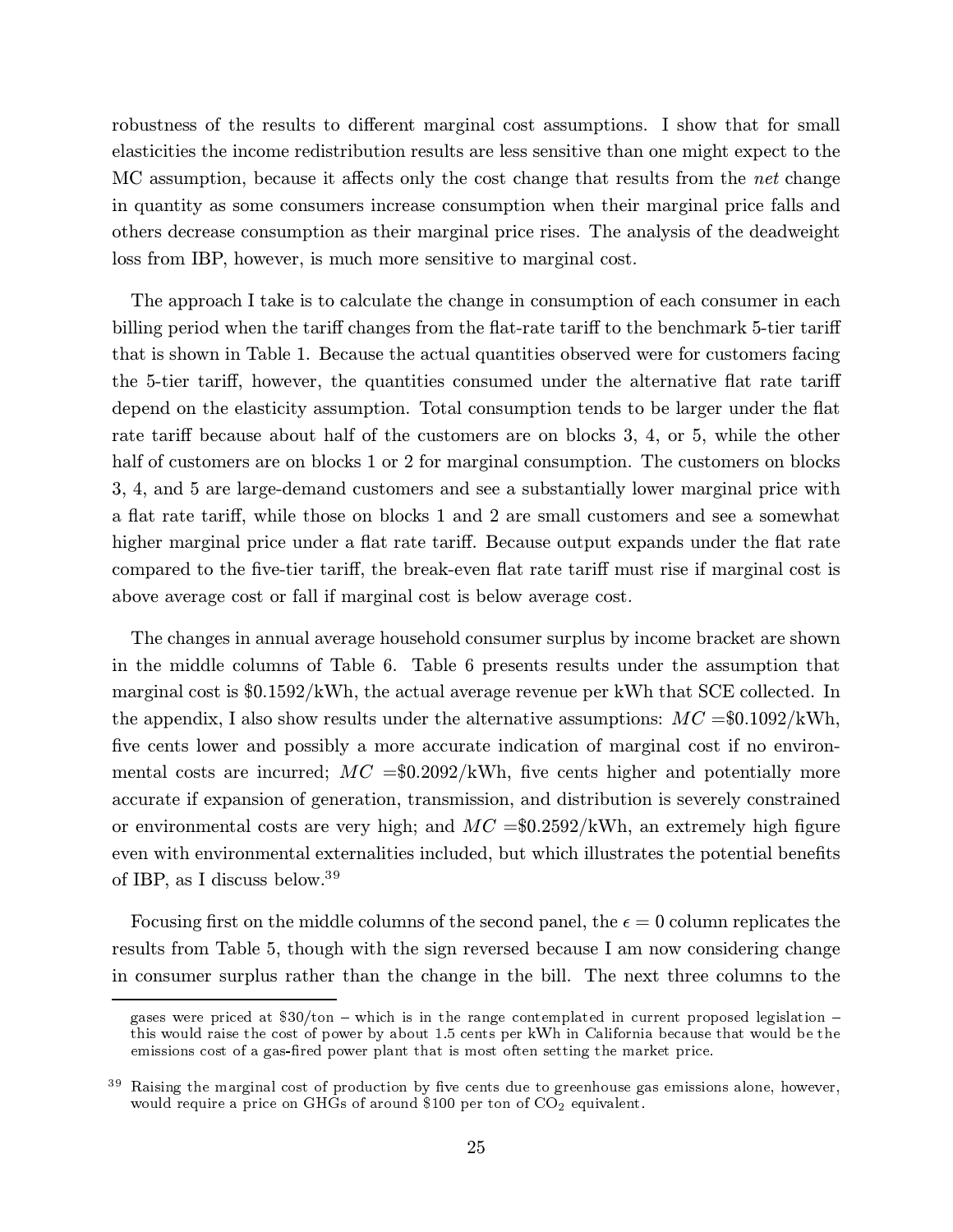| Change in Annual Average |                                                          |                                   | Change in Aggregate |                                                                                  |           |                                                                                                                        |                                  |                     |                     |  |  |
|--------------------------|----------------------------------------------------------|-----------------------------------|---------------------|----------------------------------------------------------------------------------|-----------|------------------------------------------------------------------------------------------------------------------------|----------------------------------|---------------------|---------------------|--|--|
|                          |                                                          | <b>Household Consumer Surplus</b> |                     |                                                                                  |           |                                                                                                                        | Annual Consumer Surplus (\$M/yr) |                     |                     |  |  |
| <b>Income</b>            | Share of                                                 | From Sw itch to 5-tier tariff     |                     |                                                                                  |           |                                                                                                                        | From Sw itch to 5-tier tariff    |                     |                     |  |  |
| Range                    | <b>Customers</b>                                         |                                   |                     | $\varepsilon = 0$ $\varepsilon = -0.1$ $\varepsilon = -0.2$ $\varepsilon = -0.3$ |           | $=0$                                                                                                                   | $F = 0.1$                        | $\varepsilon = 0.2$ | $\varepsilon = 0.3$ |  |  |
| \$0-\$20k                | 17.9%                                                    | \$132                             | \$124               | \$117                                                                            | \$109     | \$95                                                                                                                   | \$90                             | \$84                | \$79                |  |  |
| \$20k-\$40k              | 22.1%                                                    | \$94                              | \$83                | \$71                                                                             | \$60      | \$84                                                                                                                   | \$74                             | \$64                | \$53                |  |  |
| \$40k-\$60k              | 18.9%                                                    | \$29                              | \$14                | -\$2                                                                             | $-$19$    | \$22                                                                                                                   | \$11                             | -\$2                | $-$ \$14            |  |  |
| \$60k-\$100k             | 23.7%                                                    | $-$ \$26                          | $-$ \$44            | $-$ \$64                                                                         | $-$ \$83  | $-$ \$25                                                                                                               | $-$ \$42                         | $-$ \$61            | $-$ \$80            |  |  |
| > \$100k                 | 17.4%                                                    | $-$ \$253                         | $-$ \$284           | $-$ \$315                                                                        | $-$ \$348 | $-$ \$178                                                                                                              | $-$200$                          | $-$222$             | $-$ \$245           |  |  |
|                          | Aggregate Increase in DWL from IBP (\$M/yr)              |                                   |                     |                                                                                  |           | \$0                                                                                                                    | \$67                             | \$136               | \$207               |  |  |
|                          | Ratio of DWL to transfers to two low est income brackets |                                   |                     |                                                                                  |           | 0.00                                                                                                                   | 0.41                             | 0.92                | 1.57                |  |  |
|                          |                                                          |                                   |                     |                                                                                  |           | Table 6: Change in Consumer Surplus Switching from Flat-rate to<br>5-tier Tariff Under Alternative Demand Elasticities |                                  |                     |                     |  |  |

(Weighted Ranking Method)

right show the change in average household consumer surplus under increasing elasticity assumptions. They indicate that incorporating more elastic demand changes the results, but not the qualitative inference.<sup>40</sup> Over the alternative elasticity assumptions from zero to -0.3, the estimated average consumer surplus gain for households in the poorest income bracket due to the IBP tariff are all in the range of about \$9-\$11 per month, which is 18% to 24\% of their estimated bills under the existing 5-tier tariff.<sup>41</sup>

Incorporating the elasticity of electricity demand leads to the question of the tradeoff between income redistribution and economic efficiency. The four right-hand columns present the aggregate transfers, in millions of dollars per year, to or from each income bracket, taking into account the share of households in each bracket. Because these calculations were carried out for a break-even utility, the difference in deadweight loss between the IBP tariff and the flat rate is simply the aggregate change in consumer surplus that occurs with the switch from one to the other. This is shown in the row beneath the four right-hand columns.

 $^{40}$  Incorporating demand elasticity necessarily, by revealed preference, makes more positive (or less negative) the change in consumer surplus caused by a change from the observed price structure and associated quantities to any given alternative. In this case, the sign of this effect is ambiguous, however, because I Incorporating demand elasticity necessarily, by revealed preference, makes more positive (or less negative) the change in consumer surplus caused by a change from the observed price structure and associated quantities to a Incorporating demand elasticity necessarily, by revealed preference, makes more positive (or less negative) the change in consumer surplus caused by a change from the observed price structure and associated quantities to quantity has been actually observed. That is, the change in elasticity assumption pivots the demand tive) the change in consumer surplus caused by a change from the observed p<br>quantities to any given alternative. In this case, the sign of this effect is an<br>am evaluating the change *from* a hypothetical alternative flat r curve around the point at which it is intersecting the 5-tier price schedule. quantity has been actually observed. That is, the change in elasticity assumption pivots the demand<br>curve around the point at which it is intersecting the 5-tier price schedule.<br><sup>41</sup> In examining consumption responses to c

Even for customers in the lowest income bracket these are likely to be very small, amounting to about In examining consumption responses to changes in the tariff, these calculations ignore income effects.<br>Even for customers in the lowest income bracket these are likely to be very small, amounting to about In examining consumption responses to changes in the tariff, these calculations ignore income effects.<br>Even for customers in the lowest income bracket these are likely to be very small, amounting to about<br>1% of their incom be 1.5 in the long run - which is towards the high end of the distribution of estimates in the literature In examining consumption responses to changes in the tariff, these calculations ignor<br>Even for customers in the lowest income bracket these are likely to be very small, amo<br>1% of their income. Estimates of the income elast - the quantity effect from the income change would be in the noise of these estimates.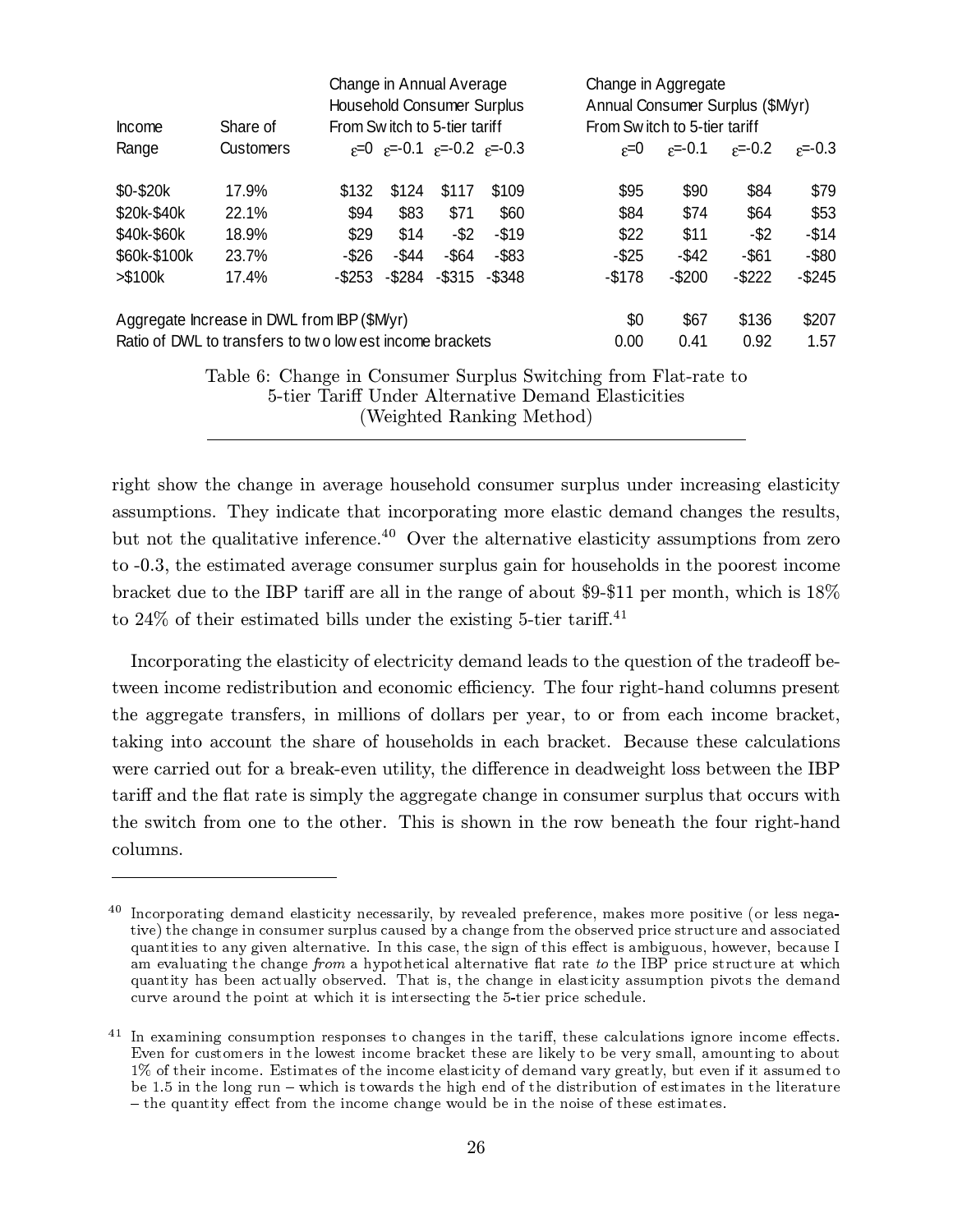For example, with a demand elasticity of -0.1, switching from a flat rate tariff to the 5-tier tariff raises deadweight loss by \$67 million per year, reducing the consumer surplus of households in the two highest income brackets by \$242 million per year  $(=\$200+\$42)$ , while increasing by \$175 million per year the consumer surplus of households in the other three income brackets, with \$164 million per year of that going to households in the two lowest income brackets. The second row beneath the right-hand columns reports the ratio of the deadweight loss to the amount of income transfered to households in the two lowest income brackets, *i.e.*, households with annual income below  $$40,000$  per year. This seems to be a somewhat inefficient redistributional program. The 0.41 ratio is in the higher range of many estimates of the marginal cost of public funds. Those estimates generally do not include the increase or decline in distortion that could result from the distribution of those funds to lower income households, through for instance either reductions in payroll taxes or distorted prices on subsidized goods.<sup>42</sup> The ratio, however, is much higher if the elasticity of demand is -0.2 or -0.3. The ratios are substantially higher for PG&E which has a steeper IBP tariff, and lower for SDG&E with a flatter IBP tariff, as shown in the appendix.

Conceptually, the deadweight loss impact of a switch from a flat rate to an IBP tariff can be decomposed into the resulting inter-buyer misallocation of any given total quantity of electricity — which results from buyers facing heterogeneous prices for marginal purchases under IBP – and inefficient aggregate consumption of electricity – which results from the marginal price differing from marginal cost. The flat rate tariff is clearly more efficient in terms of inter-buyer misallocation, but it may be more or less efficient than the IBP tariff in terms of optimizing total consumption, depending on how closely each tariff reflects marginal cost across all consumers. In the case presented in Table 6 the flat rate tariff is reducing deadweight loss to zero by setting price equal to marginal cost for all customers.

Though it may be tempting to conclude that the case in which the flat rate tariff is equal to marginal cost maximizes the deadweight loss advantage of a flat rate tariff over increasing-block pricing, that is not the case. In this empirical analysis, the deadweight loss difference is even larger if marginal cost is lower. While a lower marginal cost (holding constant the firm's total cost at the observed quantities) increases deadweight loss under flat rate pricing, in this case it increases the deadweight loss under the IBP structure by even more. This difference is shown in appendix Table 6, where for a given elasticity, the deadweight loss difference is substantially larger with  $MC = $0.1092/kWh$  than with  $MC = $0.1592/\text{kWh}$ . The intuition here is that the deadweight loss induced by moving the marginal price slightly above or below marginal cost is second order, but increases

 $^{42}$  See Ballard & Fullerton (1992) and Snow & Warren (1996).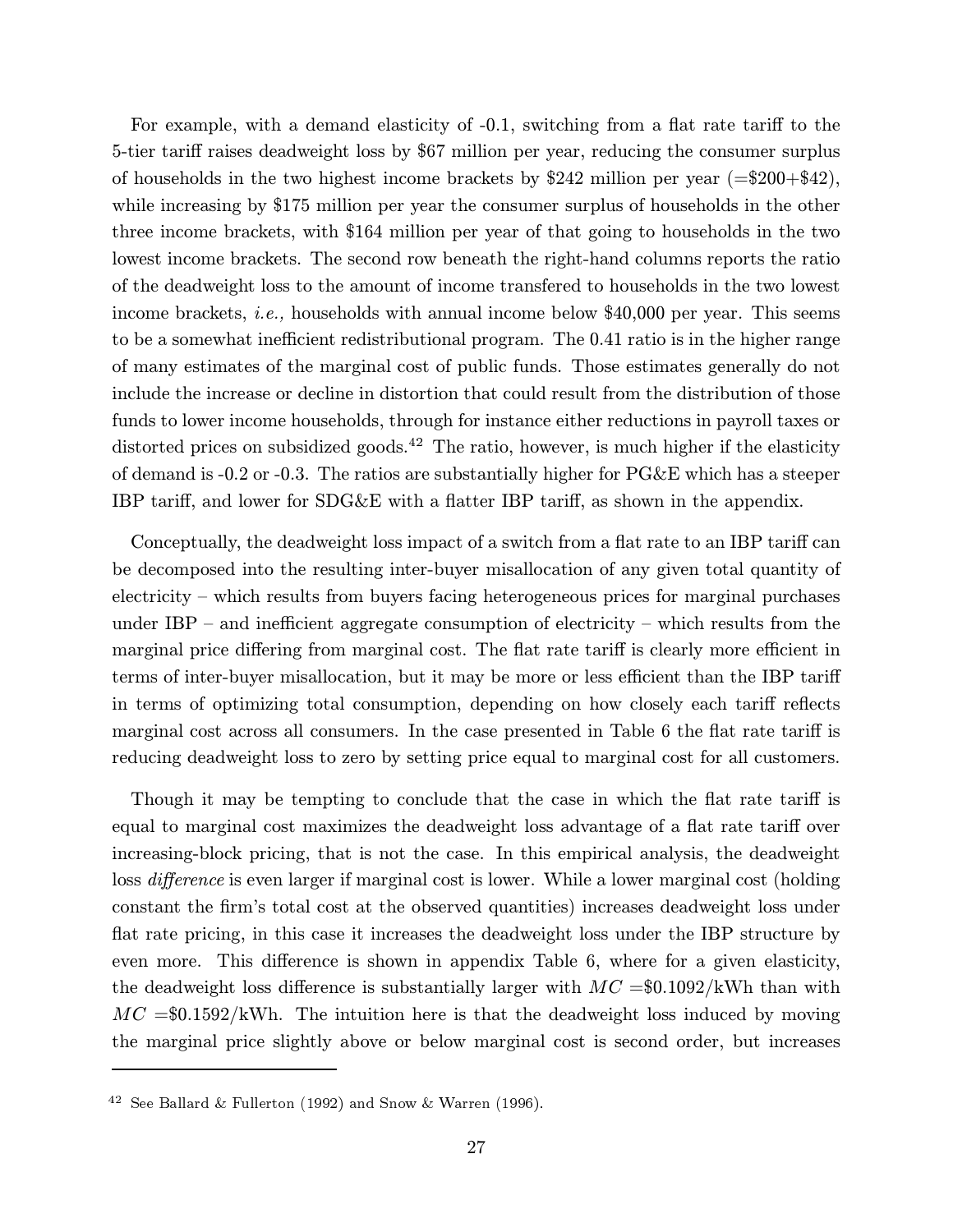with the square of that difference. Thus, the change in deadweight loss if marginal cost is \$0.1092 instead of \$0.1592 is quite large for customers who are out on the fifth tier paying around \$0.30/kWh.

Conversely, if marginal cost is well above average cost, increasing-block pricing induces much less deadweight loss because the many customers out on the higher tiers (who are also the high-use consumers) are facing prices that are much closer to marginal cost. An intuitive extreme case would be if all customers were on the fifth tier and marginal cost were equal to the fifth tier price, but the firm was still breaking even due to marginal cost being well above average cost. In that case, the increasing-block pricing would eliminate deadweight loss, while switching to a break-even flat-rate tariff would induce substantial deadweight loss.

In fact, as shown in the appendix, if the marginal cost were \$0.2592/kWh in this case, a switch from a break-even flat-rate tariff to the benchmark 5-tier tariff would reduce deadweight loss while also transferring income from richer to poorer households. This was almost certainly not the case for California in 2006, though it is worth keeping in mind for cases in which firms have fairly low historical costs but face severe constraints on output expansion or face high marginal pollution cost, but not higher average costs due to permit allocations under cap-and-trade. On the other hand, if marginal cost were actually in the range of \$0.11-\$0.16, as seems likely to have been the case for SCE in 2006, increasing-block pricing was probably a fairly inefficient way of transferring income to poorer households.<sup>43</sup> The results for PG&E and SDG&E indicate the same tradeoff: the deadweight loss cost of redistributing income through IBP is fairly high if marginal cost is below average cost, but is lower if marginal cost is above average cost and could be negative if marginal cost were around \$0.25/kWh or higher.

It is worth noting two considerations that this analysis does not incorporate. First, the deadweight loss calculations assume that there are no other distortions in the economy, but in fact we start from a situation far from the first best due to taxes on labor and other commodities. Intuitively, the distortion due to above-marginal-cost pricing of electricity exacerbates the pre-existing labor supply distortion resulting from income taxes

<sup>&</sup>lt;sup>43</sup> This discussion ignores the "conservation motive" that is frequently suggested as another reason for using<br>IBP. It is difficult to reconcile such arguments with a marginal cost that is well below the highest-tier This discussion ignores the "conservation motive" that is frequently suggested as another reason for using<br>IBP. It is difficult to reconcile such arguments with a marginal cost that is well below the highest-tier This discussion ignores the "conservation motive" that is frequently suggested as another reason for using<br>IBP. It is difficult to reconcile such arguments with a marginal cost that is well below the highest-tier<br>prices un to make energy efficiency investments that actually pay off even if price equals the much-lower true This discussion ignores the "conservation motive" that is frequently suggested as another reason for using<br>IBP. It is difficult to reconcile such arguments with a marginal cost that is well below the highest-tier<br>prices un social marginal cost – but for some reason households were unwilling to make these investments under IBP. It is difficult to reconcile such arguments with a marginal cost that is well b<br>prices unless one incorporates behavioral considerations. If a very high marginal p<br>to make energy efficiency investments that actually p a less extreme marginal price - then the analysis would be more favorable to IBP.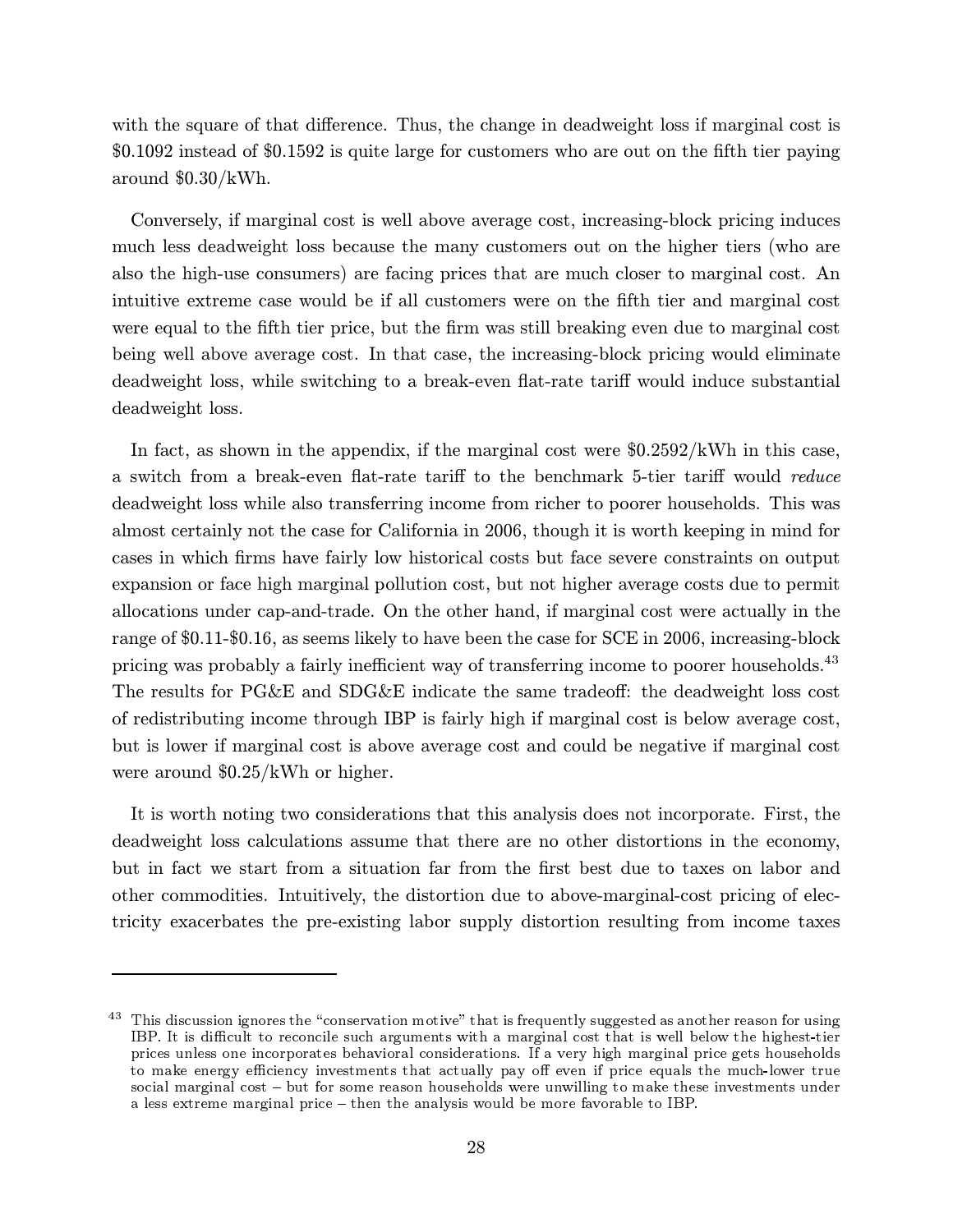by reducing the real after-tax wage.<sup>44</sup> Below-marginal-cost pricing of electricity for some customers, however, may reduce the pre-existing labor supply distortion. The net impact of these effects is difficult to calculate, but it is worth pointing out that the customers charged above-marginal-cost electricity prices are disproportionately those who already face high marginal tax rates on labor, while those charged below-marginal-cost prices tend to be in lower marginal tax brackets and are thus likely to engender smaller pre-existing distortions from the tax on labor. So it seems likely that incorporating this indirect tax distortion would raise the estimated deadweight loss. Second, there is significant theoretical and empirical support for the idea that customers do not respond to the ex post observed marginal price that they face, but rather to some average of marginal prices over at the range of potential consumption, or to just an average price for the month.<sup>45</sup> These effects could reduce the deadweight loss from IBP.

# IX. Increasing-Block Pricing Versus A Tariff for Low-Income Households

Many policymakers and economists argue for a means-tested program for the poor rather than a price schedule like IBP that distorts prices for all consumers and only redistributes to the poor indirectly through the correlation with usage. And, of course, virtually all economists would prefer to see lump-sum transfers, rather than price distortions. Meanstested programs, however, raise their own set of concerns, most notably the difficulty in identifying and enrolling low-income, and only low-income, customers. Nearly every state has some form of means-tested assistance for energy bills in addition to the federal government's Low Income Home Energy Assistance Program (LIHEAP).<sup>46</sup>

The CARE (California Alternate Rates for Energy) program in California is a discounted electricity tariff targeted at low-income households. As shown in Table 2, the CARE program is also an increasing-block price schedule for electricity, but each block's price is discounted off of the standard residential tariff. The discounts are not the same on each tier. Thus, the CARE program delivers a lower average electricity price and a different structure of increasing-block pricing.

Despite the lower prices offered under CARE, the utilities have had a difficult time getting all or nearly all of the eligible customers to sign up for the program. After many years

<sup>44</sup> See Bovenberg and Goulder (1996).

<sup>45</sup> See Shin (1985), Borenstein (2009) and Ito (2010) on electricity. Saez (2010) explores a closely related issue in income tax effects.

<sup>46</sup> Summaries of each state's programs are at http://liheap.ncat.org . In California, the CARE program is about 10 times the size of the transfers available through LIHEAP.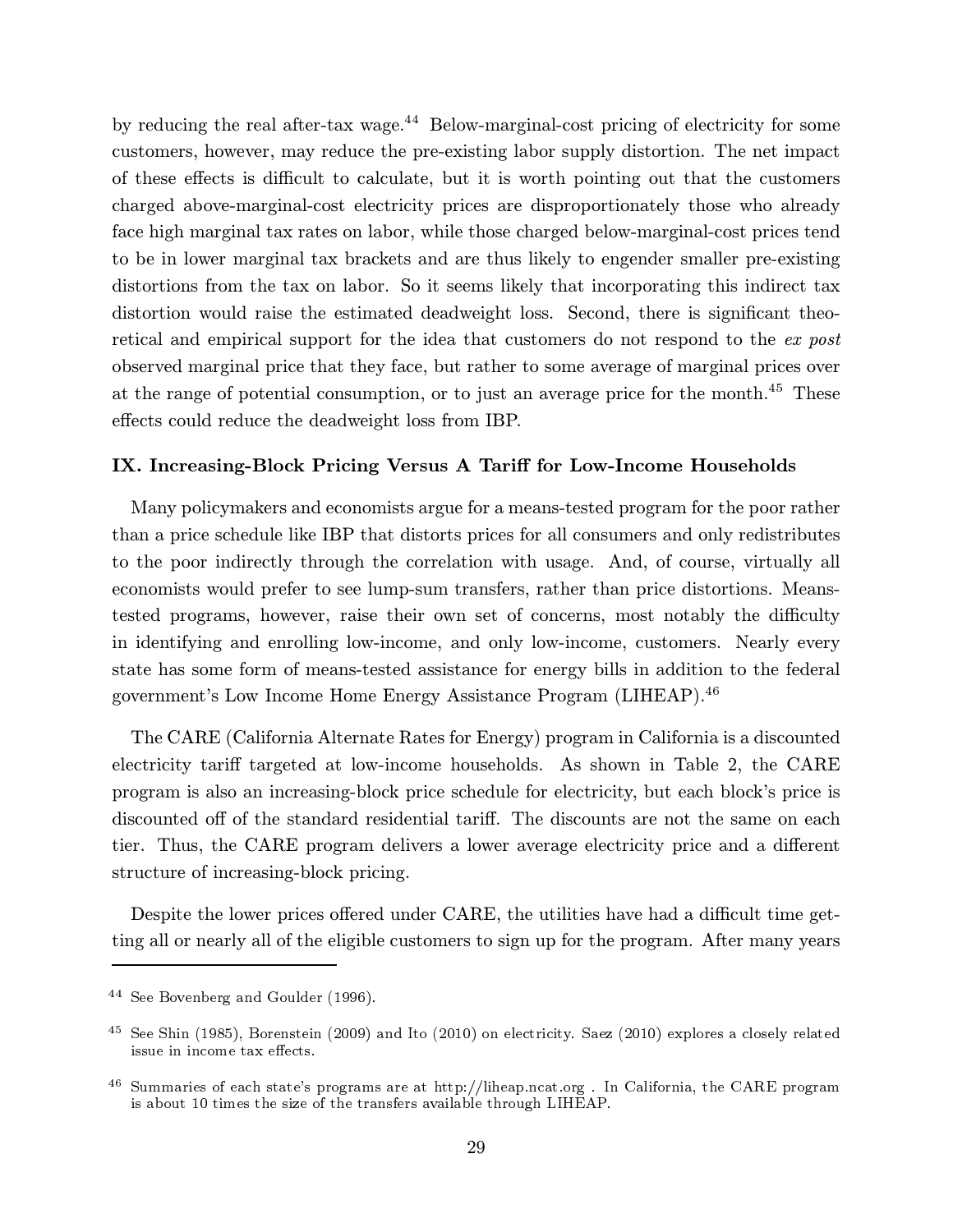of significant efforts by the utilities and independent poverty-assistance programs, the utilities report penetration rates among eligible households of 70%-80%. Unfortunately, those figures probably overstate the program effectiveness because they are calculated by dividing the number of CARE participants by an estimate of the number of eligible households. Implicitly, such a calculation assumes that all households on CARE are eligible, but some data suggest that the reality may be substantially different, as discussed in the appendix. Nonetheless, for this analysis, I base my calculations on the reported figures recognizing that the results probably overstate the degree of income redistribution accomplished by the CARE program.<sup>47</sup>

To examine the transfers resulting from CARE, it is useful to separate the lower average price from the increasing-block nature of each tariff. To do this, I first consider the case of different flat-rate tariffs for CARE and non-CARE customers. Once again assuming zero demand elasticity, it is straightforward to create separate revenue-neutral flat-rate tariffs for each group. These are shown in the lower left-hand panel of Table 1. CARE participation is indicated in the billing data for each household, so one can then easily assess the change in each household's bills with the introduction of the CARE program under a flat-rate tariff, and under a 5-tier tariff.<sup>48</sup>

Table 7 shows the average annual bills by income bracket under four alternative scenarios using the weighted-rank method. The effect of the CARE program and 5-tier tariff on average bills by income bracket are shown separately and combined in the right-hand columns, both as monetary and percentage changes from the flat-tariff/No-CARE results. A flat-rate tariff for both non-CARE and CARE customers — maintaining the average discount of 39% for CARE customers that results from the current program — would reduce the average bill for households in the lowest income bracket to \$609 versus \$653 if the IBP tariff was offered, but with no means-tested program. Of course, such a comparison depends entirely on the size of the CARE discount and the steepness of IBP.

 $^{47}$  Currie (2006) dicusses the enrollment difficulties in means-tested and non-means-tested social programs. The rates reported for CARE appear to be in the normal range for means-tested programs.

 $^{48}$  Throughout this study, I have assumed that tariff changes would be revenue neutral. That is unlikely to be exactly true with CARE, because more than half of the subsidy comes from surcharges on commercial, industrial, and agricultural electricity bills. However, it is impossible to predict how a change in the CARE program would alter the cross-subsidies between these customer classes, and very difficult to determine how the impact of bill changes among these non-residential customer classes is shared among households of different income brackets. Therefore, I maintain the assumption that changes in CARE would be financed by changes in the non-CARE residential rates. Absent elastic responses, this is equivalent to assuming that the incidence of changes in electricity costs for non-residential customers are borne entirely by residential customers of the same utility and allocated in the same proportion as their residential electricity bills.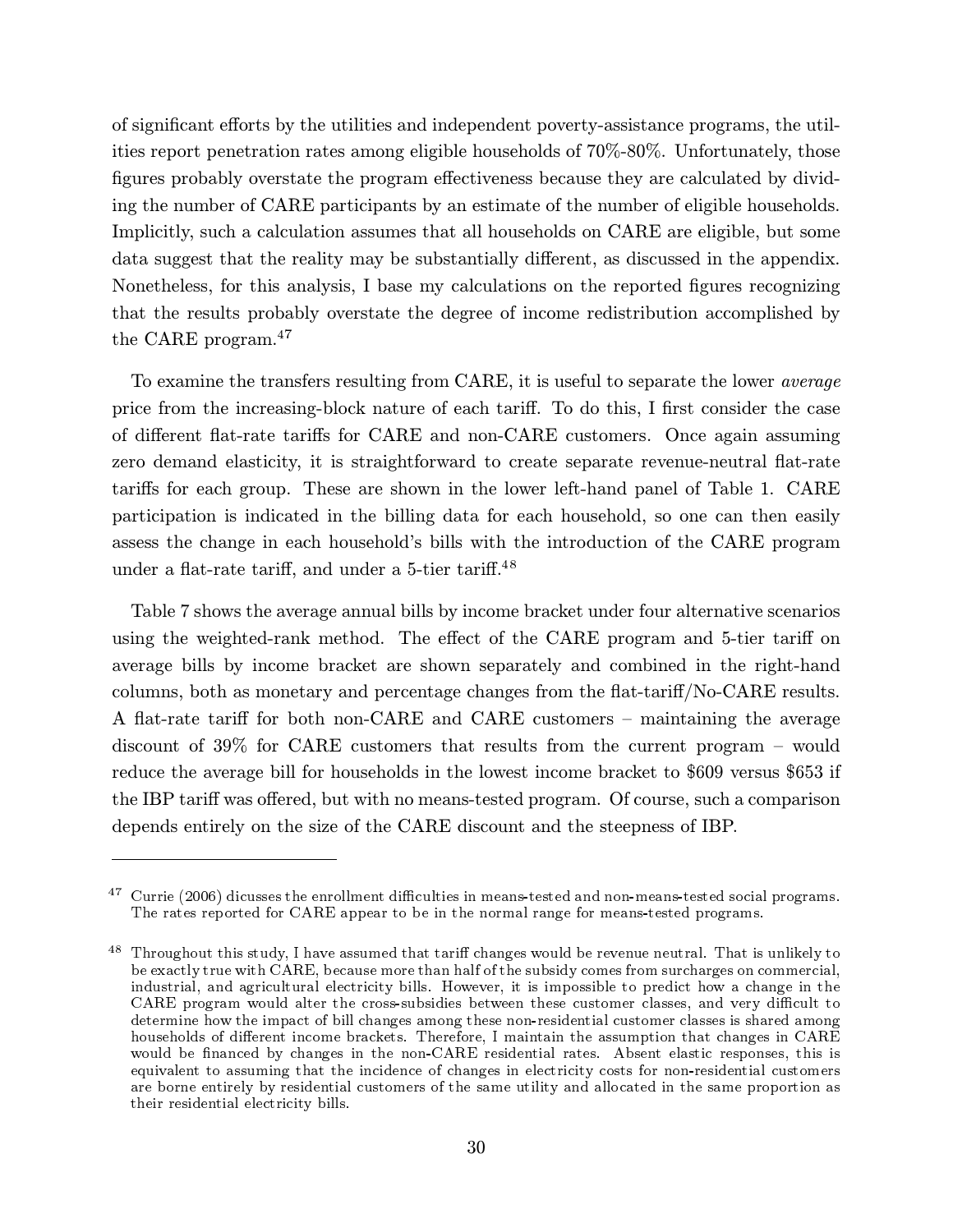|                                                                                                                                           |         |                                |         |            |                       | <b>Monetary Bill Chage</b> |           | <b>Percentage Bill Chage</b> |         |         |
|-------------------------------------------------------------------------------------------------------------------------------------------|---------|--------------------------------|---------|------------|-----------------------|----------------------------|-----------|------------------------------|---------|---------|
|                                                                                                                                           |         | <b>Average Annualized Bill</b> |         |            |                       | from No-CARE/Flat          |           | from No-CARE/Flat            |         |         |
|                                                                                                                                           |         | No-CARE                        |         | w ith CARE | No-CARE w/CARE w/CARE |                            |           | No-CARE v / CARE v / CARE    |         |         |
| <b>Income</b>                                                                                                                             | Flat    | 5-tier                         | Flat    | 5-tier     | 5-tier                | Flat                       | 5-tier    | 5-tier                       | Flat    | 5-tier  |
| Range                                                                                                                                     | Tariff  | Tariff                         | Tariff  | Tariff     | Tariff                | Tariff                     | Tariff    | Tariff                       | Tariff  | Tariff  |
| \$0-\$20k                                                                                                                                 | \$785   | \$653                          | \$609   | \$546      | -\$132                | -\$176                     | $-$ \$239 | $-17%$                       | $-22%$  | $-30\%$ |
| \$20k-\$40k                                                                                                                               | \$973   | \$879                          | \$863   | \$804      | $-$ \$94              | $-$ \$111                  | $-$170$   | $-10%$                       | $-11\%$ | $-17%$  |
| \$40k-\$60k                                                                                                                               | \$1,128 | \$1.098                        | \$1,163 | \$1,115    | $-$ \$29              | \$35                       | $-$12$    | $-3%$                        | 3%      | $-1\%$  |
| \$60k-\$100k                                                                                                                              | \$1,234 | \$1.260                        | \$1,337 | \$1.327    | \$26                  | \$103                      | \$93      | 2%                           | 8%      | 8%      |
| > \$100k                                                                                                                                  | \$1,646 | \$1,900                        | \$1,790 | \$1,996    | \$253                 | \$144                      | \$350     | 15%                          | 9%      | 21%     |
| All results are from weighted rank method<br>Excludes bills with daily consumption < 1kWh/day<br>Includes all CARE and non-CARE customers |         |                                |         |            |                       |                            |           |                              |         |         |

Table 7: Estimated Average Annual Bills With and Without IBP and CARE

Some other insights from Table 7 are likely to be more general, however. Comparing the bill changes from No-CARE/5-tier with those from CARE/flat-rate, it is apparent that a substantially smaller share of the funds that CARE redistributes come from the very wealthiest customers. Rather, the cost of the transfers are shared more by households in the next highest income bracket and even in the middle bracket. In that sense, a CARElike program may be less progressive than IBP. This result, which holds true for all three utilities, reflects the fact that the CARE program is financed by raising price for all non-CARE customers by the same amount per kilowatt-hour. The IBP, however, lowers price for baseline energy by raising it the most for the heaviest users, who are disproportionately from the highest income bracket.

The IBP and CARE programs are substitutes to a great extent, so the presence of the CARE program lowers the incremental redistributive effect of the IBP (and vice versa). The additional impact of the IBP, given the exitense of the CARE program, is to lower the average bill of households in the lowest income bracket by \$63/year or about \$5 per month, about 10% of the bill they would face without IBP.

While the CARE program and IBP do redistribute income from wealthier to poorer customers, they both also distort prices and potentially lower economic efficiency. Table 8 carries out the same type of elasticity adjustment and deadweight-loss analysis for SCE's CARE program that Table 6 presented for SCE's increasing-block pricing. Comparing Table 8 with Table 6, however, suggests that the induced deadweight loss is likely to be much smaller per dollar transfered with the CARE program. The deadweight loss is drastically lower if marginal cost is around average cost or, as shown in the appendix, if marginal cost is below average cost. Even if marginal cost is slightly over  $$0.20/kWh$ ,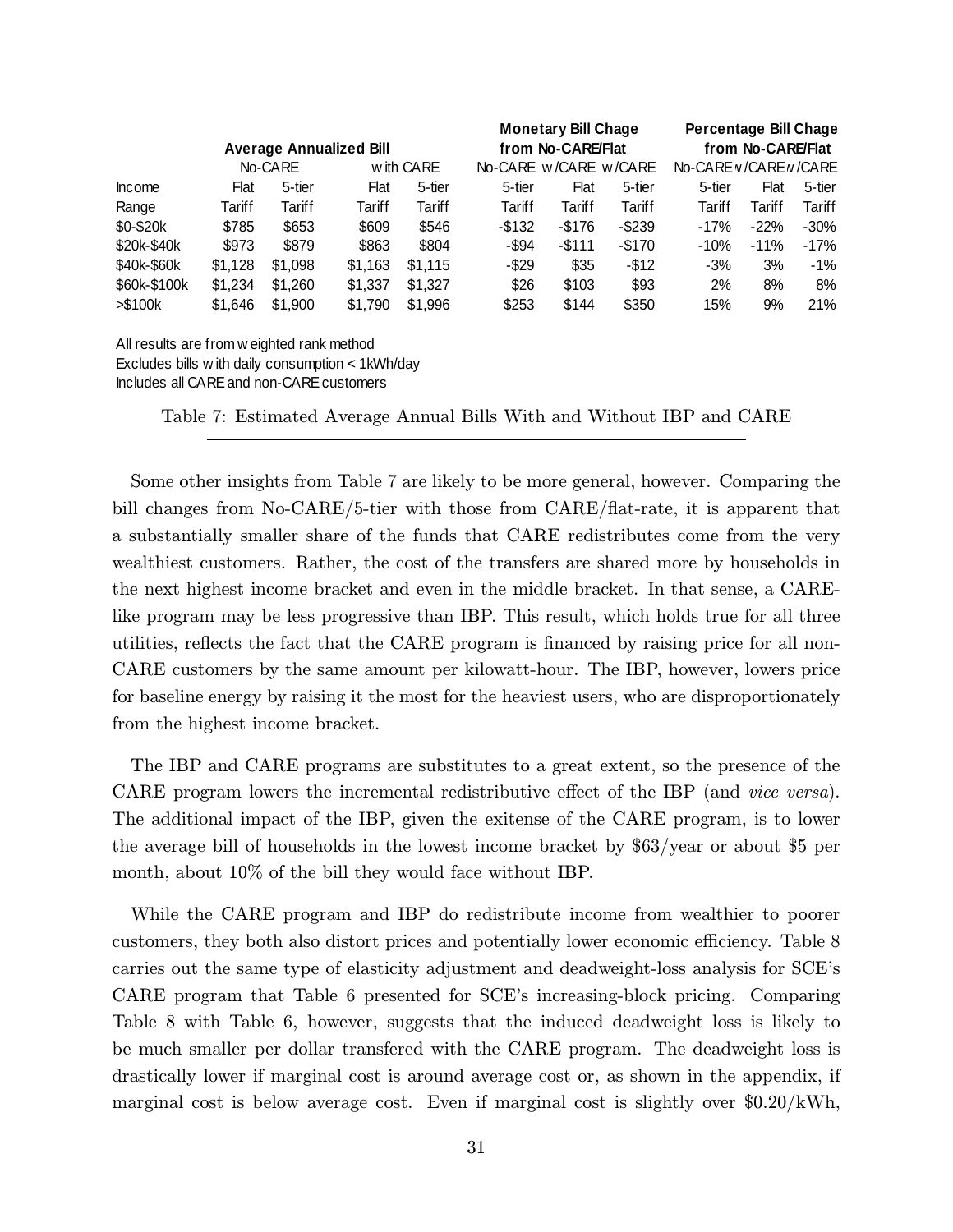|               | Change in Annual Average                                 |          |           | Change in Aggregate                                                              |                                                                       |                                                                                                                                     |                                  |                      |                     |  |  |
|---------------|----------------------------------------------------------|----------|-----------|----------------------------------------------------------------------------------|-----------------------------------------------------------------------|-------------------------------------------------------------------------------------------------------------------------------------|----------------------------------|----------------------|---------------------|--|--|
|               |                                                          |          |           | Household Consumer Surplus                                                       |                                                                       |                                                                                                                                     | Annual Consumer Surplus (\$M/yr) |                      |                     |  |  |
| <b>Income</b> | From adding CARE program<br>Share of                     |          |           | From adding CARE program                                                         |                                                                       |                                                                                                                                     |                                  |                      |                     |  |  |
| Range         | <b>Customers</b>                                         |          |           | $\varepsilon = 0$ $\varepsilon = -0.1$ $\varepsilon = -0.2$ $\varepsilon = -0.3$ |                                                                       | $c=0$                                                                                                                               | $E = 0.1$                        | $\varepsilon = -0.2$ | $\varepsilon = 0.3$ |  |  |
| $$0-$20k$     | 17.9%                                                    | \$176    | \$180     | \$185                                                                            | \$189                                                                 | \$127                                                                                                                               | \$130                            | \$133                | \$137               |  |  |
| \$20k-\$40k   | 22.1%                                                    | \$111    | \$114     | \$117                                                                            | \$121                                                                 | \$99                                                                                                                                | \$102                            | \$105                | \$108               |  |  |
| \$40k-\$60k   | 18.9%                                                    | $-$ \$35 | $-$ \$37  | $-$ \$39                                                                         | $-$ \$42                                                              | $-$ \$27                                                                                                                            | $-$ \$28                         | $-$ \$30             | $-$ \$32            |  |  |
| \$60k-\$100k  | 23.7%                                                    | -\$103   | $-$ \$109 |                                                                                  | $-$ \$115 $-$ \$122                                                   | $-$ \$98                                                                                                                            | $-$104$                          | $-$110$              | $-$117$             |  |  |
| $> $100k$     | 17.4%                                                    |          |           | -\$144 -\$154 -\$166 -\$178                                                      |                                                                       | $-$101$                                                                                                                             | $-$109$                          | $-$117$              | $-$ \$125           |  |  |
|               | Aggregate Increase in DWL from CARE (\$M/yr)             |          |           |                                                                                  |                                                                       | \$0                                                                                                                                 | \$9                              | \$19                 | \$29                |  |  |
|               | Ratio of DWL to transfers to two low est income brackets |          |           |                                                                                  |                                                                       | 0.00                                                                                                                                | 0.04                             | 0.08                 | 0.12                |  |  |
|               |                                                          |          |           |                                                                                  | $(117 \cdot 1)$ $\rightarrow$ $1 \cdot$ $1 \cdot$ $1 \cdot$ $1 \cdot$ | Table 8: Change in Consumer Surplus Switching from No-CARE to w/CARE<br>With Flat-rate Tariff Under Alternative Demand Elasticities |                                  |                      |                     |  |  |

(Weighted Ranking Method)

results in the appendix show that CARE creates less than half as much deadweight loss per dollar transfered. If marginal cost is even higher, however, the ability of IBP to reflect high marginal cost while maintaining a lower average price can make it more attractive.<sup>49</sup>

These results are based on a 78% CARE penetration rate among eligible customers, as reported by SCE for 2006, which probably overstates participation by low-income households, as explained in the appendix. Using an adjusted penetration rate of 65% (discussed in the appendix) reduces the efficiency dominance of the CARE program somewhat, but still suggests that it creates much less inefficiency for a given transfer to the lowest income bracket than does IBP.<sup>50</sup>

A complete comparison between IBP and CARE would require a much more extensive study of the eligibility and consumption of households on CARE. Faced with great difficulty signing up customers who qualify for the lower rates, utilities and the regulator in California have focused more on reducing the number of eligible customers who don't take advantage of the program than on tracking down ineligible customers who do. Nonetheless, over the plausible range on CARE penetration rates and likely marginal costs, CARE redistributes more income to the lowest income bracket per dollar of deadweight loss created than does

<sup>&</sup>lt;sup>49</sup> These deadweight loss calculations raise the same issue of pre-existing labor market distortions as in the previous section, though the correlation between high prices and high marginal tax brackets is probably not as great in this case. Another possible distortion, however, is the disincentive to increase income if it would disqualify one from the CARE program. Still, such an effect is likely to be very small in most cases given the size of electricity bill savings relative to the potential chang in income and, more importantly, due to the extremely weak enforcement of the income eligibility rules for CARE.

 $50$  The lower penetration rate yields virtually the same deadweight loss as in Table 8, but reduces the transfers by about 15%.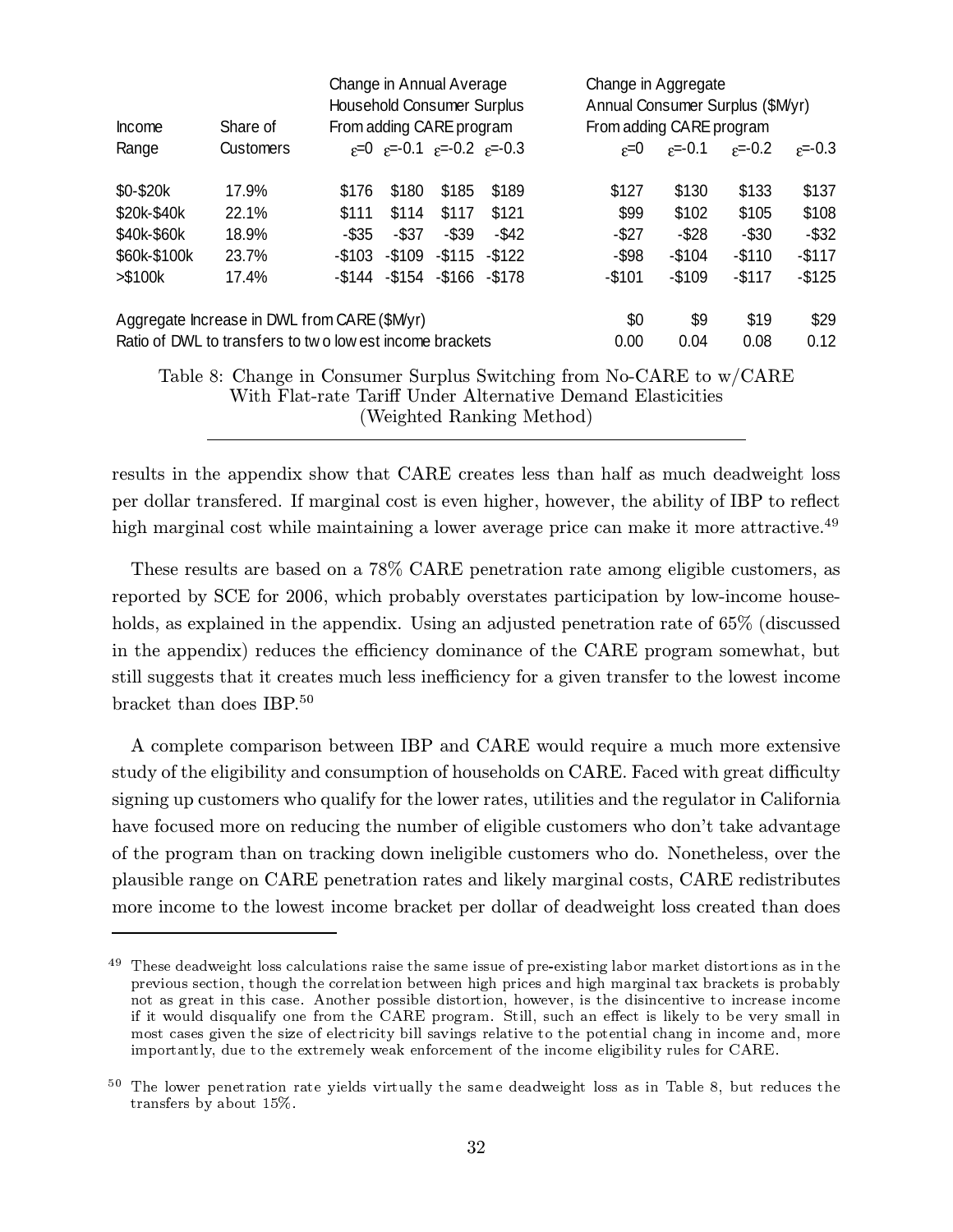IBP. Under CARE, however, more of the funds for that redistribution come from middleincome households and less from wealthy households.

Besides the difficulty in accurately identifying truly eligible customers, CARE-like programs also may have higher "customer acquisition" and administration costs. In fact, program administrative costs should be considered in analyzing both IBP and CARE. No data are available on the additional administrative cost of IBP versus a flat-rate tariff, though it seems likely to be quite small due to the fact that it is mandatory and calculated automatically in the billing process. In contrast, the utilities file detailed reports on their CARE program administration costs. For 2006, SCE reported its costs were \$4.2 million of which about two-thirds were "outreach" and "processing, certification and verification."<sup>51</sup> In comparing the deadweight loss calculations in Tables 6 and 8, however, adding \$4.2 million to the CARE costs doesn't qualitatively change the analysis.

# X. Conclusion

Increasing-block pricing has long been seen as a way to ensure that nearly every household can afford a basic quantity of electricity while raising additional revenue from wealthier customers. As electricity costs rise, due to increases in fuel prices and additional greenhouse gas permit costs, electric utilities and their regulators are again focusing on ways to balance equity concerns with efficiency and the need to meet the company's budget constraints. As a result, there is renewed interest in IBP. The IBP tariffs currently in use by California's large utilities increase marginal price with usage much more steeply than other current or proposed IBP tariffs in other states, so they are a useful guidepost to the effects that such tariffs may have.

While it is generally agreed that wealthier customers on average consume larger quantities of electricity per person, it is less clear how strong that association is between wealth and household consumption after adjusting for differential numbers of household members. The impact of the steeply-tiered rates in protecting low-income customers is also no doubt mitigated by the existence of the CARE program that offers lower rates to low-income households in California. Similar programs exist in most states in the U.S.<sup>52</sup>

With access to residence-level electricity consumption, but only census block group data on income distribution, I have attempted to create an effective matching of households to

<sup>51</sup> See Southern California Edison (2007).

<sup>&</sup>lt;sup>52</sup> In California, eligibility criteria for CARE have been expanded since 2000 leading to a more than doubling of participation in the program between 2000 and 2006.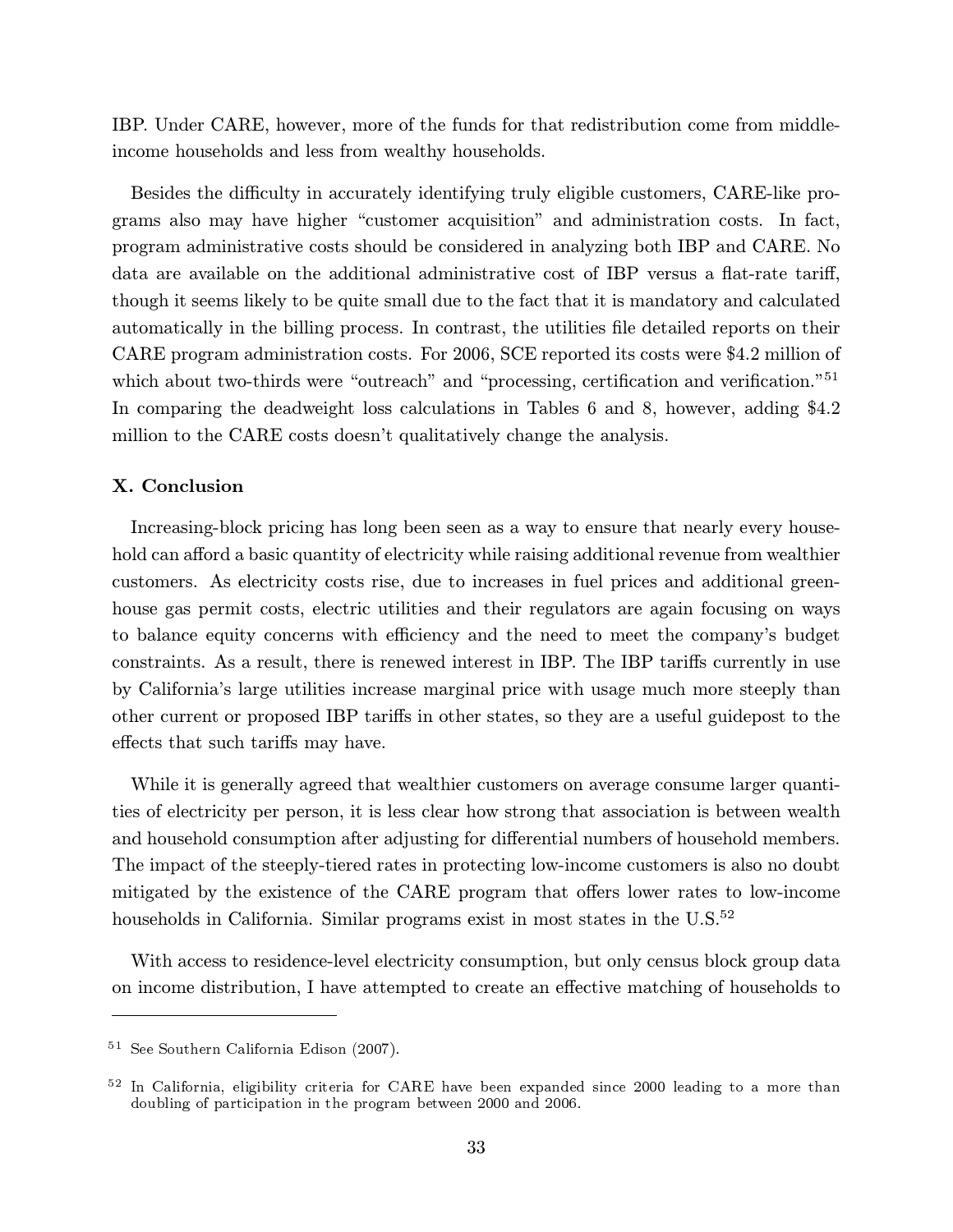incomes in order to infer the income redistribution impact of alternative electricity tariffs. Some previous studies facing similar challenges have assigned the median household income of each census block group to all households in the CBG. Actual household incomes within CBGs, however, are quite heterogeneous. Matching to median income compresses the apparent income distribution substantially and does not take account of the within-CBG correlation of household incomes with the program variable of interest. The approach explored here seems likely to be adaptable to other situations in which household-level data are available on the program variable, but income data are not.

I find that California's IBP tariffs do redistribute income on average from wealthier to poorer households, but the effect is fairly modest. This is due in part to the CARE program, which targets a lower overall electricity tariff at households that are deemed to be low income. If the CARE program were not present, I find that the IBP would reduce the bills of households in the lowest income bracket (approximately a quintile) by about \$11 per month or around 17%. The redistributional impact of the current CARE program by itself is probably somewhat larger than the impact of the steep IBP tariffs in California, but the two programs are partial substitutes in redistributing income, so combining them benefits low income households by substantially less than the sum of their separate effects.

I find that most income redistribution under IBP comes from households in the top income bracket, while the CARE program spreads the contribution burden more evenly among middle income and wealthy households, so IBP does seem to be more progressive. The CARE program, however, creates substantially less deadweight loss, because the prices that would result from the CARE program alone would more closely reflect the current marginal cost of electricity. Thus, it seems that if marginal cost is near or well below average cost, a mean-tested tariff for poor households is likely to be a more economically efficient way to ease the burden of electricity costs for low-income customers. If a utility is facing marginal cost well above average cost, however, IBP tariffs can potentially both benefit low-income households and reduce deadweight loss by setting high marginal prices for most customers.

Two issues that have not been addressed here are worth at least a brief mention. First, the redistributional analysis has focused on reducing average energy costs for low-income households, an issue of "vertical equity" in public finance terms. There are also potentially important issues of horizontal equity if similarly positioned households — where position can include both income and electricity "need" — are treated differently in terms of prices or, perhaps, bills. Applying horizontal equity concepts to increasing-block pricing is complex. The challenge is also apparent with means-tested programs, such as CARE. If imperfect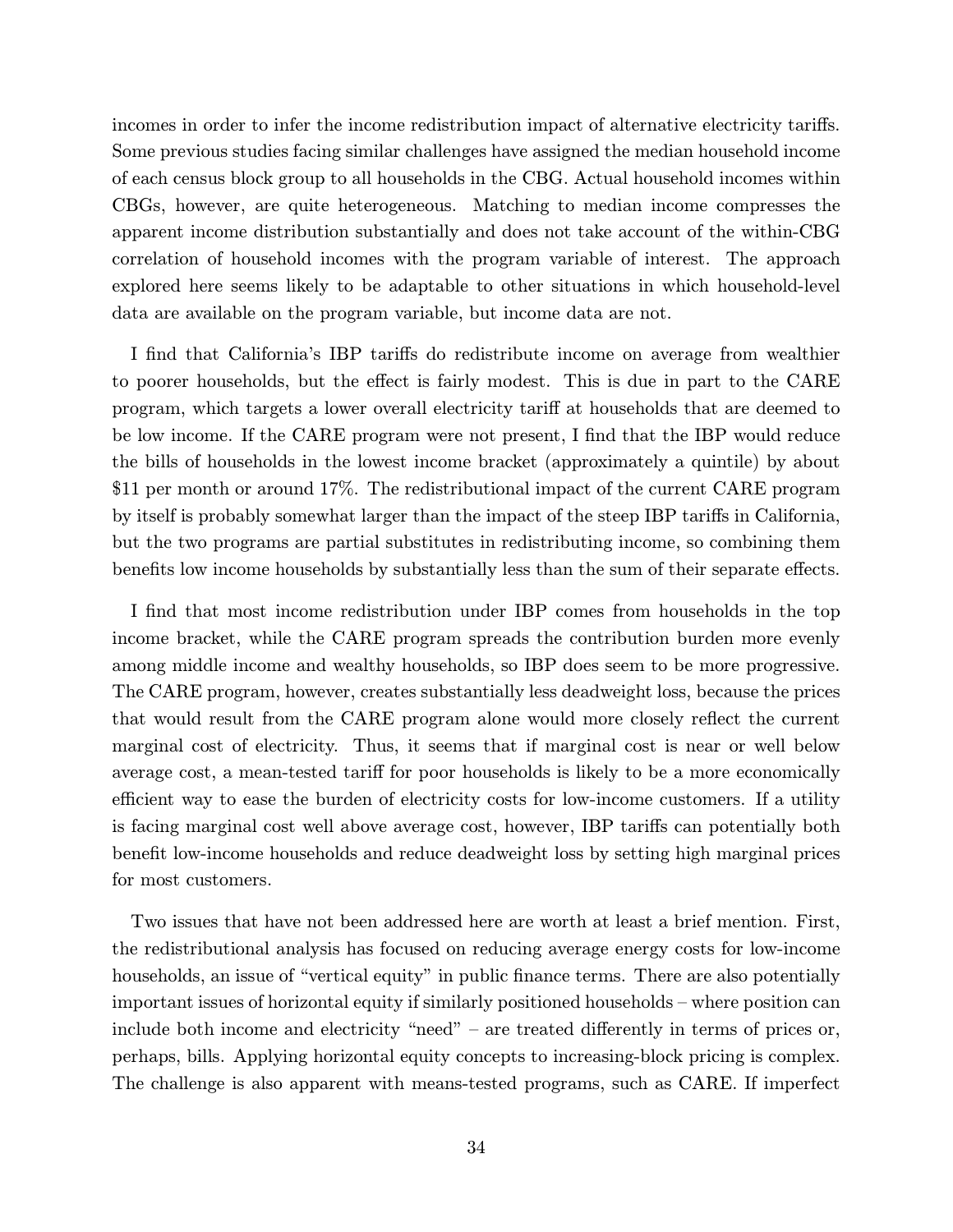information or aversion to sharing household details causes some eligible customers to enroll in CARE while others don't, that too raises issues of horizontal equity.

Second, I have not addressed the question of why electricity regulators should consider income distribution or affordability of electricity at all in setting tariff structures. The standard economic argument is that such issues are best addressed through economy-wide tax policy, not in the pricing of specific goods. While there is a great deal of logic and intellectual support for that framework, there is little indication that it is winning the argument in the regulatory arena. The fact is that nearly all electricity regulators feel pressure or the desire to address the issue of affordability of this specific good. The aim of this paper is to provide information that can at least allow that goal to be pursued more efficiently.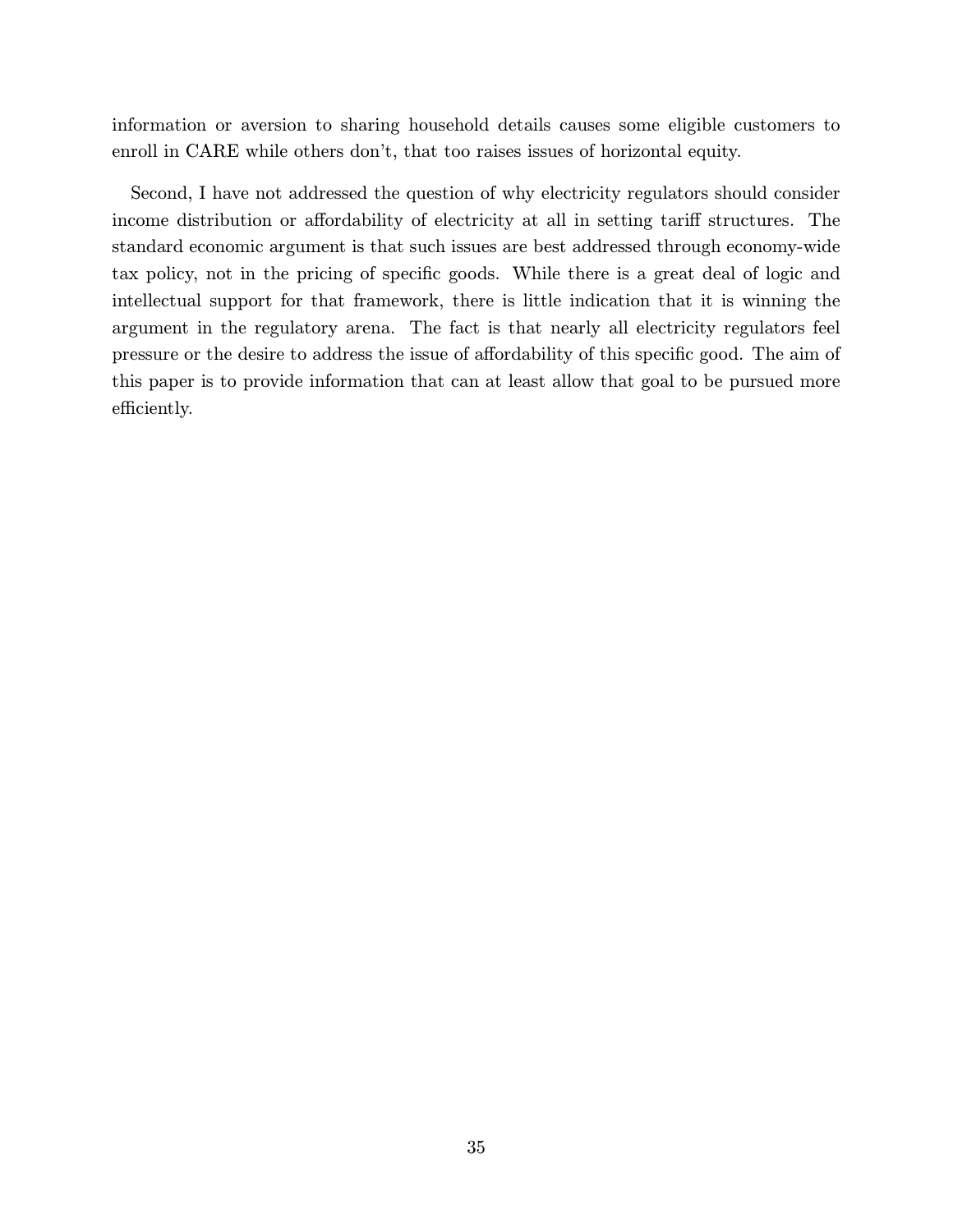#### Appendix A: Utilization of CARE participation information in ranking methods

Reports from the utilities suggest that the CARE participation rate was 70%-80% among eligible households in 2006. The figures, however, appear to come from dividing the number of participating households by an estimate of the number of eligible households, based on census data. Implicitly, that assumes that all households on CARE are eligible. There is some evidence that this is not a good approximation.

One issue is that households may be qualified when they sign up, but then become ineligible due to an income increase or a decrease in the number of household residents. The calculation implicitly assumes that households report immediately when they become ineligible, which seems to be fairly rare. Instead, it appears from CARE dropout rates, which spike at the end of the two-year eligibility recertification period, that households that are no longer eligible simply do not recertify at renewal time. Given that 5% to 10% of households that are on CARE do not recertify when their renewal is required, it seems quite likely that at least a few percent of households on CARE have become ineligible since they enrolled.

In addition, some households may not be eligible at the time they join. The sign-up process requires a statement of eligibility, but does not require supporting evidence to be submitted. Much of CARE enrollment comes from contacting households that have qualified for other low-income programs, but one can also sign up through the websites of the utilities or by mail. In their monthly and annual reports, the utilities report the results of random eligibility verification which is requested from about 1% of participants annually. A surprisingly high number of participants selected for the random verification do not respond to the request for supporting information, over half in 2006 for SCE and PG&E, about one-quarter for SDG&E, and as a result are subject to being dropped from the CARE program (though it is unclear how quickly that happens). A much smaller share are found to be ineligible based on documentation submitted. It is difficult to know how many of the non-respondents are unable or unwilling to provide documentation, but are actually eligible. Still, that seems unlikely to be the explanation for all of the nonrespondents.

Despite these concerns, in the study I have assumed a CARE penetration rate based on 78% participation (for SCE) for the algorithm described below. Based on the failure to recertify at the two-year interval and the low rate of response to requests for eligibility for verification, it seems that a participation rate of 65% is quite plausible, but there has been no study of ineligible participants on CARE.<sup>53</sup> A lower rate of CARE participation would mean that fewer of the households in the lowest income bracket and more of the households in higher income brackets are assumed to be CARE participants. Assuming that fewer of the CARE participants are in the lowest bracket leads to the conclusion of somewhat higher redistribution resulting from increasing-block pricing. If a much larger share of

<sup>&</sup>lt;sup>53</sup> There are many reasons that an eligible household might not respond to the request for verification, including language barriers, concern about privacy, and undocumented immigration status.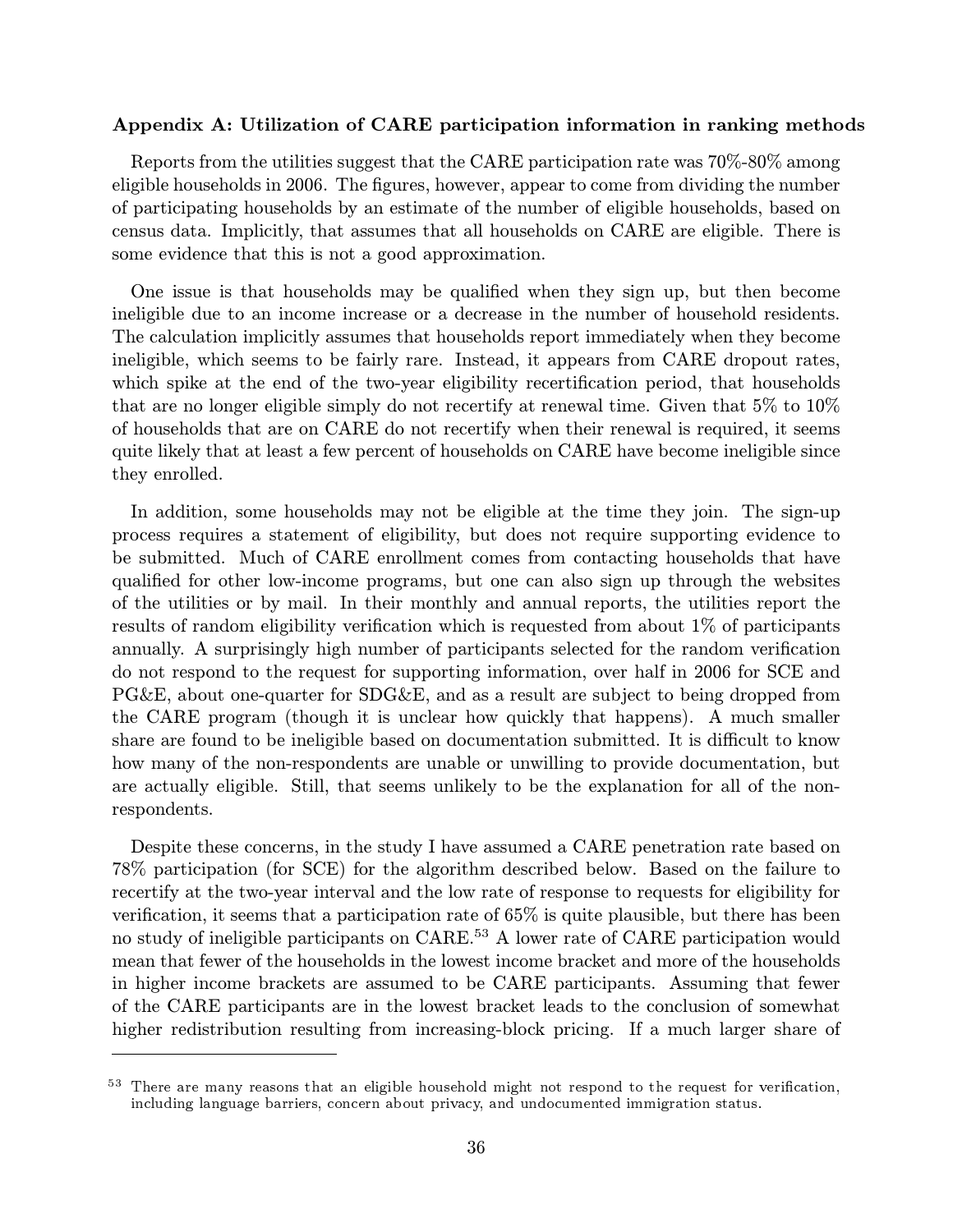CARE participants were actually ineligible, then the redistributive impact of CARE would be smaller than is commonly assumed and the redistributive impact of increasing-block pricing would be greater than I have concluded.

To incorporate the CARE information and allocate CARE customers across income brackets, the CBG income distribution data are first used to determine the share of the households in the CBG that will fall into each of the five income brackets. From the billing data, we know the total number of CARE customers in the CBG. So, starting from the lowest income bracket  $78\%$  of the household "slots" are allocated to CARE customers.<sup>54</sup>

For instance, if the total number of CARE customers in the CBG is less than 78% of the household "slots" in the lowest income bracket, then all CARE customers are assumed to fall in the lowest income bracket.<sup>55</sup> If the total number of CARE customers in the CBG is greater than 78% of the household slots in the lowest bracket, then 78% of the slots in that bracket are allocated to CARE customers and remaining CARE customers are carried over to the second lowest income bracket. The same algorithm is then applied to the second lowest income bracket and if there are remaining customers, they are carried over to the third lowest income bracket, and so on. In the extremely small number of cases where this algorithm yielded leftover CARE customers beyond the highest income bracket, i.e., the number of CARE customers exceeded 78% of the total number of households that received utility bills in the CBG, the CARE customers were simply divided proportionately across the population.

To be concrete, assume that a census block group has  $H$  households that receive electricity bills and the billing data indicate that  $H_c$  of them are on the CARE program. Assume that, according to the census, the shares of population in the income brackets are  $s_1, ..., s_5$ where  $s_1$  is the lowest income bracket. Finally, assume that the share of customers eligible for CARE who actually sign up, *i.e.*, the CARE participation rate, is p. Then, with  $s_{ic}$ representing the share of all customers in the CBG who are in income bracket i and are on the CARE program, the allocation can be broken into six cases:

1. If  $Hps_1 > H_c$  then  $s_{1c} = \frac{H_c}{H}$ ,  $s_{2c} = s_{3c} = s_{4c} = s_{5c} = 0$ ; 2. If  $Hps_1 < H_c < Hp(s_1 + s_2)$  then  $s_{1c} = ps_1$ ,  $s_{2c} = \frac{H_c - s_{1c}H}{Hs_2}$ <br>
3. If  $Hp(s_1 + s_2) < H_c < Hp(s_1 + s_2 + s_3)$  then  $s_{1c} = ps_1$ ,  $s_{2c} = ps_2$ ,  $s_{3c} = \frac{H_c - (s_{1c} + s_{2c})H}{Hs_3}$ ,  $s_{4c} = s_{5c} = 0$ ; 2. If  $Hps_1 < H_c < Hp(s_1 + s_2)$  then  $s_{1c} = ps_1$ ,  $s_{2c} = \frac{H_c - s_{1c}H}{Hs_2}$ ,  $s_{3c} = s_{4c} = s_{5c} = 0$ ; 3. If  $Hp(s_1 + s_2) < H_c < Hp(s_1 + s_2 + s_3)$  then  $s_{1c} = ps_1, s_{2c} = ps_2, s_{3c} = \frac{H_c - (s_{1c} + s_{2c})H}{Hs_3}, s_{4c} = s_{5c} = 0;$ <br>4. If  $Hp(s_1 + s_2 + s_3) < H_c < Hp(s_1 + s_2 + s_3 + s_4)$  then 4. If  $Hp(s_1 + s_2 + s_3) < H_c < Hp(s_1 + s_2 + s_3 + s_4)$  then

 $54$  I present the algorithm in terms of household "slots," but it is somewhat more complicated because many households are in the sample for less than the full 365 days of the year. In practice, this means that household-days, rather than households, are allocated across the income brackets.

<sup>&</sup>lt;sup>55</sup> Virtually all of these customers should be signing up for the CARE program, but the participation rate is well below 100%, as discussed above.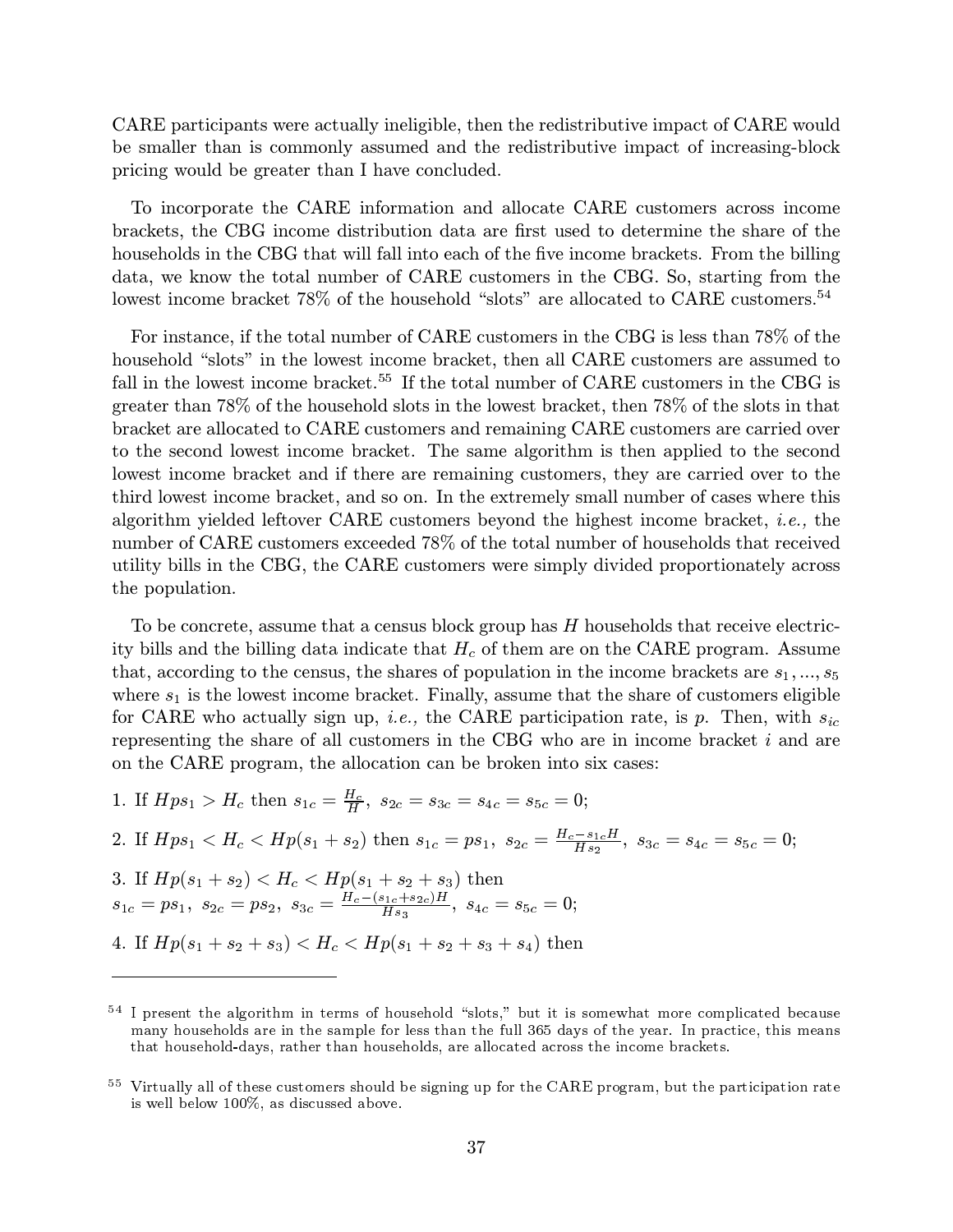$\begin{split} s_{1c} &= ps_1, \,\, s_{2c} = ps_2, \,\, s_{3c} = ps_3, \,\, s_{4c} = \frac{H_c - (s_{1c} + s_{2c} + s_{3c})H}{H s_4} \[5. \,\, \text{If} \,\, Hp(s_1 + s_2 + s_3 + s_4) < H_c < Hp(s_1 + s_2 + s_3 + s_4) \[5. \,\, \text{If} \,\, sp(s_1 + s_2 + s_3 + s_4) < H_c < Hp(s_1 + s_2 + s_3 + s_4) \[5. \,\, \text{If} \,\, sp(s_1 + s_$  $s_{1c} = ps_1, s_{2c} = ps_2, s_{3c} = ps_3, s_{4c} = \frac{H_c - (s_{1c} + s_{2c} + s_{3c})H}{H_{34}}, s_{5c} = 0;$ 5. If  $Hp(s_1 + s_2 + s_3 + s_4) < H_c < Hyp(s_1 + s_2 + s_3 + s_4 + s_5)$  then  $s_{1c} = ps_1, s_{2c} = ps_2, s_{3c} = ps_3, s_{4c} = ps_4, s_{5c} = \frac{H_c - (s_{1c} + s_{2c} + s_{3c} + s_{4c})H}{H s_5}$ <br>6. If  $Hp < H_c$  then  $s_{1c} = \frac{H_c}{H} s_1, s_{2c} = \frac{H_c}{H} s_2, s_{3c} = \frac{H_c}{H} s_3, s_{4c} = \frac{H_c}{H} s_4,$ <br>For each seas, the share of all sustances  $s_{1c} = ps_1, s_{2c} = ps_2, s_{3c} = ps_3, s_{4c} = ps_4, s_{5c} = \frac{H_c - (s_{1c} + s_{2c} + s_{3c} + s_{4c})H}{H_{ss}};$ 6. If  $Hp < H_c$  then  $s_{1c} = \frac{H_c}{H} s_1$ ,  $s_{2c} = \frac{H_c}{H} s_2$ ,  $s_{3c} = \frac{H_c}{H} s_3$ ,  $s_{4c} = \frac{H_c}{H} s_4$ ,  $s_{5c} = \frac{H_c}{H} s_5$ .

For each case, the share of all customers who are in income bracket  $i$  and are not on the CARE program, is  $s_{in} = s_i - s_{ic}$ .

This approach determined the average CARE penetration in each income bracket. That average rate was assumed to hold in every CBG up to a constant mulitplier. So, for instance, if applying these penetration rates within a CBG would create fewer CARE customers than were actually in the CBG, penetration rates in all income brackets were scaled up to exactly match the actual number of CARE customers. Wherever possible, the ratio of penetration rates across income categories was held constant. In the instances where this was not possible because it implied a penetration rate of greater than  $100\%$ , that income bracket was assumed to be 100% CARE customers and the "overflow" was allocated to the other brackets so as to maintain their relative penetration rates.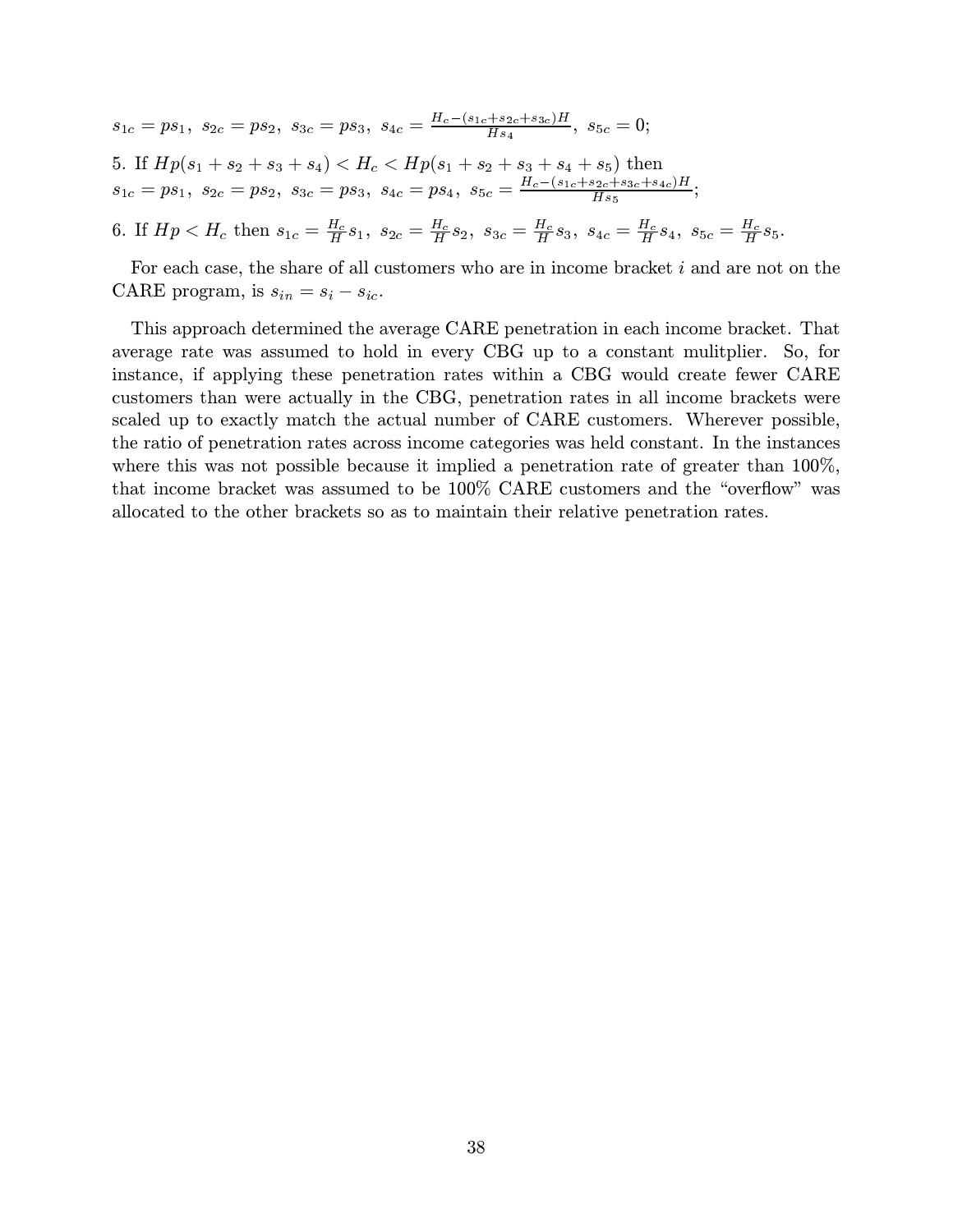|             | Residential   |        |        |                                 |                             |         |                                                               |                     |
|-------------|---------------|--------|--------|---------------------------------|-----------------------------|---------|---------------------------------------------------------------|---------------------|
|             | Usage         |        |        | Percentage of Residential Usage | <b>CARE/Non-CARE Shares</b> |         |                                                               |                     |
|             | (million-kWh) | tier 1 | tier 2 | tier 3                          | tier 4                      | tier 5  |                                                               | % Usage % customers |
| Non-CARE    | 24,312        | 57.7%  | 10.7%  | 15.5%                           | $9.2\%$                     | 6.8%    | 81.1%                                                         | 79.2%               |
| <b>CARE</b> | 5,660         | 66.2%  |        | 10.2% 13.2%                     | 6.7%                        | $3.7\%$ | 18.9%                                                         | 20.8%               |
|             |               |        |        |                                 |                             |         |                                                               |                     |
|             |               |        |        |                                 |                             |         | Percentage of Customers on Each Tier for Marginal Consumption |                     |
|             |               | tier 1 | tier 2 | tier 3                          | tier 4                      | tier 5  |                                                               |                     |
| Non-CARE    |               | 38.4%  |        | 14.3% 24.1% 15.1%               |                             | 8.2%    |                                                               |                     |
| <b>CARE</b> |               | 47.6%  |        | 15.5% 21.5% 11.0%               |                             | 4.5%    |                                                               |                     |

# Appendix B-1: Tables for Pacific Gas & Electric

NOTE: reported results drop household accounts w ith consumption of less than 1 kWh/day

Table 1: Distribution of PG&E Residential Customer Consumption Across Tariff Tiers

|   | Tier % of                                          | Standard    | CARE       | Tier           | % of            | Standard                                          |
|---|----------------------------------------------------|-------------|------------|----------------|-----------------|---------------------------------------------------|
|   | <b>Baseline</b>                                    | Residential | Low-income |                | <b>Baseline</b> | Residential                                       |
|   | Quantity                                           | Rate        | Rate       |                | Quantity        | Rate                                              |
|   | Actual 2006 tariff (time-weighted average in 2006) |             |            |                |                 | Benchmark Five-Tier Tariff with no CARE program   |
| 1 | $0 - 100\%$                                        | \$0.1143    | \$0.0832   |                | $0 - 100%$      | \$0.1024                                          |
| 2 | 100%-130%                                          | \$0.1299    | \$0.0956   | 2              | 100%-130%       | \$0.1180                                          |
| 3 | 130%-200%                                          | \$0.2178    | \$0.0956   | 3              | 130%-200%       | \$0.2059                                          |
| 4 | 200%-300%                                          | \$0.2987    | \$0.0956   | $\overline{4}$ | 200%-300%       | \$0.2868                                          |
| 5 | $300%+$                                            | \$0.3394    | \$0.0956   | 5              | $300%+$         | \$0.3275                                          |
|   |                                                    |             |            |                |                 |                                                   |
|   | Alternative Flat-Rate Tariff with CARE program     |             |            |                |                 | Alternative Flat-Rate Tariff with no CARE program |
|   | $0\% +$                                            | \$0.1643    | \$0.0874   |                | $0\% +$         | \$0.1498                                          |
|   |                                                    |             |            |                |                 |                                                   |
|   | Alternative Two-Tier Tariff with CARE program      |             |            |                |                 | Alternative Two-Tier Tariff with no CARE program  |
| 1 | 0-100%                                             | \$0.1527    | \$0.0824   |                | $0 - 100%$      | \$0.1395                                          |

Table 2: 2006 Pacific Gas & Electric Retail Electricity Rates

| <b>OLS Regression</b>                                             |
|-------------------------------------------------------------------|
| Dependent Variable: Household Daily Average Consumption (kWh/day) |

| \$0-\$20k bracket<br>\$20k-\$40k bracket<br>\$40k-\$60k bracket<br>\$60k-\$100k bracket<br>>\$100k bracket | Coefficient<br>14.798<br>17.097<br>19.589<br>20.929<br>23.362 | Robust<br>Std Error<br>0.547<br>0.592<br>0.774<br>0.589<br>0.623 |
|------------------------------------------------------------------------------------------------------------|---------------------------------------------------------------|------------------------------------------------------------------|
| R-squared<br>F(4,7666)<br>Observations                                                                     | 0.06<br>32.39<br>7671                                         |                                                                  |

(R-squared and F-test reported for regression with constant term)

Table 4: OLS Regression of consumption on income brackets in PG&E territory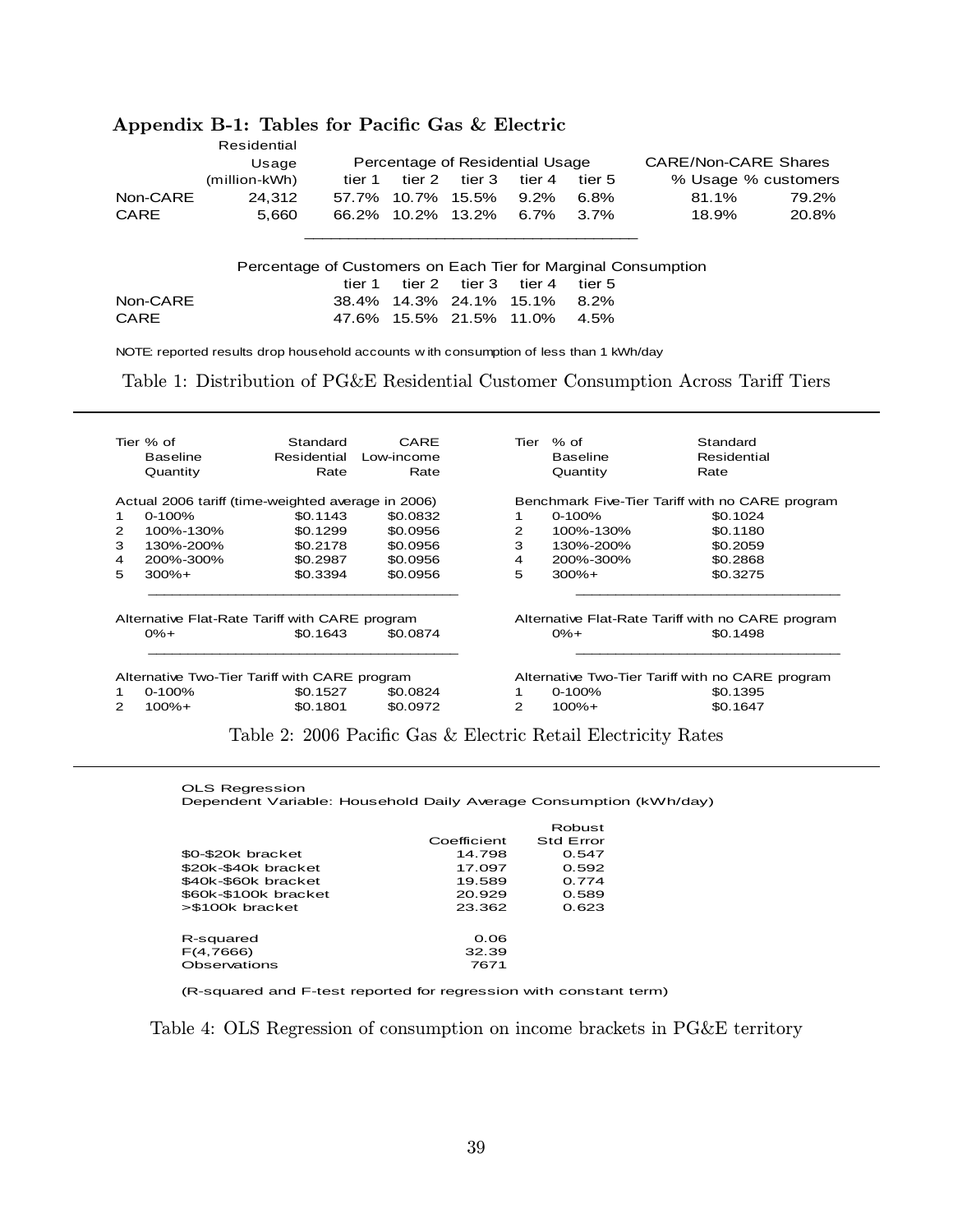|           |              |           | Average   |         | Average                 |                 |           | Change from Flat to 5-tier     |                                     | Aggregate |
|-----------|--------------|-----------|-----------|---------|-------------------------|-----------------|-----------|--------------------------------|-------------------------------------|-----------|
|           | Income       | Share of  | Daily Use |         | Annualized Bill         |                 | Dollar    |                                | Percent                             | Annual    |
|           | Range        | Customers | (kWh)     | Flat    | 2-tier                  | 5-tier          | Chg       | 95% conf intvl                 | Change 95% conf intvl               | Chg (\$M) |
| median    | \$0-\$20k    | 2.8%      | 14.75     | \$806   | \$790                   | \$718           | $-$ \$88  |                                | $-10.9%$                            | $-$ \$11  |
| household | \$20k-\$40k  | 24.4%     | 18.10     | \$989   | \$980                   | \$932           | $-$ \$57  |                                | $-5.8%$                             | $-$ \$59  |
| income    | \$40k-\$60k  | 31.8%     | 18.52     |         | \$1,012 \$1,008         | \$985           | $-$ \$27  |                                | $-2.7%$                             | -\$37     |
| in CBG    | \$60k-\$100k | 33.4%     | 19.77     | \$1,081 |                         | \$1,085 \$1,100 | \$19      |                                | 1.8%                                | \$27      |
|           | > \$100k     | 7.5%      | 25.45     |         | \$1,391 \$1,424 \$1,641 |                 | \$250     |                                | 18.0%                               | \$80      |
| random    | \$0-\$20k    | 17.0%     | 17.69     | \$967   | \$958                   | \$916           | $-$ \$51  |                                | $-5.3%$                             | -\$37     |
| rank      | \$20k-\$40k  | 20.5%     | 18.49     | \$1,011 | \$1,006                 | \$979           | $-$ \$32  |                                | $-3.2%$                             | $-$ \$28  |
| method    | \$40k-\$60k  | 18.0%     | 19.08     | \$1.043 |                         | \$1,042 \$1,032 | $-$10$    |                                | $-1.0%$                             | $-$ \$8   |
|           | \$60k-\$100k | 23.6%     | 19.68     |         | \$1,075 \$1,078 \$1,084 |                 | \$8       |                                | 0.8%                                | \$8       |
|           | > \$100k     | 20.9%     | 20.92     |         | \$1,143 \$1,153 \$1,216 |                 | \$73      |                                | 6.4%                                | \$65      |
| w eighted | \$0-\$20k    | 17.0%     | 14.77     | \$807   | \$791                   | \$710           |           | -\$97 [-\$105, -\$87]          | $-12.1\%$ [ $-13.7\%$ , $-10.2\%$ ] | -\$70     |
| rank      | \$20k-\$40k  | 20.5%     | 17.67     | \$966   | \$958                   | \$910           |           | $-$ \$56 [ $-$ \$66, $-$ \$45] | $-5.8\%$ [ $-7.0\%$ , $-4.6\%$ ]    | -\$49     |
| method    | \$40k-\$60k  | 18.0%     | 19.18     | \$1,048 |                         | \$1,047 \$1,034 |           | $-$ \$15 $[-$ \$21, $-$ \$11]  | $-1.4\%$ [ $-1.0\%$ , $-2.0\%$ ]    | $-$ \$11  |
|           | \$60k-\$100k | 23.6%     | 19.96     | \$1.091 |                         | \$1,094 \$1,102 |           | $$12$ [\$11, \$12]             | 1.1% [1.0%, 1.1%]                   | \$12      |
|           | > \$100k     | 20.9%     | 23.70     |         | \$1,295 \$1,315 \$1,429 |                 |           | $$134$ [ $$112, $155$ ]        | 10.3% [9.0%, 11.5%]                 | \$119     |
| usage     | \$0-\$20k    | 17.0%     | 8.88      | \$485   | \$461                   | \$354           | $-$ \$132 |                                | $-27.1%$                            | -\$95     |
| rank      | \$20k-\$40k  | 20.5%     | 14.37     | \$785   | \$766                   | \$661           | $-$ \$124 |                                | $-15.8%$                            | $-$108$   |
| method    | \$40k-\$60k  | 18.0%     | 16.15     | \$883   | \$865                   | \$768           | $-$115$   |                                | $-13.0%$                            | $-$ \$88  |
|           | \$60k-\$100k | 23.6%     | 20.67     | \$1.130 |                         | \$1,124 \$1,042 | $-$ \$87  |                                | $-7.7\%$                            | $-$ \$88  |
|           | > \$100k     | 20.9%     | 33.52     |         | \$1,832 \$1,893 \$2,259 |                 | \$427     |                                | 23.3%                               | \$380     |

Excludes bills w ith daily consumption < 1kWh/day

Includes all CARE and non-CARE customers, all on no-CARE-program rates from table 2

Distribution of w \* for w eighted rank method

| Point Estimate      | 0.21         |
|---------------------|--------------|
| Mean of bootstrap   | 0.21         |
| Median of bootstrap | 0.21         |
| 95% conf interval   | [0.15, 0.27] |

Table 3/5: PG&E Average Bill By Income Bracket Under Alternative Flat-Rate Tariffs Using Median Income, Random-Rank, Usage-Rank and Weighted-Rank Methods

|               | Share   |        | No-CARE                 | <b>Average Annualized Bill</b> |        | w ith CARE              |                         | No-CARE w/CARE w/CARE | <b>Monetary Bill Chage</b><br>from No-CARE/Flat |           | Percentage Bill Chage<br>from No-CARE/Flat<br>No-CARE N/CARE N/CARE |        |        |
|---------------|---------|--------|-------------------------|--------------------------------|--------|-------------------------|-------------------------|-----------------------|-------------------------------------------------|-----------|---------------------------------------------------------------------|--------|--------|
| <b>Income</b> | on      | Flat   | 2-tier                  | 5-tier                         | Flat   | 2-tier                  | 5-tier                  | 5-tier                | Flat                                            | 5-tier    | 5-tier                                                              | Flat   | 5-tier |
| Range         | CARE    | Tariff | Tariff                  | Tariff                         | Tariff | Tariff                  | Tariff                  | Tariff                | Tariff                                          | Tariff    | Tariff                                                              | Tariff | Tariff |
| \$0-\$20k     | 64.9%   | \$807  | \$791                   | \$710                          | \$593  | \$583                   | \$551                   | -\$97                 | $-$ \$214                                       | $-$ \$256 | $-12%$                                                              | $-27%$ | $-32%$ |
| \$20k-\$40k   | 38.6%   | \$966  | \$958                   | \$910                          | \$864  | \$858                   | \$824                   | $-$ \$56              | $-$102$                                         | $-$ \$141 | $-6%$                                                               | $-11%$ | $-15%$ |
| \$40k-\$60k   | 9.1%    |        | \$1.048 \$1.047 \$1.034 |                                |        |                         | \$1,092 \$1,089 \$1,062 | $-$15$                | \$44                                            | \$14      | $-1\%$                                                              | 4%     | 1%     |
| \$60k-\$100k  | 1.0%    |        | \$1,091 \$1,094 \$1,102 |                                |        | \$1,188 \$1,188 \$1,179 |                         | \$12                  | \$97                                            | \$88      | 1%                                                                  | 9%     | 8%     |
| > \$100k      | $0.0\%$ |        | \$1,295 \$1,315 \$1,429 |                                |        | \$1,421 \$1,438 \$1,531 |                         | \$134                 | \$125                                           | \$236     | 10%                                                                 | 10%    | 18%    |

All results are from w eighted rank method Excludes bills w ith daily consumption < 1kWh/day Includes all CARE and non-CARE customers

Table 7: PG&E Estimated Average Annual Bills With and Without IBP and CARE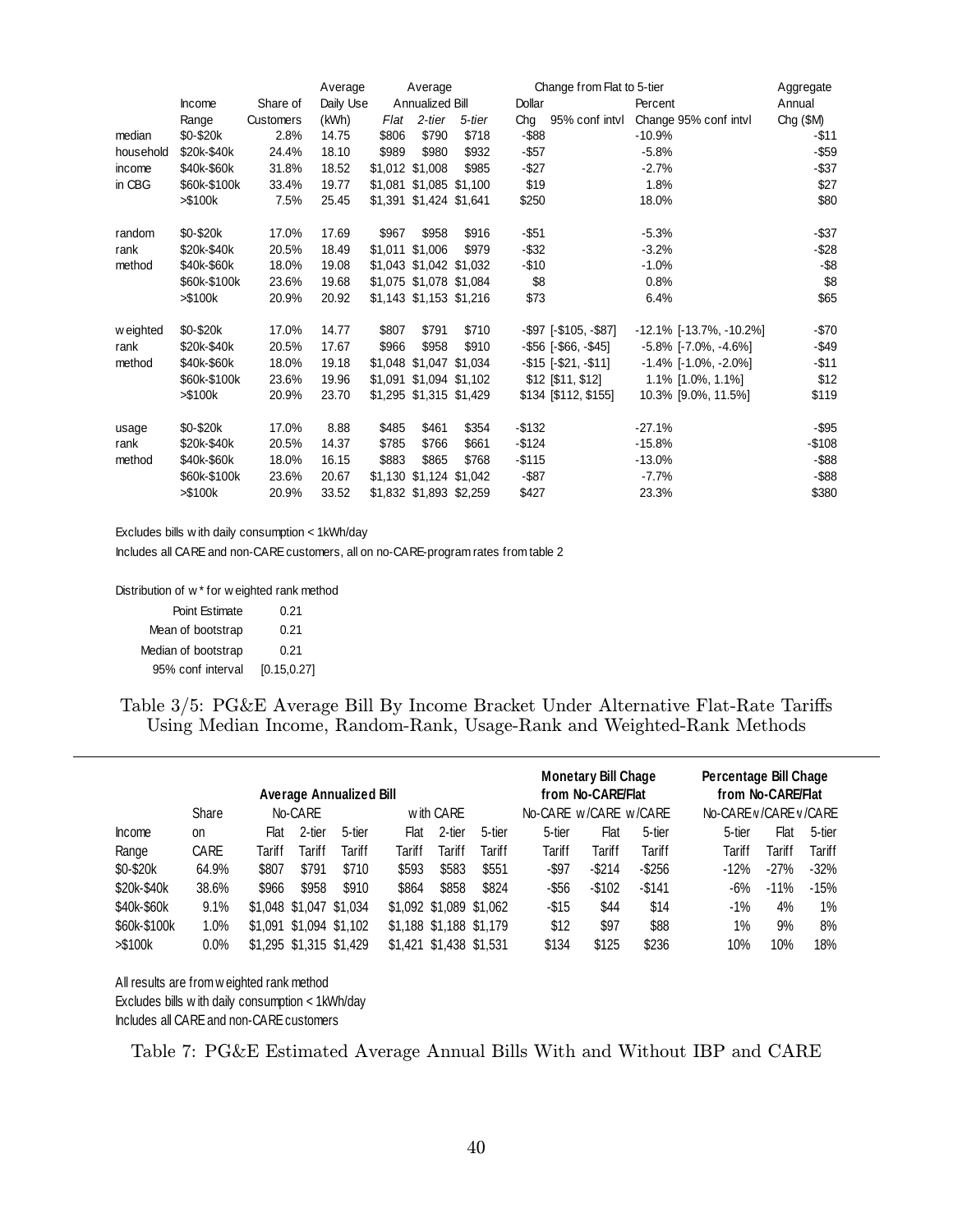| $MC = 0.0998$ |                  | Change in Annual Average<br><b>Household Consumer Surplus</b> |        |                                                                                  |          | Change in Aggregate<br>Annual Consumer Surplus (\$M/yr)<br>From Sw itch to 5-tier tariff |                      |                      |                      |  |
|---------------|------------------|---------------------------------------------------------------|--------|----------------------------------------------------------------------------------|----------|------------------------------------------------------------------------------------------|----------------------|----------------------|----------------------|--|
| <b>Income</b> | Share of         | From Switch to 5-tier tariff                                  |        |                                                                                  |          |                                                                                          |                      |                      |                      |  |
| Range         | <b>Customers</b> |                                                               |        | $\varepsilon = 0$ $\varepsilon = -0.1$ $\varepsilon = -0.2$ $\varepsilon = -0.3$ |          | $5=0$                                                                                    | $\varepsilon = -0.1$ | $\varepsilon = -0.2$ | $\varepsilon = -0.3$ |  |
| \$0-\$20k     | 17.0%            | \$97                                                          | \$78   | \$58                                                                             | \$36     | \$70                                                                                     | \$57                 | \$42                 | \$26                 |  |
| \$20k-\$40k   | 20.5%            | \$56                                                          | \$31   | \$4                                                                              | $-$ \$26 | \$49                                                                                     | \$18                 | $-$11$               | $-$42$               |  |
| \$40k-\$60k   | 18.0%            | \$15                                                          | -\$15  | -\$47                                                                            | -\$82    | \$11                                                                                     | $-511$               | -\$36                | -\$63                |  |
| \$60k-\$100k  | 23.6%            | -\$12                                                         | $-$43$ | -\$78                                                                            | -\$116   | $-$12$                                                                                   | $-$ \$44             | $-579$               | $-$117$              |  |
| > \$100k      | 20.9%            | -\$134                                                        | -\$177 | -\$223                                                                           | -\$275   | $-$119$                                                                                  | $-$157$              | $-$199$              | $-$ \$245            |  |

Aggregate Increase in DWL from IBP (\$M/yr) Ratio of DWL to transfers to two low est income brackets<br>Flat-rate Price  $\frac{1}{2}$  ,  $\frac{1}{2}$  ,  $\frac{1}{2}$  ,  $\frac{1}{2}$  ,  $\frac{1}{2}$  ,  $\frac{1}{2}$  ,  $\frac{1}{2}$  ,  $\frac{1}{2}$  ,  $\frac{1}{2}$  ,  $\frac{1}{2}$  ,  $\frac{1}{2}$  ,  $\frac{1}{2}$  ,  $\frac{1}{2}$  ,  $\frac{1}{2}$  ,  $\frac{1}{2}$  ,  $\frac{1}{2}$  ,  $\frac{1}{2}$  ,  $\frac{1}{2}$  ,  $\frac{1$ 

| $MC = 0.1498$<br>Share of<br><b>Income</b> |           | Change in Annual Average<br><b>Household Consumer Surplus</b><br>From Switch to 5-tier tariff |          |                                                                      |         | Change in Aggregate<br>Annual Consumer Surplus (\$M/yr)<br>From Sw itch to 5-tier tariff |            |                      |            |
|--------------------------------------------|-----------|-----------------------------------------------------------------------------------------------|----------|----------------------------------------------------------------------|---------|------------------------------------------------------------------------------------------|------------|----------------------|------------|
| Range                                      | Customers |                                                                                               |          | $\epsilon = 0$ $\epsilon = -0.1$ $\epsilon = -0.2$ $\epsilon = -0.3$ |         | $5=0$                                                                                    | $F = -0.1$ | $\varepsilon = -0.2$ | $F = -0.3$ |
| \$0-\$20k                                  | 17.0%     | \$97                                                                                          | \$87     | \$77                                                                 | \$66    | \$70                                                                                     | \$63       | \$56                 | \$48       |
| \$20k-\$40k                                | 20.5%     | \$56                                                                                          | \$42     | \$26                                                                 | \$11    | \$49                                                                                     | \$36       | \$23                 | \$9        |
| \$40k-\$60k                                | 18.0%     | \$15                                                                                          | $-$ \$3  | -\$22                                                                | -\$41   | \$11                                                                                     | $-$ \$2    | -\$17                | -\$32      |
| \$60k-\$100k                               | 23.6%     | $-$12$                                                                                        | $-$ \$31 | -\$52                                                                | $-\$74$ | $-$12$                                                                                   | $-$ \$32   | $-$ \$53             | $-$74$     |
| > \$100k                                   | 20.9%     | -\$134                                                                                        | -\$162   | -\$192                                                               | -\$223  | $-$119$                                                                                  | $-$ \$145  | $-$171$              | -\$199     |

Aggregate Increase in DWL from IBP (\$M/yr) Ratio of DWL to transfers to two low est income brackets<br>Flat-rate Price \_\_\_\_\_\_\_\_\_\_\_\_\_\_\_\_\_\_\_\_\_\_\_

| $MC = 0.1998$ |           | Change in Annual Average<br><b>Household Consumer Surplus</b> |                                                                                  |          |         | Change in Aggregate<br>Annual Consumer Surplus (\$M/yr) |                      |                      |                      |
|---------------|-----------|---------------------------------------------------------------|----------------------------------------------------------------------------------|----------|---------|---------------------------------------------------------|----------------------|----------------------|----------------------|
| <b>Income</b> | Share of  | From Switch to 5-tier tariff                                  |                                                                                  |          |         | From Sw itch to 5-tier tariff                           |                      |                      |                      |
| Range         | Customers |                                                               | $\varepsilon = 0$ $\varepsilon = -0.1$ $\varepsilon = -0.2$ $\varepsilon = -0.3$ |          |         | $\varepsilon = 0$                                       | $\varepsilon = -0.1$ | $\varepsilon = -0.2$ | $\varepsilon = -0.3$ |
| \$0-\$20k     | 17.0%     | \$97                                                          | \$95                                                                             | \$93     | \$90    | \$70                                                    | \$69                 | \$67                 | \$65                 |
| \$20k-\$40k   | 20.5%     | \$56                                                          | \$51                                                                             | \$46     | \$40    | \$49                                                    | \$45                 | \$40                 | \$35                 |
| \$40k-\$60k   | 18.0%     | \$15                                                          | \$7                                                                              | \$0      | $-$ \$8 | \$11                                                    | \$6                  | \$0                  | -\$6                 |
| \$60k-\$100k  | 23.6%     | $-$12$                                                        | $-$ \$20                                                                         | $-$ \$29 | -\$39   | $-$12$                                                  | $-521$               | -\$30                | -\$39                |
| > \$100k      | 20.9%     | -\$134                                                        | $-$149$                                                                          | -\$165   | $-$181$ | $-$119$                                                 | -\$133               | $-$147$              | $-$161$              |

Aggregate Increase in DWL from IBP (\$M/yr)  $$0$  \$34 \$69 \$106<br>Ratio of DWL to transfers to two low est income brackets  $$0.00$   $$0.30$   $$0.64$   $$1.05$ Ratio of DWL to transfers to two low est income brackets<br>Flat-rate Price  $\frac{1}{2}$  ,  $\frac{1}{2}$  ,  $\frac{1}{2}$  ,  $\frac{1}{2}$  ,  $\frac{1}{2}$  ,  $\frac{1}{2}$  ,  $\frac{1}{2}$  ,  $\frac{1}{2}$  ,  $\frac{1}{2}$  ,  $\frac{1}{2}$  ,  $\frac{1}{2}$  ,  $\frac{1}{2}$  ,  $\frac{1}{2}$  ,  $\frac{1}{2}$  ,  $\frac{1}{2}$  ,  $\frac{1}{2}$  ,  $\frac{1}{2}$  ,  $\frac{1}{2}$  ,  $\frac{1$ 

|                  | Household Consumer Surplus                                                       |        |          | Annual Consumer Surplus (\$M/yr) |            |                      |                      |
|------------------|----------------------------------------------------------------------------------|--------|----------|----------------------------------|------------|----------------------|----------------------|
|                  | From Switch to 5-tier tariff                                                     |        |          | From Sw itch to 5-tier tariff    |            |                      |                      |
|                  | $\varepsilon = 0$ $\varepsilon = -0.1$ $\varepsilon = -0.2$ $\varepsilon = -0.3$ |        |          | $F=0$                            | $F = -0.1$ | $\varepsilon = -0.2$ | $\varepsilon = -0.3$ |
| \$97             | \$78                                                                             | \$58   | \$36     | \$70                             | \$57       | \$42                 | \$26                 |
| \$56             | \$31                                                                             | \$4    | $-$ \$26 | \$49                             | \$18       | $-511$               | $-$ \$42             |
| \$15             | -\$15                                                                            | -\$47  | $-$ \$82 | \$11                             | $-$11$     | $-$ \$36             | $-$ \$63             |
| $-$12$           | -\$43                                                                            | -\$78  | -\$116   | $-$12$                           | $-$44$     | $-$79$               | $-$117$              |
| -\$134           | $-$177$                                                                          | -\$223 | -\$275   | $-$119$                          | $-$157$    | $-$199$              | $-$ \$245            |
| N IBP (\$M/yr) ו |                                                                                  |        |          | \$0                              | \$138      | \$282                | \$440                |
|                  | low est income brackets                                                          |        |          | 0.00                             | 1.85       | 9.04                 | $-27.78$             |
|                  |                                                                                  |        |          | \$0.1498                         | \$0.1481   | \$0.1464             | \$0.1445             |
|                  |                                                                                  |        |          |                                  |            |                      |                      |

#### Change in Aggregate Annual Consumer Surplus (\$M/yr)

| \$70     | \$63     | \$56     | \$48     |
|----------|----------|----------|----------|
| \$49     | \$36     | \$23     | \$9      |
| \$11     | $-$ \$2  | $-$17$   | -\$32    |
| $-$12$   | $-$ \$32 | $-$ \$53 | $-$74$   |
| $-$119$  | -\$145   | $-$171$  | $-$199$  |
|          |          |          |          |
| \$0      | \$80     | \$162    | \$248    |
| 0.00     | 0.80     | 2.07     | 4.36     |
| \$0.1498 | \$0.1498 | \$0.1498 | \$0.1498 |

# MC=0.1998 Change in Annual Average Change in Aggregate

From Sw itch to 5-tier tariff  $\varepsilon = 0.3$ <br> $\varepsilon = 0.1$   $\varepsilon = -0.2$ 

 $$0.1498$  \$0.1511 \$0.1526 \$0.1540

| $MC = 0.2498$   |                                                          | Change in Annual Average<br><b>Household Consumer Surplus</b> |         |                                                                      |        | Change in Aggregate<br>Annual Consumer Surplus (\$M/yr) |            |            |            |
|-----------------|----------------------------------------------------------|---------------------------------------------------------------|---------|----------------------------------------------------------------------|--------|---------------------------------------------------------|------------|------------|------------|
| Income          | Share of                                                 | From Sw itch to 5-tier tariff                                 |         |                                                                      |        | From Sw itch to 5-tier tariff                           |            |            |            |
| Range           | Customers                                                |                                                               |         | $\epsilon = 0$ $\epsilon = -0.1$ $\epsilon = -0.2$ $\epsilon = -0.3$ |        | $F=0$                                                   | $F = -0.1$ | $F = -0.2$ | $F = -0.3$ |
| \$0-\$20k       | 17.0%                                                    | \$97                                                          | \$103   | \$107                                                                | \$110  | \$70                                                    | \$74       | \$78       | \$80       |
| \$20k-\$40k     | 20.5%                                                    | \$56                                                          | \$60    | \$64                                                                 | \$66   | \$49                                                    | \$53       | \$55       | \$57       |
| \$40k-\$60k     | 18.0%                                                    | \$15                                                          | \$17    | \$19                                                                 | \$20   | \$11                                                    | \$13       | \$15       | \$15       |
| \$60k-\$100k    | 23.6%                                                    | $-$ \$12                                                      | $-$10$  | -\$9                                                                 | -\$9   | $-$12$                                                  | $-$10$     | -\$9       | $-$10$     |
| > \$100k        | 20.9%                                                    | -\$134                                                        | $-$137$ | -\$140                                                               | -\$145 | $-$ \$119                                               | $-$122$    | $-$ \$125  | -\$129     |
|                 | Aggregate Increase in DWL from IBP (\$M/yr)              |                                                               |         |                                                                      |        | \$O.                                                    | -\$9       | $-$13$     | $-$14$     |
|                 | Ratio of DWL to transfers to two low est income brackets |                                                               |         |                                                                      |        | 0.00                                                    | $-0.07$    | $-0.10$    | $-0.10$    |
| Flat-rate Price |                                                          |                                                               |         |                                                                      |        | \$0.1498                                                | \$0.1525   | \$0.1552   | \$0.1577   |

## Table 6: PG&E Change in Consumer Surplus Switching from Flat-rate to 5-tier Tariff Under Alternative Demand Elasticities (Weighted Ranking Method)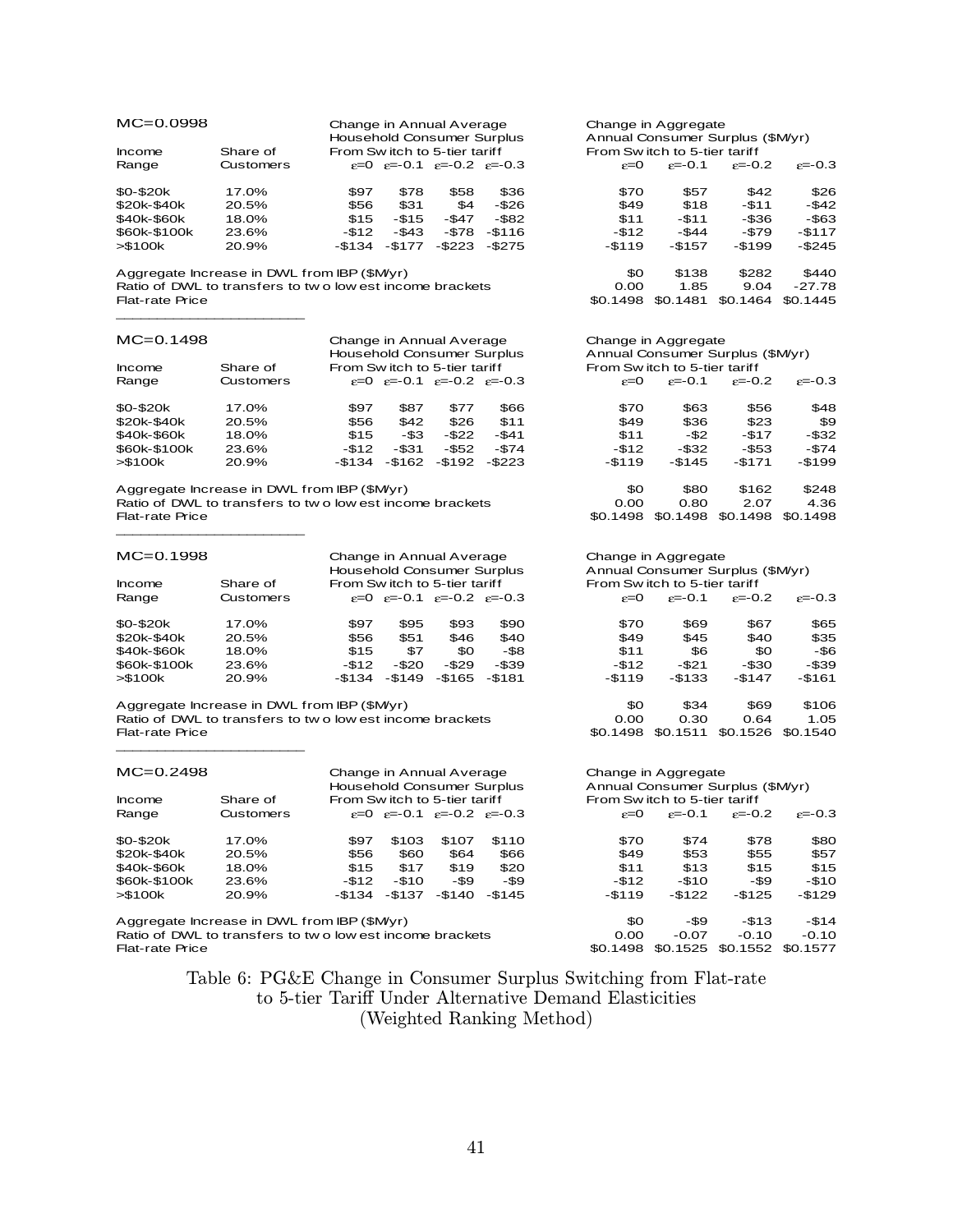| $MC = 0.0.998$<br><b>Income</b>                                                                                                                                                           | Share of                                  | Change in Annual Average<br><b>Household Consumer Surplus</b><br>From adding CARE program |                                              |                                                                                  |                                                   |                                                 | Change in Aggregate<br>Annual Consumer Surplus (\$Myr)<br>From adding CARE program  |                                                  |                                                  |
|-------------------------------------------------------------------------------------------------------------------------------------------------------------------------------------------|-------------------------------------------|-------------------------------------------------------------------------------------------|----------------------------------------------|----------------------------------------------------------------------------------|---------------------------------------------------|-------------------------------------------------|-------------------------------------------------------------------------------------|--------------------------------------------------|--------------------------------------------------|
| Range                                                                                                                                                                                     | Customers                                 |                                                                                           |                                              | $\varepsilon = 0$ $\varepsilon = -0.1$ $\varepsilon = -0.2$ $\varepsilon = -0.3$ |                                                   | $\varepsilon = 0$                               | $\varepsilon = -0.1$                                                                | $\varepsilon = -0.2$                             | $\varepsilon = -0.3$                             |
| \$0-\$20k<br>\$20k-\$40k<br>\$40k-\$60k<br>\$60k-\$100k<br>>\$100k                                                                                                                        | 17.0%<br>20.5%<br>18.0%<br>23.6%<br>20.9% | \$214<br>\$101<br>$-$ \$44<br>-\$97<br>-\$125                                             | \$220<br>\$104<br>$-$ \$47                   | \$226<br>\$107<br>$-$ \$50<br>$-$103 - $109$<br>-\$134 -\$144 -\$155             | \$233<br>\$110<br>$-$ \$54<br>-\$116              | \$155<br>\$89<br>$-$ \$34<br>$-$ \$98<br>-\$112 | \$159<br>\$91<br>-\$36<br>-\$104<br>-\$119                                          | \$164<br>\$94<br>$-$ \$38<br>$-$ \$110<br>-\$128 | \$169<br>\$96<br>$-$ \$41<br>-\$118<br>-\$138    |
| Aggregate Increase in DWL from CARE (\$M/yr)<br>Ratio of DWL to transfers to two low est income brackets<br>Flat-rate Price - Standard Residential<br>Flat-rate Price - CARE participants |                                           |                                                                                           |                                              |                                                                                  |                                                   | \$0<br>0.00<br>\$0.1643<br>\$0.0874             | \$9<br>0.03<br>\$0.1630<br>\$0.0867                                                 | \$19<br>0.07<br>\$0.1617<br>\$0.0860             | \$31<br>0.12<br>\$0.1602<br>\$0.0852             |
| $MC = 0.1498$<br><b>Income</b>                                                                                                                                                            | Share of                                  | Change in Annual Average<br><b>Household Consumer Surplus</b><br>From adding CARE program |                                              |                                                                                  |                                                   |                                                 | Change in Aggregate<br>Annual Consumer Surplus (\$M/yr)<br>From adding CARE program |                                                  |                                                  |
| Range                                                                                                                                                                                     | Customers                                 |                                                                                           |                                              | $\varepsilon = 0$ $\varepsilon = -0.1$ $\varepsilon = -0.2$ $\varepsilon = -0.3$ |                                                   | $\varepsilon = 0$                               | $\varepsilon = -0.1$                                                                | $\varepsilon = -0.2$                             | $\varepsilon = -0.3$                             |
| \$0-\$20k<br>\$20k-\$40k<br>\$40k-\$60k<br>\$60k-\$100k<br>>\$100k                                                                                                                        | 17.0%<br>20.5%<br>18.0%<br>23.6%<br>20.9% | \$214<br>\$101<br>-\$44<br>-\$97                                                          | \$221<br>\$104<br>$-$ \$48                   | \$229<br>\$108<br>$-$ \$53<br>$-$105 - $113$<br>-\$125 -\$136 -\$149             | \$238<br>\$111<br>$-$ \$57<br>-\$122<br>$-$162$   | \$155<br>\$89<br>$-$ \$34<br>$-$ \$98<br>-\$112 | \$160<br>\$91<br>-\$37<br>-\$106<br>$-$ \$122                                       | \$166<br>\$94<br>-\$40<br>-\$114<br>-\$133       | \$172<br>\$97<br>$-$ \$44<br>-\$123<br>$-$145$   |
| Aggregate Increase in DWL from CARE (\$M/yr)<br>Ratio of DWL to transfers to two low est income brackets<br>Flat-rate Price - Standard Residential<br>Flat-rate Price - CARE participants |                                           |                                                                                           |                                              |                                                                                  |                                                   | \$0<br>0.00<br>\$0.1643                         | \$13<br>0.05<br>\$0.0874 \$0.0877 \$0.0881                                          | \$27<br>0.10<br>\$0.1648 \$0.1655                | \$42<br>0.16<br>\$0.1663<br>\$0.0885             |
|                                                                                                                                                                                           |                                           |                                                                                           |                                              |                                                                                  |                                                   |                                                 |                                                                                     |                                                  |                                                  |
| $MC = 0.1998$                                                                                                                                                                             |                                           | Change in Annual Average                                                                  |                                              |                                                                                  |                                                   |                                                 | Change in Aggregate                                                                 |                                                  |                                                  |
|                                                                                                                                                                                           |                                           | <b>Household Consumer Surplus</b>                                                         |                                              |                                                                                  |                                                   |                                                 | Annual Consumer Surplus (\$M/yr)                                                    |                                                  |                                                  |
| <b>Income</b><br>Range                                                                                                                                                                    | Share of<br>Customers                     | From adding CARE program                                                                  |                                              | $\varepsilon = 0$ $\varepsilon = -0.1$ $\varepsilon = -0.2$ $\varepsilon = -0.3$ |                                                   | $\varepsilon = 0$                               | From adding CARE program<br>$\varepsilon = -0.1$                                    | $\varepsilon = -0.2$                             | $\varepsilon = -0.3$                             |
| \$0-\$20k<br>\$20k-\$40k<br>\$40k-\$60k<br>\$60k-\$100k<br>>\$100k                                                                                                                        | 17.0%<br>20.5%<br>18.0%<br>23.6%<br>20.9% | \$214<br>\$101<br>$-$ \$44<br>-\$97<br>-\$125                                             | \$223<br>\$105<br>$-$49$<br>-\$107<br>-\$139 | \$232<br>\$108<br>$-$ \$55<br>$-$ \$116<br>$-$ \$153                             | \$241<br>\$112<br>$-$ \$61<br>-\$127<br>$-$ \$168 | \$155<br>\$89<br>$-$ \$34<br>-\$98<br>-\$112    | \$161<br>\$91<br>$-$ \$38<br>$-$ \$108<br>$-$124$                                   | \$168<br>\$94<br>$-$ \$42<br>-\$117<br>-\$136    | \$175<br>\$98<br>$-$ \$46<br>$-$ \$128<br>-\$150 |
| Aggregate Increase in DWL from CARE (\$M/yr)                                                                                                                                              |                                           |                                                                                           |                                              |                                                                                  |                                                   | \$0                                             | \$16                                                                                | \$33                                             | \$51                                             |
| Ratio of DWL to transfers to two low est income brackets                                                                                                                                  |                                           |                                                                                           |                                              |                                                                                  |                                                   | 0.00                                            | 0.06                                                                                | 0.13                                             | 0.19                                             |
| Flat-rate Price - Standard Residential<br>Flat-rate Price - CARE participants                                                                                                             |                                           |                                                                                           |                                              |                                                                                  |                                                   | \$0.1643<br>\$0.0874                            | \$0.1666<br>\$0.0886                                                                | \$0.1690<br>\$0.0899                             | \$0.1714<br>\$0.0912                             |
| $MC = 0.2498$                                                                                                                                                                             |                                           | Change in Annual Average                                                                  |                                              |                                                                                  |                                                   |                                                 | Change in Aggregate                                                                 |                                                  |                                                  |
|                                                                                                                                                                                           | Share of                                  | Household Consumer Surplus                                                                |                                              |                                                                                  |                                                   |                                                 | Annual Consumer Surplus (\$Myr)                                                     |                                                  |                                                  |
| Income<br>Range                                                                                                                                                                           | Customers                                 | From adding CARE program                                                                  |                                              | $\varepsilon = 0$ $\varepsilon = -0.1$ $\varepsilon = -0.2$ $\varepsilon = -0.3$ |                                                   | $\varepsilon = 0$                               | From adding CARE program<br>$\varepsilon = -0.1$                                    | $\varepsilon = -0.2$                             | $\varepsilon = -0.3$                             |
| \$0-\$20k                                                                                                                                                                                 | 17.0%                                     | \$214                                                                                     | \$224                                        | \$234                                                                            | \$244                                             | \$155                                           | \$162                                                                               | \$170                                            | \$177                                            |
| \$20k-\$40k                                                                                                                                                                               | 20.5%                                     | \$101                                                                                     | \$105                                        | \$109                                                                            | \$112                                             | \$89                                            | \$92                                                                                | \$95                                             | \$98                                             |
| \$40k-\$60k                                                                                                                                                                               | 18.0%                                     | -\$44                                                                                     | $-$ \$51                                     | $-$ \$57                                                                         | $-$ \$63                                          | $-$ \$34                                        | -\$39                                                                               | -\$44                                            | -\$49                                            |
| \$60k-\$100k<br>>\$100k                                                                                                                                                                   | 23.6%<br>20.9%                            | -\$97<br>-\$125                                                                           | $-$108$<br>-\$141                            | -\$119                                                                           | -\$130<br>$-$173$                                 | -\$98<br>-\$112                                 | -\$109<br>-\$126                                                                    | -\$120<br>-\$140                                 | -\$132<br>-\$154                                 |
| Aggregate Increase in DWL from CARE (\$M/yr)                                                                                                                                              |                                           |                                                                                           |                                              | $-$ \$157                                                                        |                                                   | \$0                                             | \$20                                                                                | \$39                                             | \$59                                             |
| Ratio of DWL to transfers to two low est income brackets<br>Flat-rate Price - Standard Residential                                                                                        |                                           |                                                                                           |                                              |                                                                                  |                                                   | 0.00<br>\$0.1643                                | 0.08<br>\$0.1682                                                                    | 0.15<br>\$0.1720                                 | 0.21<br>\$0.1757                                 |

Table 8: PG&E Change in Consumer Surplus Switching from No-CARE to w/CARE With Flat-rate Tariff Under Alternative Demand Elasticities (Weighted Ranking Method)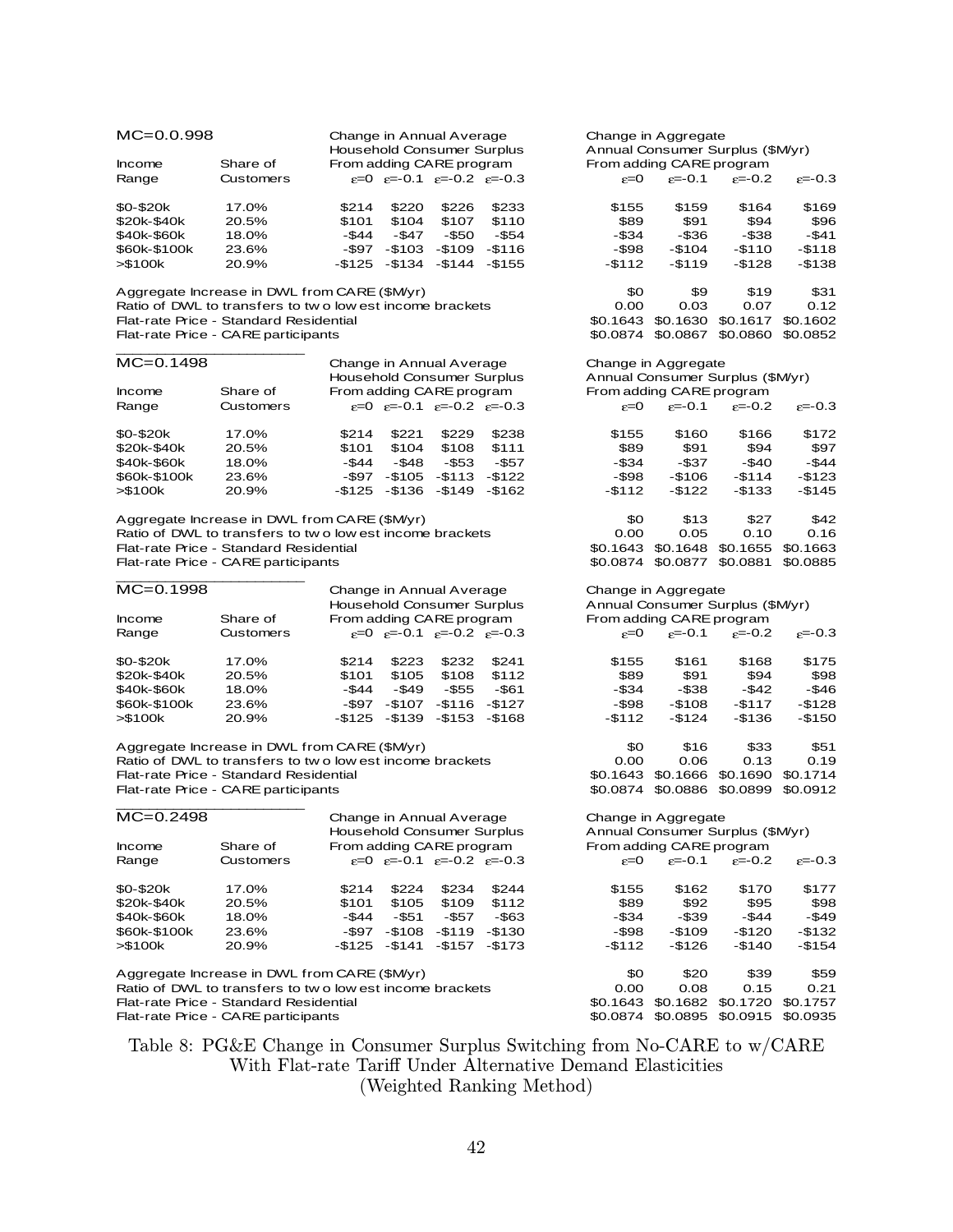|          | Residential   |                                                               |        |                                 |        |          |                      |                     |
|----------|---------------|---------------------------------------------------------------|--------|---------------------------------|--------|----------|----------------------|---------------------|
|          | Usage         |                                                               |        | Percentage of Residential Usage |        |          | CARE/Non-CARE Shares |                     |
|          | (million-kWh) | tier 1                                                        | tier 2 | tier 3                          | tier 4 | tier 5   |                      | % Usage % customers |
| Non-CARE | 6.255         | 55.5%                                                         |        | 10.3% 15.3%                     | 10.0%  | 8.9%     | 87.0%                | 82.4%               |
| CARE     | 931           | 73.6%                                                         |        | $9.1\%$ 10.4%                   | 4.7%   | $2.2\%$  | $13.0\%$             | 17.6%               |
|          |               | Percentage of Customers on Each Tier for Marginal Consumption |        |                                 |        |          |                      |                     |
|          |               | tier 1                                                        | tier 2 | tier 3                          | tier 4 | tier 5   |                      |                     |
| Non-CARE |               | 38.9%                                                         |        | 13.9% 22.6%                     | 14.5%  | $10.2\%$ |                      |                     |
| CARE     |               | 59.2%                                                         | 14.7%  | 16.8%                           | 6.8%   | 2.5%     |                      |                     |

# Appendix B-2: Tables for San Diego Gas & Electric

NOTE: reported results drop household accounts w ith consumption of less than 1 kWh/day

Table 1: Distribution of SDG&E Residential Customer Consumption Across Tariff Tiers

|                | Tier % of                                                 | Standard    | CARE       | Tier           | $%$ of          | Standard                                                     |
|----------------|-----------------------------------------------------------|-------------|------------|----------------|-----------------|--------------------------------------------------------------|
|                | <b>Baseline</b>                                           | Residential | Low-income |                | <b>Baseline</b> | Residential                                                  |
|                | Quantity                                                  | Rate        | Rate       |                | Quantity        | Rate                                                         |
|                | Actual 2006 tariff (time-weighted average in 2006)        |             |            |                |                 | Benchmark Five-Tier Tariff with no CARE program              |
| 1              | $0 - 100\%$                                               | \$0.1287    | \$0.1026   |                | $0 - 100%$      | \$0.1245                                                     |
| $\overline{2}$ | 100%-130%                                                 | \$0.1488    | \$0.1187   | 2              | 100%-130%       | \$0.1446                                                     |
| 3              | 130%-200%                                                 | \$0.2312    | \$0.1758   | 3              | 130%-200%       | \$0.2270                                                     |
| 4              | 200%-300%                                                 | \$0.2401    | \$0.1764   | $\overline{a}$ | 200%-300%       | \$0.2359                                                     |
| 5              | $300%+$                                                   | \$0.2571    | \$0.1776   | 5              | $300%+$         | \$0.2529                                                     |
|                | Alternative Flat-Rate Tariff with CARE program            |             |            |                |                 | Alternative Flat-Rate Tariff with no CARE program            |
|                | $0%+$                                                     | \$0.1690    | \$0.1168   |                | $0\% +$         | \$0.1622                                                     |
|                |                                                           |             |            |                |                 |                                                              |
|                |                                                           |             |            |                |                 |                                                              |
| 1              | Alternative Two-Tier Tariff with CARE program<br>$0-100%$ | \$0.1565    | \$0.1115   | 1              | $0 - 100%$      | Alternative Two-Tier Tariff with no CARE program<br>\$0.1508 |

Table 2: 2006 SDG&E Retail Electricity Rates

#### OLS Regression Dependent Variable: Household Daily Average Consumption (kWh/day)

| \$0-\$20k bracket<br>\$20k-\$40k bracket<br>\$40k-\$60k bracket<br>\$60k-\$100k bracket<br>>\$100k bracket | Coefficient<br>9.404<br>12.557<br>13.263<br>17.071<br>27.617 | Robust<br>Std Error<br>0.628<br>0.700<br>0.682<br>0.800<br>2.361 |
|------------------------------------------------------------------------------------------------------------|--------------------------------------------------------------|------------------------------------------------------------------|
| R-squared<br>F(4,2028)<br>Observations                                                                     | 0.19<br>24.38<br>2033                                        |                                                                  |

(R-squared and F-test reported for regression with constant term)

Table 4: OLS Regression of consumption on income brackets in SDG&E territory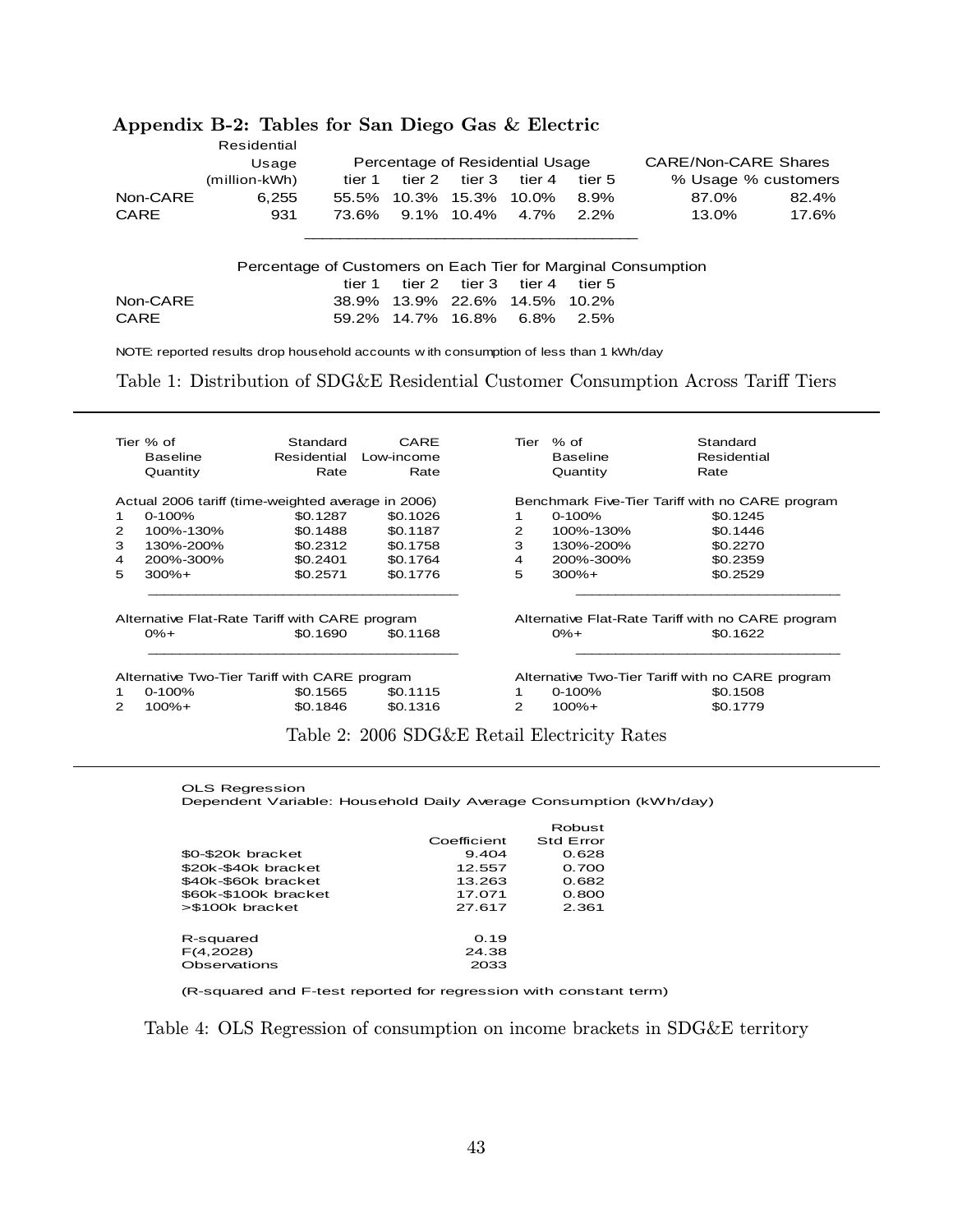|           |               |           | Average   |         | Average                 |        |          | Change from Flat to 5-tier     |                                    |           |  |
|-----------|---------------|-----------|-----------|---------|-------------------------|--------|----------|--------------------------------|------------------------------------|-----------|--|
|           | <b>Income</b> | Share of  | Daily Use |         | Annualized Bill         |        | Dollar   |                                | Percent                            | Annual    |  |
|           | Range         | Customers | (kWh)     | Flat    | 2-tier                  | 5-tier | Chg      | 95% conf intvl                 | Change 95% conf intvl              | Chg (\$M) |  |
| median    | \$0-\$20k     | 1.9%      | 10.46     | \$620   | \$595                   | \$526  | $-$ \$94 |                                | $-15.1%$                           | -\$2      |  |
| household | \$20k-\$40k   | 28.8%     | 12.31     | \$729   | \$711                   | \$658  | $- $71$  |                                | $-9.7%$                            | $-$ \$24  |  |
| income    | \$40k-\$60k   | 31.2%     | 15.95     | \$945   | \$938                   | \$912  | $-$ \$33 |                                | $-3.5%$                            | $-$12$    |  |
| in CBG    | \$60k-\$100k  | 31.5%     | 20.48     | \$1,213 | \$1,225 \$1,259         |        | \$46     |                                | 3.8%                               | \$17      |  |
|           | > \$100k      | 6.7%      | 28.01     |         | \$1,659 \$1,717 \$1,928 |        | \$269    |                                | 16.2%                              | \$21      |  |
| random    | \$0-\$20k     | 16.4%     | 13.65     | \$808   | \$794                   | \$753  | -\$55    |                                | $-6.8%$                            | $-$10$    |  |
| rank      | \$20k-\$40k   | 22.4%     | 15.00     | \$888   | \$879                   | \$852  | $-$ \$36 |                                | $-4.1%$                            | $-$ \$9   |  |
| method    | \$40k-\$60k   | 18.9%     | 16.57     | \$981   | \$979                   | \$968  | $-$ \$13 |                                | $-1.3%$                            | $-$ \$3   |  |
|           | \$60k-\$100k  | 23.8%     | 18.27     | \$1,082 | \$1,086 \$1,096         |        | \$14     |                                | 1.3%                               | \$4       |  |
|           | >\$100k       | 18.5%     | 21.36     |         | \$1,265 \$1,285 \$1,353 |        | \$88     |                                | 7.0%                               | \$19      |  |
| w eighted | \$0-\$20k     | 16.4%     | 9.10      | \$539   | \$515                   | \$450  |          | $-$ \$89 $[-$ \$90, $-$ \$85]  | $-16.7\%$ [ $-20.1\%$ , 13.9%]     | $-$ \$17  |  |
| rank      | \$20k-\$40k   | 22.4%     | 12.62     | \$747   | \$728                   | \$668  |          | $-$ \$79 [ $-$ \$93, $-$ \$60] | $-10.7\%$ [ $-13.9\%$ , $-7.3\%$ ] | -\$21     |  |
| method    | \$40k-\$60k   | 18.9%     | 15.68     | \$928   | \$919                   | \$886  |          | $-$ \$43 [ $-$ \$18, $-$ \$86] | $-4.7\%$ [ $-1.9\%$ , $-10.4\%$ ]  | $-$ \$9   |  |
|           | \$60k-\$100k  | 23.8%     | 19.19     | \$1.136 | \$1,141 \$1,145         |        |          | $$9$ $$5-9.514]$               | $0.8\%$ [ $-0.7\%$ , 1.3%]         | \$2       |  |
|           | > \$100k      | 18.5%     | 28.01     |         | \$1,659 \$1,707 \$1,866 |        |          | \$207 [\$149, \$291]           | 12.4% [10.0%, 15.4%]               | \$44      |  |
| usage     | \$0-\$20k     | 16.4%     | 6.49      | \$384   | \$360                   | \$301  | $-$ \$83 |                                | $-21.6%$                           | -\$16     |  |
| rank      | \$20k-\$40k   | 22.4%     | 10.63     | \$630   | \$604                   | \$530  | $-$100$  |                                | $-15.9%$                           | $-$ \$26  |  |
| method    | \$40k-\$60k   | 18.9%     | 13.44     | \$796   | \$770                   | \$688  | $-$108$  |                                | $-13.5%$                           | $-$ \$23  |  |
|           | \$60k-\$100k  | 23.8%     | 19.18     | \$1.136 | \$1,132 \$1,089         |        | $-$ \$47 |                                | $-4.1%$                            | -\$13     |  |
|           | > \$100k      | 18.5%     | 35.02     |         | \$2,074 \$2,157 \$2,438 |        | \$364    |                                | 17.6%                              | \$78      |  |

Excludes bills w ith daily consumption < 1kWh/day

Includes all CARE and non-CARE customers, all on no-CARE-program rates from table 2

Distribution of w \* for w eighted rank method

| Point Estimate      | 0.41         |
|---------------------|--------------|
| Mean of bootstrap   | 0.42         |
| Median of bootstrap | 0.41         |
| 95% conf interval   | [0.21, 0.61] |

Table 3/5: SDG&E Average Bill By Income Bracket Under Alternative Flat-Rate Tariffs Using Median Income, Random-Rank, Usage-Rank and Weighted-Rank Methods

| <b>Average Annualized Bill</b><br>Share<br>No-CARE<br>w ith CARE |         |        |                 |                         |        |                 | No-CARE w/CARE w/CARE   | <b>Monetary Bill Chage</b><br>from No-CARE/Flat |          | <b>Percentage Bill Chage</b><br>from No-CARE/Flat<br>No-CARE N/CARE N/CARE |        |        |        |
|------------------------------------------------------------------|---------|--------|-----------------|-------------------------|--------|-----------------|-------------------------|-------------------------------------------------|----------|----------------------------------------------------------------------------|--------|--------|--------|
| <b>Income</b>                                                    | on      | Flat   | 2-tier          | 5-tier                  | Flat   | 2-tier          | 5-tier                  | 5-tier                                          | Flat     | 5-tier                                                                     | 5-tier | Flat   | 5-tier |
| Range                                                            | CARE    | Tariff | Tariff          | Tariff                  | Tariff | Tariff          | Tariff                  | Tariff                                          | Tariff   | Tariff                                                                     | Tariff | Tariff | Tariff |
| \$0-\$20k                                                        | 58.5%   | \$539  | \$515           | \$450                   | \$449  | \$435           | \$400                   | -\$89                                           | $-$ \$90 | $-$139$                                                                    | $-17%$ | $-17%$ | $-26%$ |
| \$20k-\$40k                                                      | 30.6%   | \$747  | \$728           | \$668                   | \$695  | \$679           | \$634                   | $-579$                                          | $-$ \$53 | $-$113$                                                                    | $-11%$ | $-7%$  | $-15%$ |
| \$40k-\$60k                                                      | 5.1%    | \$928  | \$919           | \$886                   | \$946  | \$934           | \$894                   | $-$ \$43                                        | \$17     | $-$ \$34                                                                   | $-5%$  | 2%     | $-4\%$ |
| \$60k-\$100k                                                     | 0.6%    |        | \$1.136 \$1.141 | \$1.145                 |        |                 | \$1,180 \$1,180 \$1,172 | \$9                                             | \$44     | \$36                                                                       | $1\%$  | $4\%$  | 3%     |
| > \$100k                                                         | $0.0\%$ |        |                 | \$1,659 \$1,707 \$1,866 |        | \$1,728 \$1,771 | \$1.909                 | \$207                                           | \$69     | \$250                                                                      | 12%    | 4%     | 15%    |

All results are from w eighted rank method Excludes bills w ith daily consumption < 1kWh/day Includes all CARE and non-CARE customers

Table 7: SDG&E Estimated Average Annual Bills With and Without IBP and CARE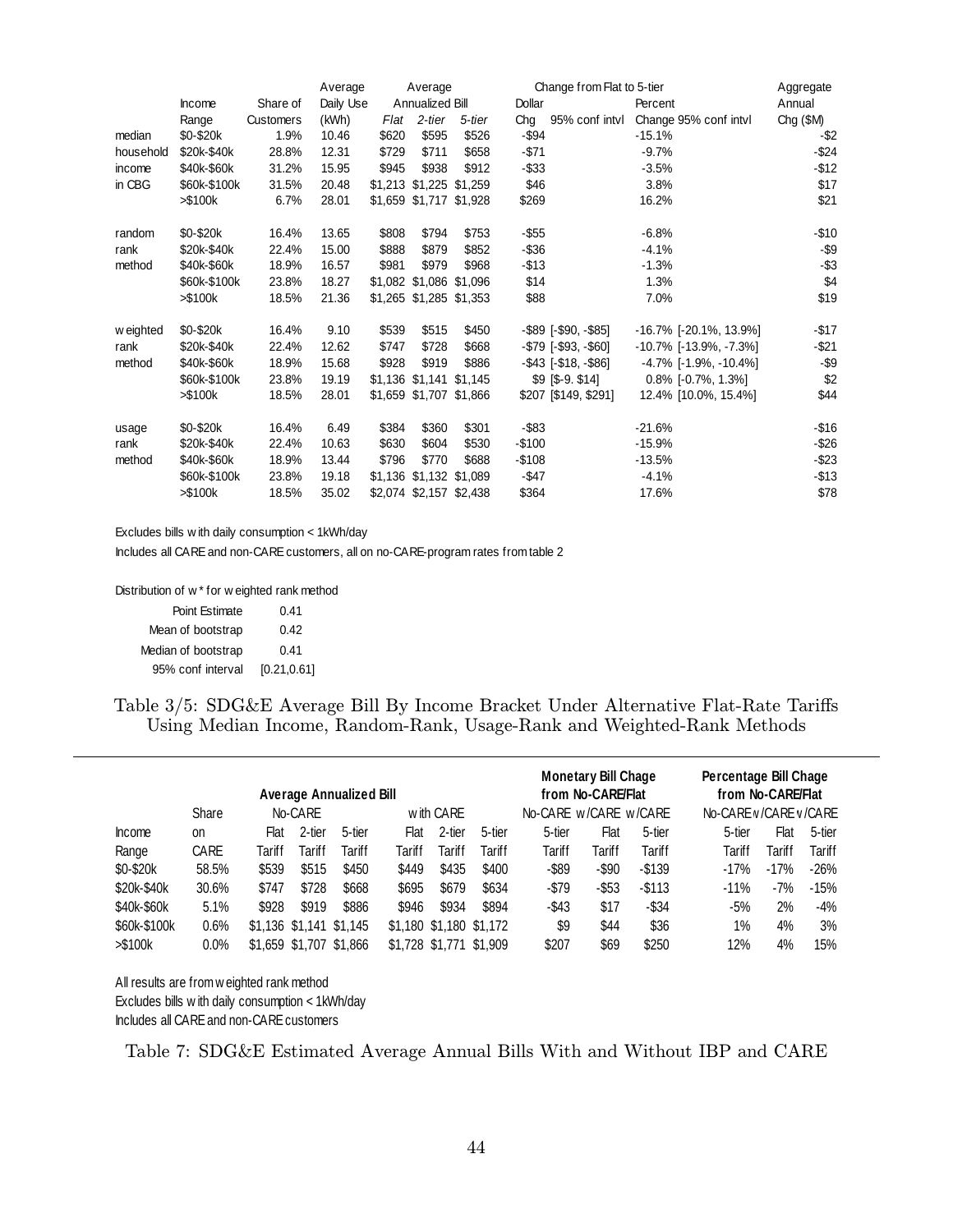| $MC = 0.1122$<br><b>Income</b> | Change in Annual Average<br><b>Household Consumer Surplus</b><br>From Sw itch to 5-tier tariff |        |          |           |                                                                      | Change in Aggregate<br>Annual Consumer Surplus (\$M/yr)<br>From Sw itch to 5-tier tariff |            |                      |            |
|--------------------------------|------------------------------------------------------------------------------------------------|--------|----------|-----------|----------------------------------------------------------------------|------------------------------------------------------------------------------------------|------------|----------------------|------------|
|                                | Share of                                                                                       |        |          |           |                                                                      |                                                                                          |            |                      |            |
| Range                          | Customers                                                                                      |        |          |           | $\epsilon = 0$ $\epsilon = -0.1$ $\epsilon = -0.2$ $\epsilon = -0.3$ | $= 0$                                                                                    | $F = -0.1$ | $\varepsilon = -0.2$ | $F = -0.3$ |
| \$0-\$20k                      | 16.4%                                                                                          | \$89   | \$84     | \$78      | \$72                                                                 | \$17                                                                                     | \$16       | \$15                 | \$14       |
| \$20k-\$40k                    | 22.4%                                                                                          | \$79   | \$71     | \$62      | \$52                                                                 | \$21                                                                                     | \$18       | \$16                 | \$13       |
| \$40k-\$60k                    | 18.9%                                                                                          | \$43   | \$31     | \$18      | \$5                                                                  | \$9                                                                                      | \$7        | \$4                  | \$1        |
| \$60k-\$100k                   | 23.8%                                                                                          | -\$9   | $-$ \$25 | $-$41$    | -\$59                                                                | $-$ \$2                                                                                  | $-\$7$     | $-$11$               | -\$16      |
| > \$100k                       | 18.5%                                                                                          | -\$207 | -\$233   | $-$ \$261 | $-$ \$292                                                            | $-$ \$44                                                                                 | -\$50      | $-$ \$56             | -\$62      |

Aggregate Increase in DWL from IBP (\$M/yr) <br>
Ratio of DWL to transfers to two low est income brackets  $0.00$   $0.46$   $1.05$   $1.86$ Ratio of DWL to transfers to two low est income brackets<br>Flat-rate Price \_\_\_\_\_\_\_\_\_\_\_\_\_\_\_\_\_\_\_\_\_\_\_

| $MC = 0.1622$ | Change in Annual Average<br><b>Household Consumer Surplus</b>              |        |        |                                                                                  | Change in Aggregate<br>Annual Consumer Surplus (\$M/yr) |          |                      |                      |                      |
|---------------|----------------------------------------------------------------------------|--------|--------|----------------------------------------------------------------------------------|---------------------------------------------------------|----------|----------------------|----------------------|----------------------|
| <b>Income</b> | From Sw itch to 5-tier tariff<br>From Sw itch to 5-tier tariff<br>Share of |        |        |                                                                                  |                                                         |          |                      |                      |                      |
| Range         | Customers                                                                  |        |        | $\varepsilon = 0$ $\varepsilon = -0.1$ $\varepsilon = -0.2$ $\varepsilon = -0.3$ |                                                         | $5=0$    | $\varepsilon = -0.1$ | $\varepsilon = -0.2$ | $\varepsilon = -0.3$ |
| \$0-\$20k     | 16.4%                                                                      | \$89   | \$87   | \$85                                                                             | \$83                                                    | \$17     | \$17                 | \$16                 | \$16                 |
| \$20k-\$40k   | 22.4%                                                                      | \$79   | \$76   | \$72                                                                             | \$69                                                    | \$21     | \$20                 | \$19                 | \$18                 |
| \$40k-\$60k   | 18.9%                                                                      | \$43   | \$37   | \$32                                                                             | \$26                                                    | \$9      | \$8                  | \$7                  | \$6                  |
| \$60k-\$100k  | 23.8%                                                                      | -\$9   | $-$17$ | $-$ \$25                                                                         | $-$ \$33                                                | $-$ \$2  | -\$5                 | $-\$7$               | -\$9                 |
| > \$100k      | 18.5%                                                                      | -\$207 | -\$222 | $-$237$                                                                          | -\$252                                                  | $-$ \$44 | $-$47$               | -\$51                | -\$54                |

Aggregate Increase in DWL from IBP (\$Myr) Ratio of DWL to transfers to two low est income brackets<br>Flat-rate Price \_\_\_\_\_\_\_\_\_\_\_\_\_\_\_\_\_\_\_\_\_\_\_

| $MC = 0.2122$<br><b>Income</b> | Change in Annual Average<br><b>Household Consumer Surplus</b><br>From Sw itch to 5-tier tariff |        |        |                                                                      |        | Change in Aggregate<br>Annual Consumer Surplus (\$M/yr)<br>From Sw itch to 5-tier tariff |            |                      |            |
|--------------------------------|------------------------------------------------------------------------------------------------|--------|--------|----------------------------------------------------------------------|--------|------------------------------------------------------------------------------------------|------------|----------------------|------------|
| Range                          | Customers                                                                                      |        |        | $\epsilon = 0$ $\epsilon = -0.1$ $\epsilon = -0.2$ $\epsilon = -0.3$ |        | $5=0$                                                                                    | $F = -0.1$ | $\varepsilon = -0.2$ | $F = -0.3$ |
| \$0-\$20k                      | 16.4%                                                                                          | \$89   | \$91   | \$92                                                                 | \$93   | \$17                                                                                     | \$17       | \$17                 | \$18       |
| \$20k-\$40k                    | 22.4%                                                                                          | \$79   | \$81   | \$81                                                                 | \$82   | \$21                                                                                     | \$21       | \$21                 | \$21       |
| \$40k-\$60k                    | 18.9%                                                                                          | \$43   | \$43   | \$43                                                                 | \$44   | \$9                                                                                      | \$9        | \$9                  | \$10       |
| \$60k-\$100k                   | 23.8%                                                                                          | -\$9   | $-$10$ | $-$10$                                                               | $-511$ | $-$ \$2                                                                                  | $-$ \$3    | $-$ \$3              | $-$ \$3    |
| > \$100k                       | 18.5%                                                                                          | -\$207 | -\$211 | $-$ \$215                                                            | -\$219 | $-$ \$44                                                                                 | $-$ \$45   | $-$ \$46             | $-$ \$47   |

Aggregate Increase in DWL from IBP  $(\$Wyr)$ Ratio of DWL to transfers to two low est income brackets<br>Flat-rate Price \$ Flat-rate Price  $\frac{1}{2}$  ,  $\frac{1}{2}$  ,  $\frac{1}{2}$  ,  $\frac{1}{2}$  ,  $\frac{1}{2}$  ,  $\frac{1}{2}$  ,  $\frac{1}{2}$  ,  $\frac{1}{2}$  ,  $\frac{1}{2}$  ,  $\frac{1}{2}$  ,  $\frac{1}{2}$  ,  $\frac{1}{2}$  ,  $\frac{1}{2}$  ,  $\frac{1}{2}$  ,  $\frac{1}{2}$  ,  $\frac{1}{2}$  ,  $\frac{1}{2}$  ,  $\frac{1}{2}$  ,  $\frac{1$ 

Annual Consumer Surplus (\$M/yr) From Sw itch to 5-tier tariff<br>3  $\epsilon = 0$   $\epsilon = -0.1$   $\epsilon = -0.2$  $$0.1622$   $$0.1612$   $$0.1601$   $$0.1588$ 

| Change in Annual Average      | Change in Aggregate              |
|-------------------------------|----------------------------------|
| Household Consumer Surplus    | Annual Consumer Surplus (\$M/yr) |
| From Sw itch to 5-tier tariff | From Sw itch to 5-tier tariff    |

| 5=0      | ີີ <del>ະ</del> =-0.1 | $\varepsilon = -0.2$ | $\varepsilon = -0.3$ |
|----------|-----------------------|----------------------|----------------------|
| \$17     | \$17                  | \$16                 | \$16                 |
| \$21     | \$20                  | \$19                 | \$18                 |
| \$9      | \$8                   | \$7                  | \$6                  |
| -\$2     | -\$5                  | -\$7                 | -\$9                 |
| -\$44    | $-$ \$47              | $-$ \$51             | -\$54                |
|          |                       |                      |                      |
| \$0      | \$8                   | \$16                 | \$24                 |
| 0.00     | 0.22                  | 0.45                 | 0.71                 |
| \$0.1622 | \$0.1622              | \$0.1622             | \$0.1622             |

#### Change in Aggregate

| \$17     | \$17     | \$17     | \$18     |
|----------|----------|----------|----------|
| \$21     | \$21     | \$21     | \$21     |
| \$9      | \$9      | \$9      | \$10     |
| $-$ \$2  | $-$ \$3  | $-$ \$3  | $-$ \$3  |
| $-$ \$44 | $-$45$   | $-$46$   | $-$47$   |
|          |          |          |          |
| \$0      | \$0      | \$1      | \$2      |
| 0.00     | 0.01     | 0.02     | 0.04     |
| 0.1622   | \$0.1633 | \$0.1643 | \$0.1652 |

| $MC=0.2622$                                              |                                             |         | Change in Annual Average<br><b>Household Consumer Surplus</b> |                                  |        | Change in Aggregate<br>Annual Consumer Surplus (\$M/yr) |                               |                      |                      |  |  |
|----------------------------------------------------------|---------------------------------------------|---------|---------------------------------------------------------------|----------------------------------|--------|---------------------------------------------------------|-------------------------------|----------------------|----------------------|--|--|
| <b>Income</b>                                            | Share of                                    |         | From Sw itch to 5-tier tariff                                 |                                  |        |                                                         | From Sw itch to 5-tier tariff |                      |                      |  |  |
| Range                                                    | Customers                                   |         |                                                               | $s=0$ $s=-0.1$ $s=-0.2$ $s=-0.3$ |        | $_{5}=0$                                                | $F = -0.1$                    | $\varepsilon = -0.2$ | $\varepsilon = -0.3$ |  |  |
| \$0-\$20k                                                | 16.4%                                       | \$89    | \$94                                                          | \$98                             | \$101  | \$17                                                    | \$18                          | \$19                 | \$19                 |  |  |
| \$20k-\$40k                                              | 22.4%                                       | \$79    | \$85                                                          | \$90                             | \$94   | \$21                                                    | \$22                          | \$23                 | \$24                 |  |  |
| \$40k-\$60k                                              | 18.9%                                       | \$43    | \$49                                                          | \$54                             | \$58   | \$9                                                     | \$11                          | \$12                 | \$13                 |  |  |
| \$60k-\$100k                                             | 23.8%                                       | -\$9    | $-$ \$3                                                       | \$3                              | \$8    | $-$ \$2                                                 | -\$1                          | \$1                  | \$2                  |  |  |
| > \$100k                                                 | 18.5%                                       | $-$207$ | $-$ \$201                                                     | $-$196$                          | -\$191 | $-$ \$44                                                | $-$43$                        | $-$ \$42             | $-$ \$41             |  |  |
|                                                          | Aggregate Increase in DWL from IBP (\$M/yr) |         |                                                               |                                  |        | \$O                                                     | $-\$7$                        | $-$12$               | $-$17$               |  |  |
| Ratio of DWL to transfers to two low est income brackets |                                             |         |                                                               |                                  |        | 0.00                                                    | $-0.17$                       | $-0.30$              | $-0.40$              |  |  |
| Flat-rate Price                                          |                                             |         |                                                               |                                  |        | \$0.1622                                                | \$0.1643                      | \$0.1661             | \$0.1677             |  |  |

## Table 6: SDG&E Change in Consumer Surplus Switching from Flat-rate to 5-tier Tariff Under Alternative Demand Elasticities (Weighted Ranking Method)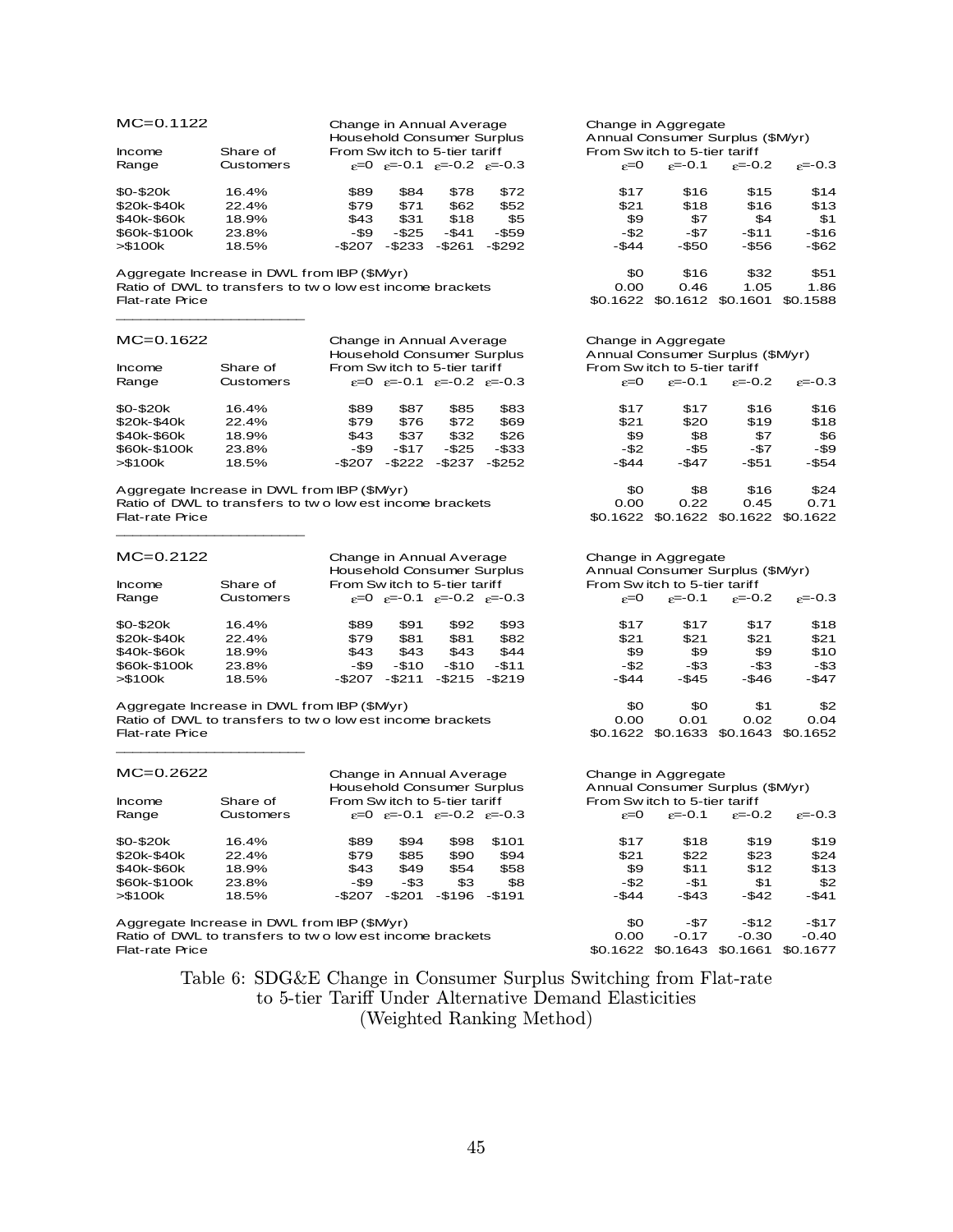| $MC = 0.1122$ |                                                                                                    | Change in Annual Average          |          |                                                                                  |          |                   | Change in Aggregate      |                                     |                      |
|---------------|----------------------------------------------------------------------------------------------------|-----------------------------------|----------|----------------------------------------------------------------------------------|----------|-------------------|--------------------------|-------------------------------------|----------------------|
|               |                                                                                                    | <b>Household Consumer Surplus</b> |          |                                                                                  |          |                   |                          | Annual Consumer Surplus (\$M/yr)    |                      |
| <b>Income</b> | Share of                                                                                           | From adding CARE program          |          |                                                                                  |          |                   | From adding CARE program |                                     |                      |
| Range         | Customers                                                                                          |                                   |          | $\varepsilon = 0$ $\varepsilon = -0.1$ $\varepsilon = -0.2$ $\varepsilon = -0.3$ |          | $\varepsilon = 0$ | $\varepsilon = -0.1$     | $\varepsilon = -0.2$                | $\varepsilon = -0.3$ |
| \$0-\$20k     | 16.4%                                                                                              | \$90                              | \$90     | \$91                                                                             | \$92     | \$17              | \$17                     | \$17                                | \$17                 |
| \$20k-\$40k   | 22.4%                                                                                              | \$53                              | \$54     | \$55                                                                             | \$57     | \$14              | \$14                     | \$14                                | \$15                 |
| \$40k-\$60k   | 18.9%                                                                                              | -\$17                             | $-$18$   | $-$ \$18                                                                         | $-$18$   | $-$ \$4           | -\$4                     | $-$ \$4                             | $-$ \$4              |
| \$60k-\$100k  | 23.8%                                                                                              | -\$44                             | -\$45    | -\$47                                                                            | -\$48    | -\$12             | -\$12                    | -\$13                               | -\$13                |
| >\$100k       | 18.5%                                                                                              | -\$69                             | -\$72    | -\$75                                                                            | -\$79    | -\$15             | -\$15                    | -\$16                               | -\$17                |
|               | Aggregate Increase in DWL from CARE (\$M/yr)                                                       |                                   |          |                                                                                  |          | \$0               | \$1                      | \$1                                 | \$2                  |
|               | Ratio of DWL to transfers to two low est income brackets                                           |                                   |          |                                                                                  |          | 0.00              | 0.02                     | 0.04                                | 0.06                 |
|               | Flat-rate Price - Standard Residential                                                             |                                   |          |                                                                                  |          | \$0.1690          |                          | \$0.1680 \$0.1669                   | \$0.1658             |
|               | Flat-rate Price - CARE participants                                                                |                                   |          |                                                                                  |          |                   | \$0.1168 \$0.1161        | \$0.1154                            | \$0.1146             |
| $MC = 0.1622$ |                                                                                                    | Change in Annual Average          |          |                                                                                  |          |                   | Change in Aggregate      |                                     |                      |
|               |                                                                                                    | <b>Household Consumer Surplus</b> |          |                                                                                  |          |                   |                          | Annual Consumer Surplus (\$Myr)     |                      |
| Income        | Share of                                                                                           | From adding CARE program          |          |                                                                                  |          |                   | From adding CARE program |                                     |                      |
| Range         | Customers                                                                                          |                                   |          | $\varepsilon = 0$ $\varepsilon = -0.1$ $\varepsilon = -0.2$ $\varepsilon = -0.3$ |          | $\varepsilon = 0$ | $\varepsilon = -0.1$     | $\varepsilon = -0.2$                | $\varepsilon = -0.3$ |
| \$0-\$20k     | 16.4%                                                                                              | \$90                              | \$91     | \$92                                                                             | \$93     | \$17              | \$17                     | \$17                                | \$18                 |
| \$20k-\$40k   | 22.4%                                                                                              | \$53                              | \$54     | \$56                                                                             | \$57     | \$14              | \$14                     | \$14                                | \$15                 |
| \$40k-\$60k   | 18.9%                                                                                              | -\$17                             | -\$18    | -\$18                                                                            | -\$19    | -\$4              | -\$4                     | -\$4                                | -\$4                 |
| \$60k-\$100k  | 23.8%                                                                                              | -\$44                             | $-$ \$46 | -\$48                                                                            | $-$ \$50 | -\$12             | $-$13$                   | $-$13$                              | -\$14                |
| >\$100k       | 18.5%                                                                                              | -\$69                             | -\$73    | -\$77                                                                            | $-$ \$81 | -\$15             | $-$16$                   | $-$16$                              | -\$17                |
|               | Aggregate Increase in DWL from CARE (\$M/yr)                                                       |                                   |          |                                                                                  |          | \$0               | \$1                      | \$2                                 | \$3                  |
|               | Ratio of DWL to transfers to two low est income brackets                                           |                                   |          |                                                                                  |          | 0.00              | 0.03                     | 0.05                                | 0.08                 |
|               | Flat-rate Price - Standard Residential                                                             |                                   |          |                                                                                  |          | \$0.1690          | \$0.1692                 | \$0.1693                            | \$0.1695             |
|               | Flat-rate Price - CARE participants                                                                |                                   |          |                                                                                  |          |                   | \$0.1168 \$0.1169        | \$0.1170 \$0.1171                   |                      |
| $MC = 0.2122$ |                                                                                                    | Change in Annual Average          |          |                                                                                  |          |                   | Change in Aggregate      |                                     |                      |
|               |                                                                                                    | <b>Household Consumer Surplus</b> |          |                                                                                  |          |                   |                          | Annual Consumer Surplus (\$M/yr)    |                      |
| Income        | Share of                                                                                           | From adding CARE program          |          |                                                                                  |          |                   | From adding CARE program |                                     |                      |
| Range         | Customers                                                                                          |                                   |          | $\varepsilon = 0$ $\varepsilon = -0.1$ $\varepsilon = -0.2$ $\varepsilon = -0.3$ |          | $\varepsilon = 0$ | $\varepsilon = -0.1$     | $\varepsilon = -0.2$                | $\varepsilon = -0.3$ |
| \$0-\$20k     | 16.4%                                                                                              | \$90                              | \$91     | \$92                                                                             | \$94     | \$17              | \$17                     | \$18                                | \$18                 |
| \$20k-\$40k   | 22.4%                                                                                              | \$53                              | \$54     | \$56                                                                             | \$57     | \$14              | \$14                     | \$14                                | \$15                 |
| \$40k-\$60k   | 18.9%                                                                                              | -\$17                             | $-$ \$18 | $-$19$                                                                           | $-$20$   | -\$4              | $-$ \$4                  | -\$4                                | $-$ \$4              |
| \$60k-\$100k  | 23.8%                                                                                              | -\$44                             | -\$46    | -\$49                                                                            | $-$ \$51 | $-$ \$12          | -\$13                    | -\$13                               | -\$14                |
| > \$100k      | 18.5%                                                                                              | -\$69                             | -\$73    | $- $78$                                                                          | $-$ \$82 | -\$15             | -\$16                    | $-$17$                              | -\$18                |
|               | Aggregate Increase in DWL from CARE (\$M/yr)                                                       |                                   |          |                                                                                  |          | \$0               | \$1                      | \$2                                 | \$3                  |
|               | Ratio of DWL to transfers to two low est income brackets                                           |                                   |          |                                                                                  |          | 0.00              | 0.03                     | 0.07                                | 0.10                 |
|               | Flat-rate Price - Standard Residential                                                             |                                   |          |                                                                                  |          | \$0.1690          | \$0.1703                 | \$0.1715                            | \$0.1726             |
|               | Flat-rate Price - CARE participants                                                                |                                   |          |                                                                                  |          |                   |                          | \$0.1168 \$0.1177 \$0.1185 \$0.1193 |                      |
| MC=0.2622     |                                                                                                    | Change in Annual Average          |          |                                                                                  |          |                   | Change in Aggregate      |                                     |                      |
|               |                                                                                                    | Household Consumer Surplus        |          |                                                                                  |          |                   |                          | Annual Consumer Surplus (\$M/yr)    |                      |
| Income        | Share of                                                                                           | From adding CARE program          |          |                                                                                  |          |                   | From adding CARE program |                                     |                      |
| Range         | Customers                                                                                          |                                   |          | $\varepsilon = 0$ $\varepsilon = -0.1$ $\varepsilon = -0.2$ $\varepsilon = -0.3$ |          | $\varepsilon = 0$ | $\varepsilon = -0.1$     | $\varepsilon = -0.2$                | $\varepsilon = -0.3$ |
| \$0-\$20k     | 16.4%                                                                                              | \$90                              | \$91     | \$93                                                                             | \$95     | \$17              | \$17                     | \$18                                | \$18                 |
| \$20k-\$40k   | 22.4%                                                                                              | \$53                              | \$54     | \$56                                                                             | \$58     | \$14              | \$14                     | \$15                                | \$15                 |
| \$40k-\$60k   | 18.9%                                                                                              | -\$17                             | -\$18    | $-$19$                                                                           | $-$ \$20 | -\$4              | $-$ \$4                  | -\$4                                | -\$4                 |
| \$60k-\$100k  | 23.8%                                                                                              | -\$44                             | -\$47    | -\$49                                                                            | -\$52    | -\$12             | $-$ \$13                 | -\$14                               | -\$14                |
| >\$100k       | 18.5%                                                                                              | -\$69                             | -\$74    | -\$79                                                                            | -\$84    | -\$15             | $-$ \$16                 | -\$17                               | -\$18                |
|               |                                                                                                    |                                   |          |                                                                                  |          |                   |                          |                                     |                      |
|               | Aggregate Increase in DWL from CARE (\$M/yr)                                                       |                                   |          |                                                                                  |          | \$0               | \$1                      | \$3                                 | \$4                  |
|               | Ratio of DWL to transfers to two low est income brackets<br>Flat-rate Price - Standard Residential |                                   |          |                                                                                  |          | 0.00<br>\$0.1690  | 0.04<br>\$0.1713         | 0.08<br>\$0.1734                    | 0.11<br>\$0.1752     |
|               | Flat-rate Price - CARE participants                                                                |                                   |          |                                                                                  |          | \$0.1168          | \$0.1184                 | \$0.1198                            | \$0.1211             |
|               |                                                                                                    |                                   |          |                                                                                  |          |                   |                          |                                     |                      |

Table 8: SDG&E Change in Consumer Surplus Switching from No-CARE to w/CARE With Flat-rate Tariff Under Alternative Demand Elasticities (Weighted Ranking Method)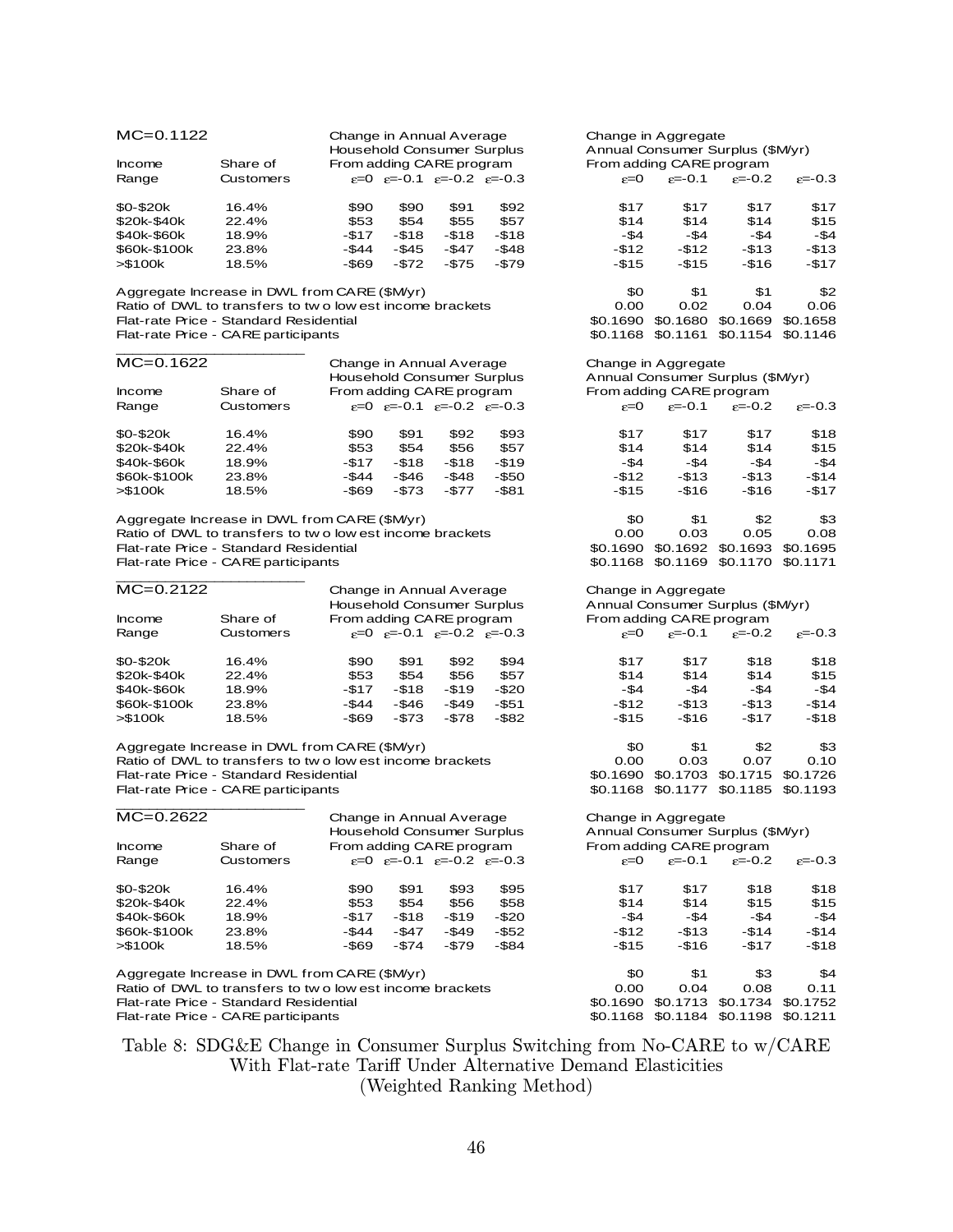|             | Residential   |        |        |                                 |                      |         |                                                               |       |
|-------------|---------------|--------|--------|---------------------------------|----------------------|---------|---------------------------------------------------------------|-------|
|             | Usage         |        |        | Percentage of Residential Usage | CARE/Non-CARE Shares |         |                                                               |       |
|             | (million-kWh) | tier 1 | tier 2 | tier 3                          | tier 4               | tier 5  | % Usage % customers                                           |       |
| Non-CARE    | 23.046        | 52.9%  |        | 10.7% 16.5%                     | 10.9%                | $9.0\%$ | 79.3%                                                         | 74.8% |
| <b>CARE</b> | 6.016         | 66.0%  |        | 10.7% 13.5%                     | 6.7%                 | $3.1\%$ | 20.7%                                                         | 25.2% |
|             |               |        |        |                                 |                      |         |                                                               |       |
|             |               |        |        |                                 |                      |         | Percentage of Customers on Each Tier for Marginal Consumption |       |
|             |               | tier 1 | tier 2 | tier 3                          | tier 4               | tier 5  |                                                               |       |
| Non-CARE    |               | 32.4%  |        | 14.2% 25.0% 17.2%               |                      | 11.3%   |                                                               |       |
| <b>CARE</b> |               | 45.4%  |        | 16.7% 22.7% 10.9%               |                      | 4.3%    |                                                               |       |

# Appendix B-3: Tables for Southern California Edison

NOTE: reported results drop household accounts w ith consumption of less than 1 kWh/day

Table 1: Distribution of SCE Residential Customer Consumption Across Tariff Tiers

|                | $%$ of                                             | Standard             | CARE                 |                | % of                    | Standard                                          |
|----------------|----------------------------------------------------|----------------------|----------------------|----------------|-------------------------|---------------------------------------------------|
|                | <b>Baseline</b>                                    | Residential          | Low-income           |                | <b>Baseline</b>         | Residential                                       |
|                |                                                    |                      |                      |                |                         |                                                   |
|                | <b>Tier Quantity</b>                               | Rate                 | Rate                 | Tier           | Quantity                | Rate                                              |
|                | Actual 2006 tariff (time-weighted average in 2006) |                      |                      |                |                         | Benchmark Five-Tier Tariff with no CARE program   |
| 1              | $0-100%$                                           | \$0.1162             | \$0.0834             | 1              | $0 - 100%$              | \$0.1069                                          |
| 2              | 100%-130%                                          | \$0.1361             | \$0.1053             | 2              | 100%-130%               | \$0.1268                                          |
| 3              | 130%-200%                                          | \$0.2201             | \$0.1691             | 3              | 130%-200%               | \$0.2108                                          |
| $\overline{a}$ | 200%-300%                                          | \$0.3049             | \$0.1717             | $\overline{4}$ | 200%-300%               | \$0.2956                                          |
| 5              | $300\%+$                                           | \$0.3049             | \$0.1717             | 5              | $300\%+$                | \$0.2956                                          |
|                | Alternative Flat-Rate Tariff with CARE program     |                      |                      |                |                         | Alternative Flat-Rate Tariff with no CARE program |
|                | $0\% +$                                            | \$0.1731             | \$0.1060             |                | $0\% +$                 | \$0.1592                                          |
|                | Alternative Two-Tier Tariff with CARE program      |                      |                      |                |                         | Alternative Two-Tier Tariff with no CARE program  |
|                | 1 0-100%<br>$2.100\% +$                            | \$0.1595<br>\$0.1883 | \$0.0999<br>\$0.1179 |                | 1 0-100%<br>$2.100\% +$ | \$0.1474<br>\$0.1739                              |
|                |                                                    |                      |                      |                |                         |                                                   |

|  |  |  |  | Table 2: 2006 SCE Retail Electricity Rates |  |
|--|--|--|--|--------------------------------------------|--|
|--|--|--|--|--------------------------------------------|--|

#### OLS Regression Dependent Variable: Household Daily Average Consumption (kWh/day)

| \$0-\$20k bracket<br>\$20k-\$40k bracket<br>\$40k-\$60k bracket<br>\$60k-\$100k bracket<br>>\$100k bracket | Coefficient<br>14.729<br>17.011<br>18.793<br>21.532<br>28.970 | Robust<br>Std Error<br>0.506<br>0.554<br>0.619<br>0.552<br>0.982 |
|------------------------------------------------------------------------------------------------------------|---------------------------------------------------------------|------------------------------------------------------------------|
| R-squared<br>F(4,6565)<br>Observations                                                                     | 0.14<br>51.68<br>6570                                         |                                                                  |

(R-squared and F-test reported for regression with constant term)

Table 4: OLS Regression of consumption on income brackets in SCE territory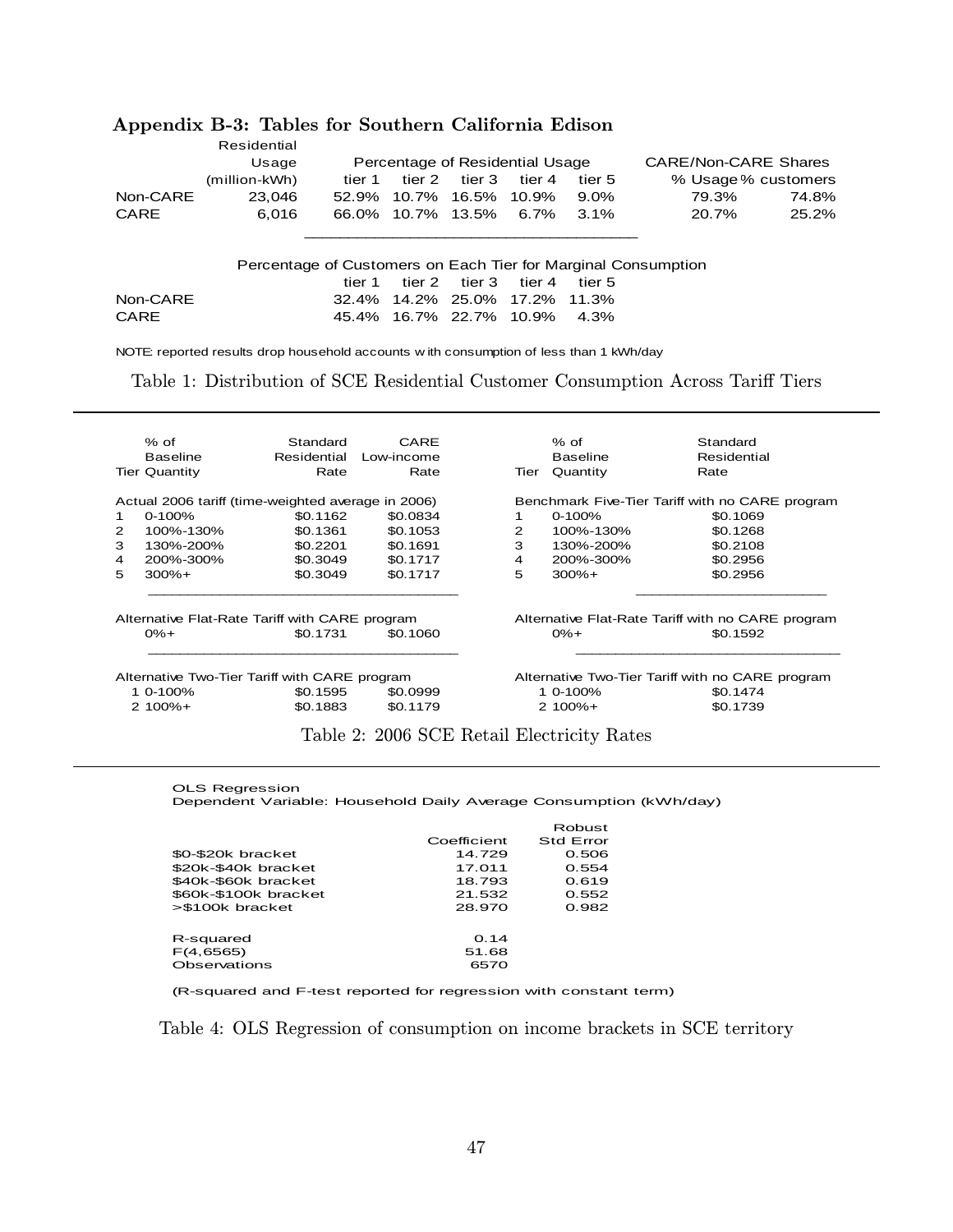|           |              |           | Average   |         | Average                 |                         |           | Change from Flat to 5-tier        |                                     | Aggregate |
|-----------|--------------|-----------|-----------|---------|-------------------------|-------------------------|-----------|-----------------------------------|-------------------------------------|-----------|
|           | Income       | Share of  | Daily Use |         | Annualized Bill         |                         | Dollar    |                                   | Percent                             | Annual    |
|           | Range        | Customers | (kWh)     | Flat    | 2-tier                  | 5-tier                  | Chg       | 95% conf intvl                    | Change 95% conf intyl               | Chg (\$M) |
| median    | \$0-\$20k    | 2.2%      | 13.51     | \$785   | \$762                   | \$656                   | $-$128$   |                                   | $-16.4%$                            | $-$ \$12  |
| household | \$20k-\$40k  | 29.0%     | 16.09     | \$935   | \$918                   | \$833                   | $-$101$   |                                   | $-10.8%$                            | $-$119$   |
| income    | \$40k-\$60k  | 35.0%     | 18.66     |         | \$1,084 \$1,078 \$1,032 |                         | $-$ \$52  |                                   | $-4.8%$                             | $-$ \$74  |
| in CBG    | \$60k-\$100k | 28.5%     | 23.05     | \$1,339 |                         | \$1,354 \$1,426         | \$87      |                                   | 6.5%                                | \$100     |
|           | > \$100k     | 5.2%      | 32.12     |         |                         | \$1,866 \$1,932 \$2,366 | \$500     |                                   | 26.8%                               | \$104     |
| random    | \$0-\$20k    | 17.9%     | 16.98     | \$986   | \$974                   | \$908                   | $-$ \$78  |                                   | $-8.0\%$                            | -\$57     |
| rank      | \$20k-\$40k  | 22.1%     | 17.93     | \$1,041 | \$1,033                 | \$985                   | $-$ \$57  |                                   | $-5.5%$                             | $-$ \$51  |
| method    | \$40k-\$60k  | 18.9%     | 19.34     |         |                         | \$1,124 \$1,121 \$1,104 | $-$19$    |                                   | $-1.7%$                             | $-$ \$15  |
|           | \$60k-\$100k | 23.7%     | 20.86     |         | \$1,212 \$1,217 \$1,237 |                         | \$25      |                                   | 2.0%                                | \$24      |
|           | > \$100k     | 17.4%     | 23.85     |         | \$1,386 \$1,406 \$1,527 |                         | \$141     |                                   | 10.2%                               | \$99      |
| w eighted | \$0-\$20k    | 17.9%     | 13.51     | \$785   | \$762                   | \$653                   |           | $-$ \$132 [ $-$ \$140, $-$ \$123] | $-16.9\%$ [ $-19.2\%$ , $-14.8\%$ ] | -\$95     |
| rank      | \$20k-\$40k  | 22.1%     | 16.75     | \$973   | \$959                   | \$879                   |           | $-$ \$94 $[-$ \$110, $-$ \$80]    | $-9.7\%$ [ $-11.6\%$ , $-8.0\%$ ]   | $-$ \$84  |
| method    | \$40k-\$60k  | 18.9%     | 19.41     | \$1,128 |                         | \$1,125 \$1,098         |           | $-$ \$29 [ $-$ \$45, $-$ \$21]    | $-2.6\%$ [ $-4.1\%$ , $-1.9\%$ ]    | -\$22     |
|           | \$60k-\$100k | 23.7%     | 21.24     |         |                         | \$1,234 \$1,239 \$1,260 |           | $$26$ [- $$24$ . $$26$ ]          | 2.1% [1.9%, 2.2%]                   | \$25      |
|           | > \$100k     | 17.4%     | 28.33     |         |                         | \$1,646 \$1,684 \$1,900 |           | \$253 [\$216, \$301]              | 15.4% [13.8%, 17.3%]                | \$178     |
| usage     | \$0-\$20k    | 17.9%     | 8.85      | \$514   | \$485                   | \$365                   | $-$149$   |                                   | $-28.9%$                            | $-$ \$108 |
| rank      | \$20k-\$40k  | 22.1%     | 14.56     | \$846   | \$822                   | \$696                   | $-$ \$150 |                                   | $-17.7%$                            | $-$134$   |
| method    | \$40k-\$60k  | 18.9%     | 16.61     | \$965   | \$944                   | \$834                   | $-$ \$131 |                                   | $-13.6%$                            | $-$100$   |
|           | \$60k-\$100k | 23.7%     | 21.90     | \$1,272 | \$1,271                 | \$1,201                 | -\$72     |                                   | $-5.6%$                             | $-$ \$69  |
|           | > \$100k     | 17.4%     | 38.08     |         | \$2,212 \$2,297 \$2,797 |                         | \$585     |                                   | 26.4%                               | \$412     |

Excludes bills w ith daily consumption < 1kWh/day

Includes all CARE and non-CARE customers, all on no-CARE-program rates from table 2

Distribution of w \* for w eighted rank method

| Point Estimate      | 0.29         |
|---------------------|--------------|
| Mean of bootstrap   | 0.29         |
| Median of bootstrap | 0.28         |
| 95% conf interval   | [0.21, 0.37] |

Table 3/5: SCE Average Bill By Income Bracket Under Alternative Flat-Rate Tariffs Using Median Income, Random-Rank, Usage-Rank and Weighted-Rank Methods

| <b>Average Annualized Bill</b><br>Share<br>No-CARE<br>w ith CARE |         |        |                         |        |        |                         |                         |          | <b>Monetary Bill Chage</b><br>from No-CARE/Flat<br>No-CARE w/CARE w/CARE |           | Percentage Bill Chage<br>No-CARE N/CARE N/CARE | from No-CARE/Flat |        |
|------------------------------------------------------------------|---------|--------|-------------------------|--------|--------|-------------------------|-------------------------|----------|--------------------------------------------------------------------------|-----------|------------------------------------------------|-------------------|--------|
| <b>Income</b>                                                    | on      | Flat   | 2-tier                  | 5-tier | Flat   | 2-tier                  | 5-tier                  | 5-tier   | Flat                                                                     | 5-tier    | 5-tier                                         | Flat              | 5-tier |
| Range                                                            | CARE    | Tariff | tariff                  | Tariff | Tariff | tariff                  | Tariff                  | Tariff   | Tariff                                                                   | Tariff    | Tariff                                         | Tariff            | Tariff |
| \$0-\$20k                                                        | 69.9%   | \$785  | \$762                   | \$653  | \$609  | \$596                   | \$546                   | $-$132$  | $-$176$                                                                  | $-$ \$239 | $-17%$                                         | $-22%$            | $-30%$ |
| \$20k-\$40k                                                      | 47.1%   | \$973  | \$959                   | \$879  | \$863  | \$853                   | \$804                   | -\$94    | $-$111$                                                                  | $-$170$   | $-10%$                                         | $-11%$            | $-17%$ |
| \$40k-\$60k                                                      | 11.3%   |        | \$1.128 \$1.125 \$1.098 |        |        |                         | \$1,163 \$1,157 \$1,115 | $-$ \$29 | \$35                                                                     | $-$12$    | $-3%$                                          | 3%                | $-1\%$ |
| \$60k-\$100k                                                     | 0.6%    |        | \$1,234 \$1,239 \$1,260 |        |        | \$1,337 \$1,337 \$1,327 |                         | \$26     | \$103                                                                    | \$93      | 2%                                             | 8%                | 8%     |
| > \$100k                                                         | $0.0\%$ |        | \$1,646 \$1,684 \$1,900 |        |        |                         | \$1,790 \$1,823 \$1,996 | \$253    | \$144                                                                    | \$350     | 15%                                            | 9%                | 21%    |

All results are from w eighted rank method Excludes bills w ith daily consumption < 1kWh/day Includes all CARE and non-CARE customers

Table 7: SCE Estimated Average Annual Bills With and Without IBP and CARE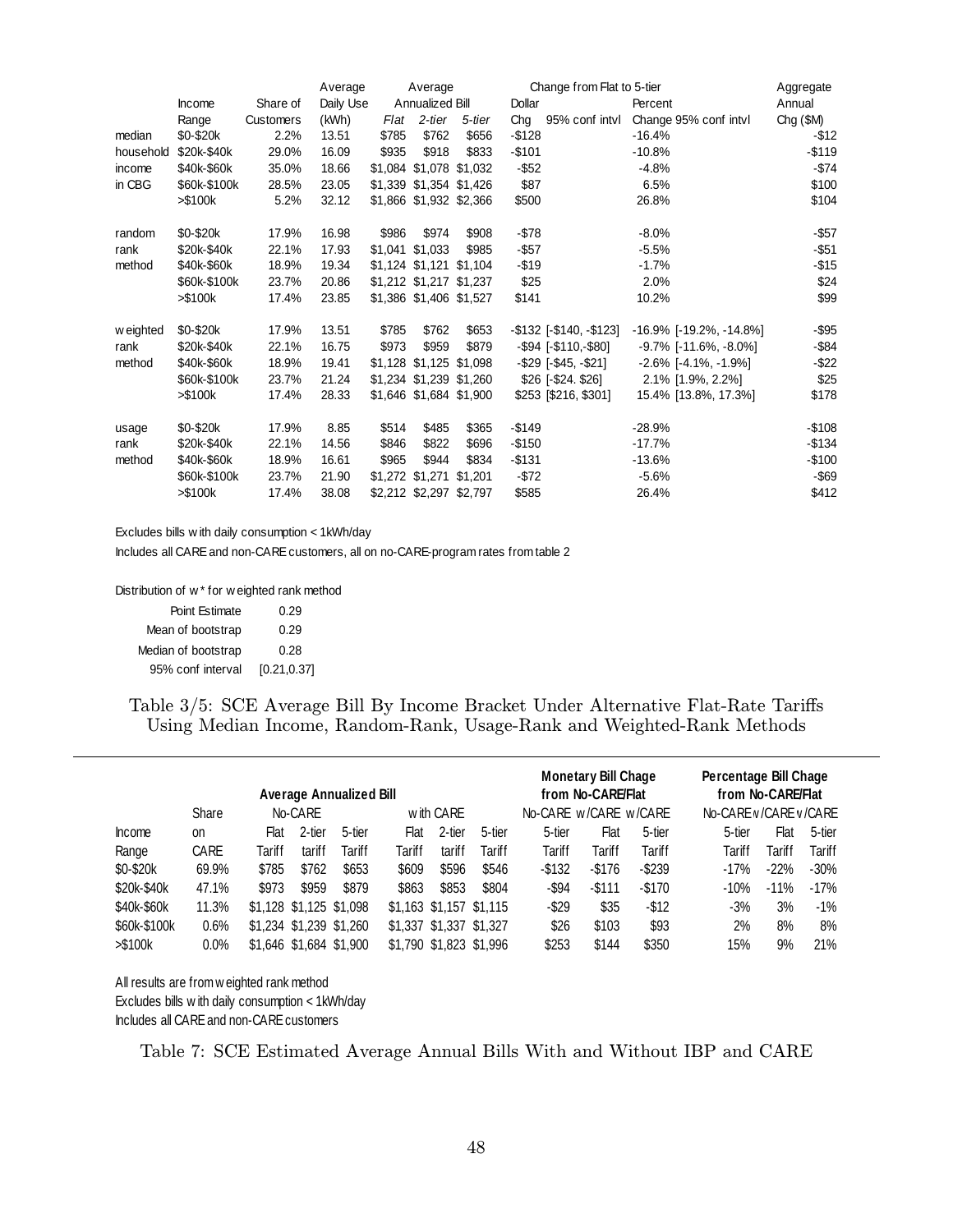| $MC = 0.1092$ | Change in Annual Average<br><b>Household Consumer Surplus</b> |        | From Switch to 5-tier tariff |                                                                      |          | Change in Aggregate<br>Annual Consumer Surplus (\$M/yr)<br>From Sw itch to 5-tier tariff |            |                      |            |
|---------------|---------------------------------------------------------------|--------|------------------------------|----------------------------------------------------------------------|----------|------------------------------------------------------------------------------------------|------------|----------------------|------------|
| Income        | Share of                                                      |        |                              |                                                                      |          |                                                                                          |            |                      |            |
| Range         | Customers                                                     |        |                              | $\epsilon = 0$ $\epsilon = -0.1$ $\epsilon = -0.2$ $\epsilon = -0.3$ |          | $= 0$                                                                                    | $F = -0.1$ | $\varepsilon = -0.2$ | $F = -0.3$ |
| \$0-\$20k     | 17.9%                                                         | \$132  | \$117                        | \$101                                                                | \$84     | \$95                                                                                     | \$85       | \$73                 | \$61       |
| \$20k-\$40k   | 22.1%                                                         | \$94   | \$74                         | \$51                                                                 | \$27     | \$84                                                                                     | \$66       | \$46                 | \$24       |
| \$40k-\$60k   | 18.9%                                                         | \$29   | \$3                          | -\$26                                                                | $-$ \$57 | \$22                                                                                     | \$2        | $-$20$               | $-$44$     |
| \$60k-\$100k  | 23.7%                                                         | -\$26  | -\$56                        | -\$90                                                                | -\$126   | $-$ \$25                                                                                 | $-$ \$54   | -\$86                | $-$120$    |
| > \$100k      | 17.4%                                                         | -\$253 | -\$300                       | $-$ \$351                                                            | -\$407   | $-$178$                                                                                  | $-$ \$211  | $-$ \$247            | $-$ \$286  |

Aggregate Increase in DWL from IBP (\$Myr) Ratio of DWL to transfers to two low est income brackets<br>Flat-rate Price \_\_\_\_\_\_\_\_\_\_\_\_\_\_\_\_\_\_\_\_\_\_\_

| $MC = 0.1592$ | Change in Annual Average<br><b>Household Consumer Surplus</b> |                               |           |                                                                                  | Change in Aggregate<br>Annual Consumer Surplus (\$M/yr) |                               |                      |                      |                      |
|---------------|---------------------------------------------------------------|-------------------------------|-----------|----------------------------------------------------------------------------------|---------------------------------------------------------|-------------------------------|----------------------|----------------------|----------------------|
| <b>Income</b> | Share of                                                      | From Sw itch to 5-tier tariff |           |                                                                                  |                                                         | From Sw itch to 5-tier tariff |                      |                      |                      |
| Range         | Customers                                                     |                               |           | $\varepsilon = 0$ $\varepsilon = -0.1$ $\varepsilon = -0.2$ $\varepsilon = -0.3$ |                                                         | $\varepsilon = 0$             | $\varepsilon = -0.1$ | $\varepsilon = -0.2$ | $\varepsilon = -0.3$ |
| \$0-\$20k     | 17.9%                                                         | \$132                         | \$124     | \$117                                                                            | \$109                                                   | \$95                          | \$90                 | \$84                 | \$79                 |
| \$20k-\$40k   | 22.1%                                                         | \$94                          | \$83      | \$71                                                                             | \$60                                                    | \$84                          | \$74                 | \$64                 | \$53                 |
| \$40k-\$60k   | 18.9%                                                         | \$29                          | \$14      | $-$ \$2                                                                          | -\$19                                                   | \$22                          | \$11                 | $-$ \$2              | -\$14                |
| \$60k-\$100k  | 23.7%                                                         | -\$26                         | $-$ \$44  | -\$64                                                                            | $-$ \$83                                                | -\$25                         | $-$ \$42             | -\$61                | -\$80                |
| > \$100k      | 17.4%                                                         | -\$253                        | $-$ \$284 | -\$315                                                                           | -\$348                                                  | $-$ \$178                     | $-$ \$200            | $-$ \$222            | $-$ \$245            |

Aggregate Increase in DWL from IBP (\$Myr) Ratio of DWL to transfers to two low est income brackets<br>Flat-rate Price \_\_\_\_\_\_\_\_\_\_\_\_\_\_\_\_\_\_\_\_\_\_\_

| $MC = 0.2092$ | Change in Annual Average<br><b>Household Consumer Surplus</b> |          |        |                                                                      | Change in Aggregate<br>Annual Consumer Surplus (\$M/yr) |          |            |                      |            |
|---------------|---------------------------------------------------------------|----------|--------|----------------------------------------------------------------------|---------------------------------------------------------|----------|------------|----------------------|------------|
| <b>Income</b> | From Switch to 5-tier tariff                                  |          |        |                                                                      | From Sw itch to 5-tier tariff                           |          |            |                      |            |
| Range         | Customers                                                     |          |        | $\epsilon = 0$ $\epsilon = -0.1$ $\epsilon = -0.2$ $\epsilon = -0.3$ |                                                         | $5=0$    | $5 = -0.1$ | $\varepsilon = -0.2$ | $F = -0.3$ |
| \$0-\$20k     | 17.9%                                                         | \$132    | \$132  | \$131                                                                | \$130                                                   | \$95     | \$95       | \$95                 | \$94       |
| \$20k-\$40k   | 22.1%                                                         | \$94     | \$92   | \$89                                                                 | \$86                                                    | \$84     | \$82       | \$80                 | \$77       |
| \$40k-\$60k   | 18.9%                                                         | \$29     | \$24   | \$19                                                                 | \$13                                                    | \$22     | \$18       | \$14                 | \$10       |
| \$60k-\$100k  | 23.7%                                                         | $-$ \$26 | -\$33  | -\$40                                                                | $-$ \$48                                                | $-$ \$25 | $-$ \$31   | $-$ \$39             | -\$46      |
| > \$100k      | 17.4%                                                         | -\$253   | -\$268 | -\$283                                                               | -\$299                                                  | $-$178$  | -\$189     | $-$199$              | $-$ \$210  |

Aggregate Increase in DWL from IBP  $(\$Wyr)$ Ratio of DWL to transfers to two low est income brackets Flat-rate Price  $\frac{1}{2}$  ,  $\frac{1}{2}$  ,  $\frac{1}{2}$  ,  $\frac{1}{2}$  ,  $\frac{1}{2}$  ,  $\frac{1}{2}$  ,  $\frac{1}{2}$  ,  $\frac{1}{2}$  ,  $\frac{1}{2}$  ,  $\frac{1}{2}$  ,  $\frac{1}{2}$  ,  $\frac{1}{2}$  ,  $\frac{1}{2}$  ,  $\frac{1}{2}$  ,  $\frac{1}{2}$  ,  $\frac{1}{2}$  ,  $\frac{1}{2}$  ,  $\frac{1}{2}$  ,  $\frac{1$ 

| <b>Household Consumer Surplus</b> |                                                                      |           |          |                               | Annual Consumer Surplus (\$M/yr) |            |            |  |  |  |
|-----------------------------------|----------------------------------------------------------------------|-----------|----------|-------------------------------|----------------------------------|------------|------------|--|--|--|
| From Sw itch to 5-tier tariff     |                                                                      |           |          | From Sw itch to 5-tier tariff |                                  |            |            |  |  |  |
|                                   | $\epsilon = 0$ $\epsilon = -0.1$ $\epsilon = -0.2$ $\epsilon = -0.3$ |           |          | $F=0$                         | $F = -0.1$                       | $s = -0.2$ | $5 = -0.3$ |  |  |  |
| \$132                             | \$117                                                                | \$101     | \$84     | \$95                          | \$85                             | \$73       | \$61       |  |  |  |
| \$94                              | \$74                                                                 | \$51      | \$27     | \$84                          | \$66                             | \$46       | \$24       |  |  |  |
| \$29                              | \$3                                                                  | $-$ \$26  | $-$ \$57 | \$22                          | \$2                              | $-$ \$20   | $-$44$     |  |  |  |
| -\$26                             | -\$56                                                                | -\$90     | -\$126   | -\$25                         | $-$ \$54                         | -\$86      | $-$ \$120  |  |  |  |
| -\$253                            | -\$300                                                               | $-$ \$351 | $-$407$  | $-$178$                       | $-$ \$211                        | $-$ \$247  | -\$286     |  |  |  |
| N IBP (\$M/yr) ו                  |                                                                      |           |          | \$0                           | \$113                            | \$234      | \$365      |  |  |  |
|                                   | low est income brackets                                              |           |          | 0.00                          | 0.75                             | 1.97       | 4.28       |  |  |  |
|                                   |                                                                      |           |          | \$0.1592                      | \$0.1577                         | \$0.1560   | \$0.1543   |  |  |  |
|                                   |                                                                      |           |          |                               |                                  |            |            |  |  |  |

|   | From Sw itch to 5-tier tariff |                      |                      |                      |
|---|-------------------------------|----------------------|----------------------|----------------------|
| 3 | $= 0$                         | $\varepsilon = -0.1$ | $\varepsilon = -0.2$ | $\varepsilon = -0.3$ |
|   |                               |                      |                      |                      |
| 9 | \$95                          | \$90                 | \$84                 | \$79                 |
| D | \$84                          | \$74                 | \$64                 | \$53                 |
| 9 | \$22                          | \$11                 | $-$ \$2              | $-$14$               |
| 3 | -\$25                         | $-$ \$42             | -\$61                | -\$80                |
| B | $-$178$                       | -\$200               | $-$ \$222            | $-$ \$245            |
|   |                               |                      |                      |                      |
|   | \$0                           | \$67                 | \$136                | \$207                |
|   | റ ററ                          | O 11                 | റ ററ                 | 157                  |

\$0.1592 \$0.1592 \$0.1592 \$0.1592

# Change in Aggregate<br>Shanual Consumer Sure

|   |          | From Sw itch to 5-tier tariff |                     |                      |
|---|----------|-------------------------------|---------------------|----------------------|
| З | $= 0$    | $\varepsilon = -0.1$          | $\varepsilon = 0.2$ | $\varepsilon = -0.3$ |
| O | \$95     | \$95                          | \$95                | \$94                 |
| 6 | \$84     | \$82                          | \$80                | \$77                 |
| 3 | \$22     | \$18                          | \$14                | \$10                 |
| 8 | -\$25    | -\$31                         | -\$39               | $-$ \$46             |
| 9 | $-$178$  | $-$189$                       | $-$ \$199           | $-$ \$210            |
|   |          |                               |                     |                      |
|   | \$0      | \$24                          | \$49                | \$75                 |
|   | 0.00     | 0.14                          | 0.28                | 0.44                 |
|   | \$0.1592 | \$0.1606 \$0.1620             |                     | \$0.1633             |

| $MC = 0.2592$   |                                                         |          | Change in Annual Average<br><b>Household Consumer Surplus</b> |                                                                      |        | Change in Aggregate<br>Annual Consumer Surplus (\$M/yr) |                               |            |                      |
|-----------------|---------------------------------------------------------|----------|---------------------------------------------------------------|----------------------------------------------------------------------|--------|---------------------------------------------------------|-------------------------------|------------|----------------------|
| Income          | Share of                                                |          |                                                               | From Sw itch to 5-tier tariff                                        |        |                                                         | From Sw itch to 5-tier tariff |            |                      |
| Range           | Customers                                               |          |                                                               | $\epsilon = 0$ $\epsilon = -0.1$ $\epsilon = -0.2$ $\epsilon = -0.3$ |        | $F=0$                                                   | $F = -0.1$                    | $F = -0.2$ | $\varepsilon = -0.3$ |
| \$0-\$20k       | 17.9%                                                   | \$132    | \$138                                                         | \$143                                                                | \$147  | \$95                                                    | \$100                         | \$104      | \$107                |
| \$20k-\$40k     | 22.1%                                                   | \$94     | \$100                                                         | \$105                                                                | \$109  | \$84                                                    | \$90                          | \$94       | \$97                 |
| \$40k-\$60k     | 18.9%                                                   | \$29     | \$34                                                          | \$38                                                                 | \$40   | \$22                                                    | \$26                          | \$29       | \$31                 |
| \$60k-\$100k    | 23.7%                                                   | $-$ \$26 | $-$ \$22                                                      | $-$ \$20                                                             | -\$18  | $-$ \$25                                                | $-$21$                        | $-$19$     | $-$17$               |
| > \$100k        | 17.4%                                                   | -\$253   | -\$254                                                        | -\$255                                                               | -\$257 | -\$178                                                  | $-$ \$179                     | $-$179$    | -\$181               |
|                 | Aggregate Increase in DWL from IBP (\$M/yr)             |          |                                                               |                                                                      |        | \$O                                                     | $-$16$                        | $-$ \$28   | $-$ \$37             |
|                 | Ratio of DWL to transfers to two lowest income brackets |          |                                                               |                                                                      |        | 0.00                                                    | -0.08                         | $-0.14$    | $-0.18$              |
| Flat-rate Price |                                                         |          |                                                               |                                                                      |        | \$0.1592                                                | \$0.1619                      | \$0.1645   | \$0.1669             |

## Table 6: SCE Change in Consumer Surplus Switching from Flat-rate to 5-tier Tariff Under Alternative Demand Elasticities (Weighted Ranking Method)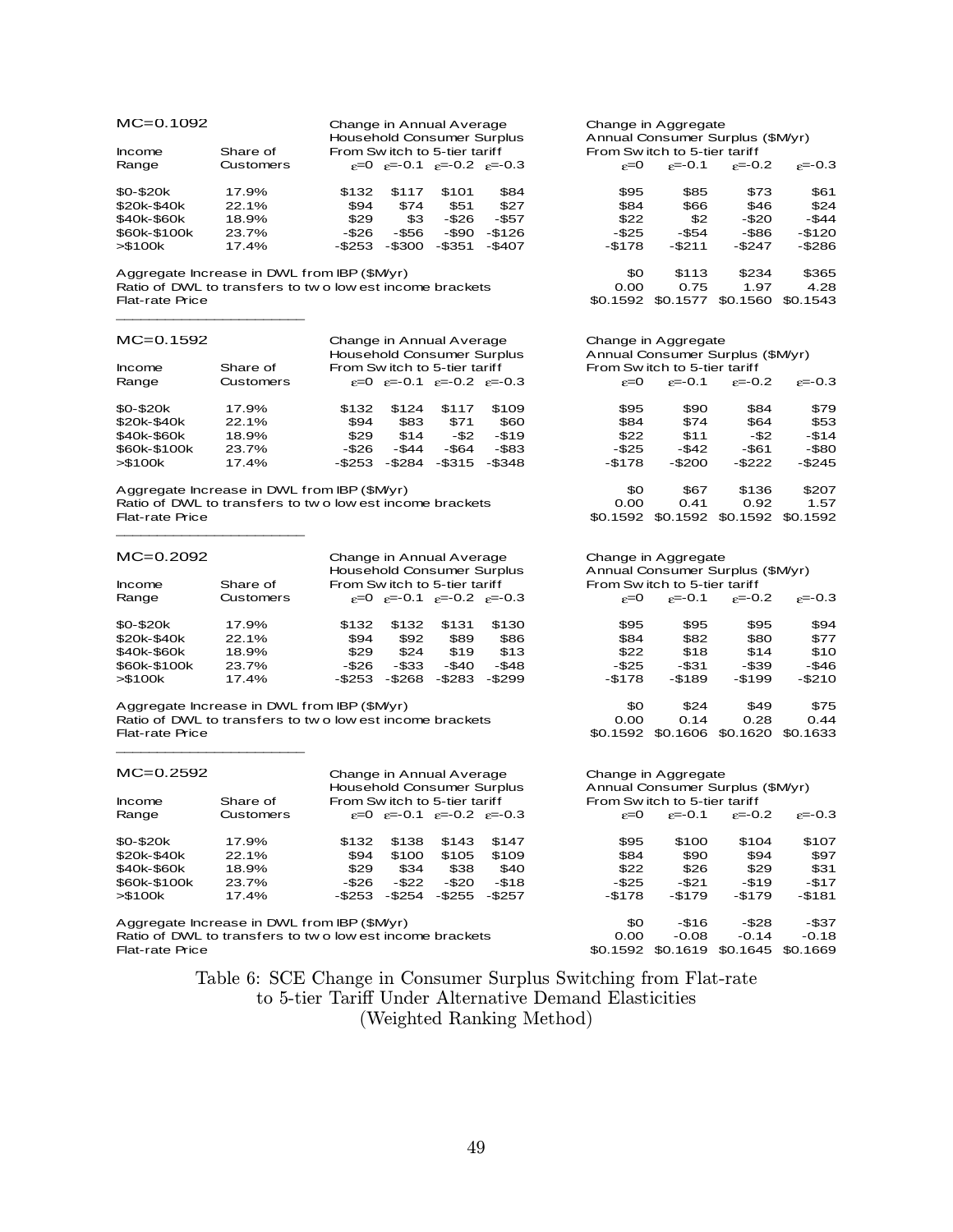| $MC = 0.1092$                                                                  |           | Change in Annual Average                                                                                     | Change in Aggregate                           |                      |                                  |                      |
|--------------------------------------------------------------------------------|-----------|--------------------------------------------------------------------------------------------------------------|-----------------------------------------------|----------------------|----------------------------------|----------------------|
|                                                                                |           | <b>Household Consumer Surplus</b>                                                                            | Annual Consumer Surplus (\$M/yr)              |                      |                                  |                      |
| Income                                                                         | Share of  | From adding CARE program                                                                                     | From adding CARE program                      |                      |                                  |                      |
| Range                                                                          | Customers | $\varepsilon = 0$ $\varepsilon = -0.1$ $\varepsilon = -0.2$ $\varepsilon = -0.3$                             | $\varepsilon = 0$                             | $\varepsilon = -0.1$ | $\varepsilon = -0.2$             | $\varepsilon = -0.3$ |
| \$0-\$20k                                                                      | 17.9%     | \$176<br>\$179<br>\$182<br>\$186                                                                             | \$127                                         | \$129                | \$132                            | \$135                |
| \$20k-\$40k                                                                    | 22.1%     | \$111<br>\$113<br>\$116<br>\$120                                                                             | \$99                                          | \$101                | \$104                            | \$107                |
| \$40k-\$60k                                                                    | 18.9%     | $-$ \$35<br>$-$ \$36<br>$-$ \$38<br>$-$ \$39                                                                 | -\$27                                         | -\$28                | $-$ \$29                         | -\$30                |
| \$60k-\$100k                                                                   | 23.7%     | -\$103 -\$107 -\$112 -\$118                                                                                  | -\$98                                         | -\$103               | -\$107                           | -\$113               |
| >\$100k                                                                        | 17.4%     | $-$144$ $-$152$ $-$161$<br>$-$172$                                                                           | -\$101                                        | $-$107$              | $-$113$                          | $-$121$              |
|                                                                                |           | Aggregate Increase in DWL from CARE (\$M/yr)                                                                 | \$0                                           | \$7                  | \$14                             | \$22                 |
|                                                                                |           | Ratio of DWL to transfers to two low est income brackets                                                     | 0.00                                          | 0.03                 | 0.06                             | 0.09                 |
| Flat-rate Price - Standard Residential                                         |           |                                                                                                              | \$0.1731                                      | \$0.1717             | \$0.1703                         | \$0.1687             |
| Flat-rate Price - CARE participants                                            |           |                                                                                                              | \$0.1060                                      |                      | \$0.1052 \$0.1043                | \$0.1033             |
|                                                                                |           |                                                                                                              |                                               |                      |                                  |                      |
| $MC = 0.1592$<br>Change in Annual Average<br><b>Household Consumer Surplus</b> |           | Change in Aggregate<br>Annual Consumer Surplus (\$M/yr)                                                      |                                               |                      |                                  |                      |
| Income                                                                         | Share of  | From adding CARE program                                                                                     | From adding CARE program                      |                      |                                  |                      |
| Range                                                                          | Customers | $\varepsilon = 0$ $\varepsilon = -0.1$ $\varepsilon = -0.2$ $\varepsilon = -0.3$                             | $\varepsilon = 0$                             | $\varepsilon = -0.1$ | $\varepsilon = -0.2$             | $\varepsilon = -0.3$ |
|                                                                                |           |                                                                                                              |                                               |                      |                                  |                      |
| \$0-\$20k                                                                      | 17.9%     | \$176<br>\$180<br>\$185<br>\$189                                                                             | \$127                                         | \$130                | \$133                            | \$137                |
| \$20k-\$40k                                                                    | 22.1%     | \$111<br>\$114<br>\$117<br>\$121                                                                             | \$99                                          | \$102                | \$105                            | \$108                |
| \$40k-\$60k                                                                    | 18.9%     | $-$ \$35<br>$-$ \$37<br>$-$ \$39<br>$-$ \$42                                                                 | $-$ \$27                                      | $-$ \$28             | $-$ \$30                         | -\$32                |
| \$60k-\$100k                                                                   | 23.7%     | $-$103 - $109$<br>-\$115<br>$-$122$                                                                          | -\$98                                         | $-$104$              | $-$110$                          | -\$117               |
| > \$100k                                                                       | 17.4%     | $-$ \$144<br>-\$154<br>-\$166 -\$178                                                                         | -\$101                                        | $-$109$              | $-$117$                          | -\$125               |
|                                                                                |           | Aggregate Increase in DWL from CARE (\$M/yr)                                                                 | \$0                                           | \$9                  | \$19                             | \$29                 |
|                                                                                |           | Ratio of DWL to transfers to two low est income brackets                                                     | 0.00                                          | 0.04                 | 0.08                             | 0.12                 |
| Flat-rate Price - Standard Residential                                         |           |                                                                                                              | \$0.1731                                      | \$0.1735             | \$0.1739                         | \$0.1743             |
| Flat-rate Price - CARE participants                                            |           |                                                                                                              | \$0.1060                                      | \$0.1062             | \$0.1065                         | \$0.1067             |
| $MC = 0.2092$                                                                  |           |                                                                                                              |                                               |                      |                                  |                      |
|                                                                                |           |                                                                                                              |                                               |                      |                                  |                      |
|                                                                                |           | Change in Annual Average                                                                                     |                                               | Change in Aggregate  |                                  |                      |
| Income                                                                         | Share of  | <b>Household Consumer Surplus</b>                                                                            |                                               |                      | Annual Consumer Surplus (\$M/yr) |                      |
| Range                                                                          | Customers | From adding CARE program<br>$\varepsilon = 0$ $\varepsilon = -0.1$ $\varepsilon = -0.2$ $\varepsilon = -0.3$ | From adding CARE program<br>$\varepsilon = 0$ | $\varepsilon = -0.1$ | $\varepsilon = -0.2$             | $\varepsilon = -0.3$ |
|                                                                                |           |                                                                                                              |                                               |                      |                                  |                      |
| \$0-\$20k                                                                      | 17.9%     | \$176<br>\$181<br>\$187<br>\$192                                                                             | \$127                                         | \$131                | \$135                            | \$139                |
| \$20k-\$40k                                                                    | 22.1%     | \$111<br>\$114<br>\$118<br>\$122                                                                             | \$99                                          | \$102                | \$106                            | \$109                |
| \$40k-\$60k                                                                    | 18.9%     | -\$35<br>-\$38<br>-\$41<br>-\$44                                                                             | -\$27                                         | -\$29                | -\$31                            | -\$33                |
| \$60k-\$100k                                                                   | 23.7%     | $-$126$<br>-\$103 -\$110<br>-\$118                                                                           | -\$98                                         | $-$106$              | $-$113$                          | -\$121               |
| >\$100k                                                                        | 17.4%     | -\$144 -\$156 -\$170 -\$183                                                                                  | -\$101                                        | $-$ \$110            | $-$119$                          | -\$129               |
|                                                                                |           | Aggregate Increase in DWL from CARE (\$M/yr)                                                                 | \$0                                           | \$11                 | \$23                             | \$34                 |
|                                                                                |           | Ratio of DWL to transfers to two low est income brackets                                                     | 0.00                                          | 0.05                 | 0.09                             | 0.14                 |
| Flat-rate Price - Standard Residential                                         |           |                                                                                                              | \$0.1731                                      | \$0.1751             | \$0.1771                         | \$0.1790             |
| Flat-rate Price - CARE participants                                            |           |                                                                                                              | \$0.1060                                      |                      | \$0.1072 \$0.1085                | \$0.1096             |
| MC=0.2592                                                                      |           |                                                                                                              |                                               |                      |                                  |                      |
|                                                                                |           | Change in Annual Average<br>Household Consumer Surplus                                                       | Change in Aggregate                           |                      | Annual Consumer Surplus (\$M/yr) |                      |
| Income                                                                         | Share of  | From adding CARE program                                                                                     | From adding CARE program                      |                      |                                  |                      |
| Range                                                                          | Customers | $\varepsilon = 0$ $\varepsilon = -0.1$ $\varepsilon = -0.2$ $\varepsilon = -0.3$                             | $\varepsilon = 0$                             | $\varepsilon = -0.1$ | $\varepsilon = -0.2$             | $\varepsilon = -0.3$ |
|                                                                                |           |                                                                                                              |                                               |                      |                                  |                      |
| \$0-\$20k                                                                      | 17.9%     | \$176<br>\$182<br>\$194<br>\$188                                                                             | \$127                                         | \$132                | \$136                            | \$141                |
| \$20k-\$40k                                                                    | 22.1%     | \$123<br>\$111<br>\$115<br>\$119                                                                             | \$99                                          | \$103                | \$106                            | \$110                |
| \$40k-\$60k                                                                    | 18.9%     | -\$35<br>$- $39$<br>$-$ \$42<br>-\$45                                                                        | -\$27                                         | $-$ \$30             | -\$32                            | -\$35                |
| \$60k-\$100k                                                                   | 23.7%     | $-$ \$121<br>$-$129$<br>-\$103 -\$112                                                                        | -\$98                                         | -\$107               | -\$115                           | -\$124               |
| >\$100k                                                                        | 17.4%     | $-$144 - $159$<br>-\$173<br>-\$188                                                                           | -\$101                                        | $-$112$              | -\$122                           | $-$132$              |
|                                                                                |           | Aggregate Increase in DWL from CARE (\$M/yr)                                                                 | \$0                                           | \$14                 | \$27                             | \$39                 |
|                                                                                |           | Ratio of DWL to transfers to two low est income brackets                                                     | 0.00                                          | 0.06                 | 0.11                             | 0.16                 |
| Flat-rate Price - Standard Residential<br>Flat-rate Price - CARE participants  |           |                                                                                                              | \$0.1731<br>\$0.1060                          | \$0.1767<br>\$0.1082 | \$0.1800<br>\$0.1102             | \$0.1831<br>\$0.1121 |

Table 8: SCE Change in Consumer Surplus Switching from No-CARE to w/CARE With Flat-rate Tariff Under Alternative Demand Elasticities (Weighted Ranking Method)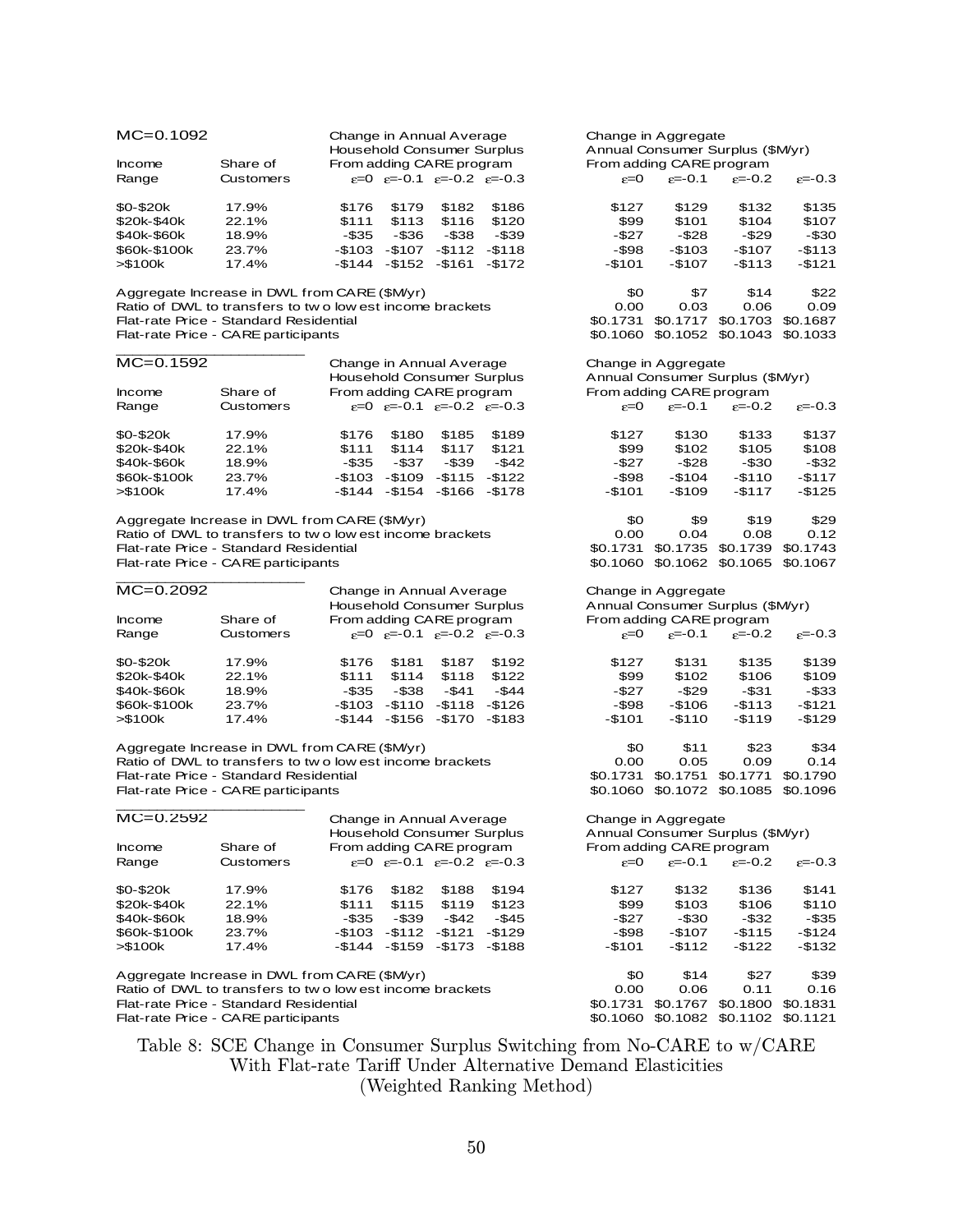#### References

- Al-Qudsi Sulayman S. and A. Shatti. "Is Lifeline a Viable Alternative to Kuwait's Fixed Electricity Rates?" in J. Rowse, ed., "World Energy Markets: Coping with Instability". Friesen Press, 1987.
- Bajari, Patrick and Matthew E. Kahn, "Estimating Hedonic Models of Consumer Demand with an Application to Urban Sprawl," in A. Baranzini et al. (eds.), *Hedonic Methods* in Housing Markets, Springer Science, 2008, pp. 129-155.
- Ballard, Charles L. and Don Fullerton, "Distortionary Taxes and the Provision of Public Goods," *Journal of Economic Perspectives*, Vol. 6, No. 3 (Summer 1992), pp. 117-131.
- Baum-Snow, Nathaniel and Justin Marion. "The effects of low income housing tax credit developments on neighborhoods," Journal of Public Economics, Vol. 93 (2009), pp. 654666
- BC Hydro, "2008 Residential Inclining Block Rate Application," Vancouver, B.C., February 2008.
- Berg, Sanford V. and William E. Roth. "Some Remarks on Residential Electricity Consumption and Social Rate Restructuring," *Bell Journal of Economics*, Vol. 7, No. 2 (Autumn, 1976), pp. 690-698.
- Borenstein, Severin. "To What Electricity Price Do Consumers Respond? Residential Demand Elasticity Under Increasing-Block Pricing," working paper, July 2009.

. "Effective and Equitable Adoption of Opt-In Residential Dynamic Electricity Pricing, working paper, March 2011.

- and Lucas W. Davis. "The Equity and Efficiency of Two-Part Tariffs in U.S. Natural Gas Markets," Energy Institute at Haas Working Paper #213, U.C. Berkeley, December 2010.
- Bovenberg, A. Lans and Lawrence H. Goulder. "Optimal Environmental Taxation in the Presence of Other Taxes: General-Equilibrium Analyses," American Economic Review, Vol. 86, No. 4 (September 1996), pp. 985-1000.
- Burgess, Giles and Morton Paglin. "Lifeline Electricity Rates as an Income Transfer Device," Land Economics, Vol. 57, No. 1 (February 1981), pp. 41-47.
- Busse, Meghan, Jorge Silva-Risso and Florian Zettelmeyer. "\$1,000 Cash Back: The Pass-Through of Auto Manufacturer Promotions," American Economic Review, Vol 96, No. 4 (September 2006), pp. 1253-1270.
- Currie, Janet. "The Take-Up of Social Benefits," in Alan Auerbach, David Card, and John Quigley, eds. *Poverty, The Distribution of Income and Public Policy*, New York: Russell Sage, 2006.
- Dimopoulos, Dionissis. "Pricing Schemes for Regulated Enterprises and Their Welfare Implications in the Case of Electricity," Bell Journal of Economics, Vol. 12, No. 1 (Spring, 1981), pp. 185-200.

Duncan, Dudley O. and Beverly Davis. "An Alternative to Ecological Correlation," Amer-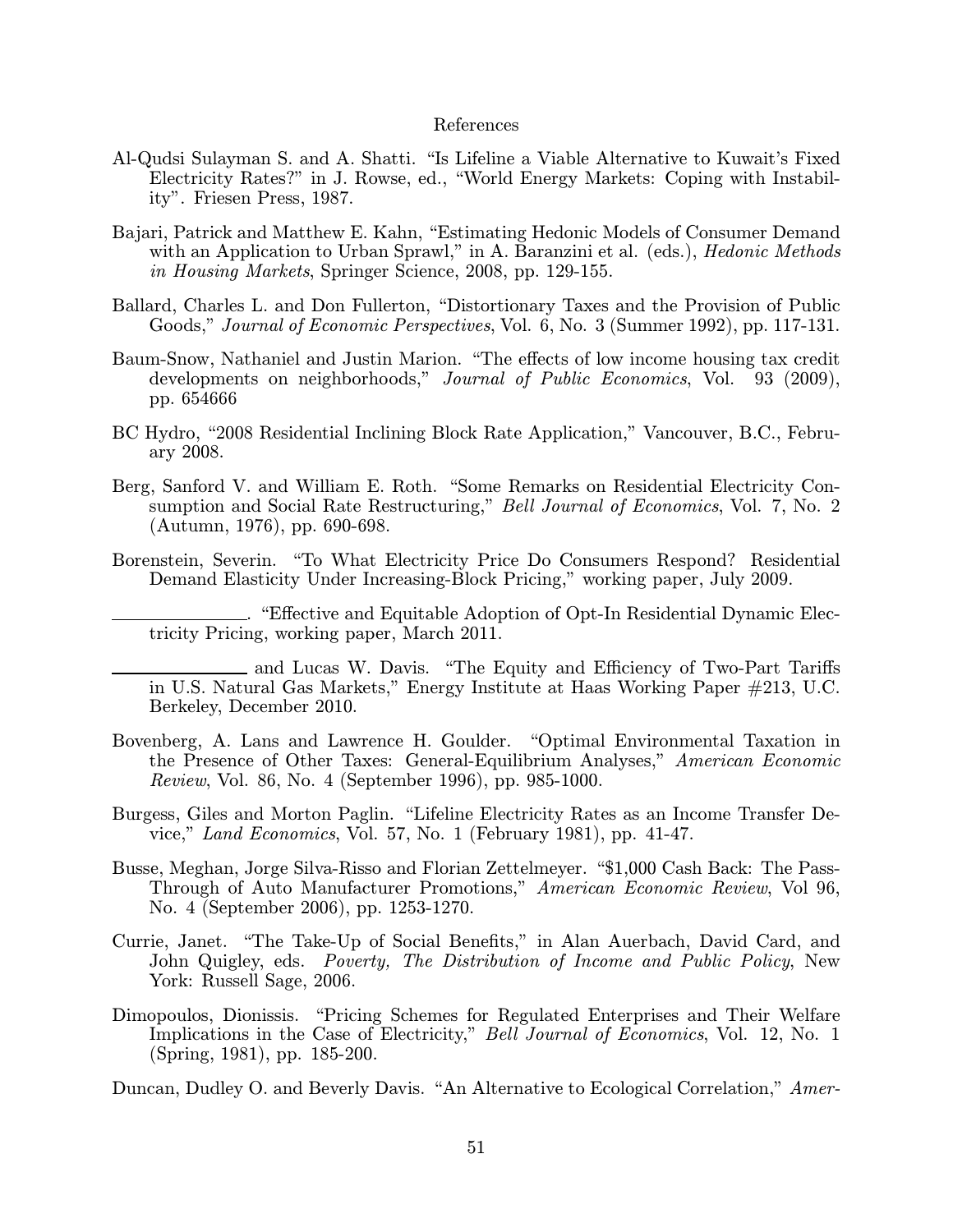ican Sociological Review, Vol. 18, (1953), pp. 665-666.

Faruqui, Ahmad, "Inclining Toward Efficiency," *Public Utilities Fortnightly*, August 2008.

- Freedman, David A. "Ecological Inference," in Smelser and Baltes, eds., International Encyclopedia of the Social & Behavioral Sciences, Elsevier Press, 2004, pp. 4027-4030.
- Gibson, Michael and Catherine Price, "Standing charge rebates: Costs and benefits", Energy Policy, Vol 14., No. 3 (June 1986), pp. 262-271.
- Goodman, Leo A. "Ecological Regressions and Behavior of Individuals," American Sociological Review, Vol. 18, No. 6 (December 1953), pp. 663-664.
- Hancock, Ruth and Catherine Waddams Price, "Competition in the British Domestic Gas Market: Efficiency and Equity," *Fiscal Studies*, vol. 16, no. 3 (1996), pp. 81-105.
- Hastings, Justine S., Thomas J. Kane, Douglas O. Staiger. "Parental Preferences and School Competition: Evidence from a Public School Choice Program," National Bureau of Economic Research Working Paper No. 11805, November 2005.
- Hennessy, Michael. "Evaluation of Lifeline Electricity Rates: Methods and Myths," Evaluation Review, Vol. 8, No. 3 (June 1984), pp. 327-346.
- Herriges, Joseph A. and Kathleen Kuester King. "Residential Demand for Electricity under Inverted Block Rates: Evidence from a Controlled Experiment," Journal of Business & Economic Statistics, Vol. 12, No. 4. (October 1994), pp. 419-430.
- Ito, Koichiro. "Do Consumers Respond to Marginal or Average Price? Evidence from Nonlinear Electricity Pricing," Energy Institute at Haas Working Paper #210, November 2010.
- Jacob, Brian A. and Lars Lefgren, "What Do Parents Value in Education? An Empirical Investigation of Parents' Revealed Preferences for Teachers," Quarterly Journal of Economics, vol. 122, no. 4 (November 2007), pp. 1603-1637.
- Kamerschen, David R. and David V. Porter, "The demand for residential, industrial and total electricity, 1973-1998," Energy Economics, vol. 26 (2004), pp. 87-100.
- Marcus, William B. and Greg Ruszovan. "Know Your Customers: A Review of Load Research Data and Economic, Demographic, and Appliance Saturation Characteristics of California Utility Residential Customers," prepared on behalf of The Utility Reform Network for California Public Utilities Commission App. 06-03-005 Dynamic Pricing Phase, December 11, 2007.
- Price, Catherine Waddams and Ruth Hancock. "Distributional Effects of Liberalising UK Residential Utility Markets," Fiscal Studies (1998) Vol. 19, no. 3 (1998), pp. 295319.
- Saez, Emmanuel. "Do Taxpayers Bunch at Kink Points?", American Economic Journal: Economic Policy, Vol. 2, no. 3, August 2010, pp. 180-212.
- Shin, Jeong-Shik. "Perception of Price When Price Information Is Costly: Evidence from Residential Electricity Demand," Review of Economics and Statistics, Vol. 67, No. 4. (Nov., 1985), pp. 591-598.